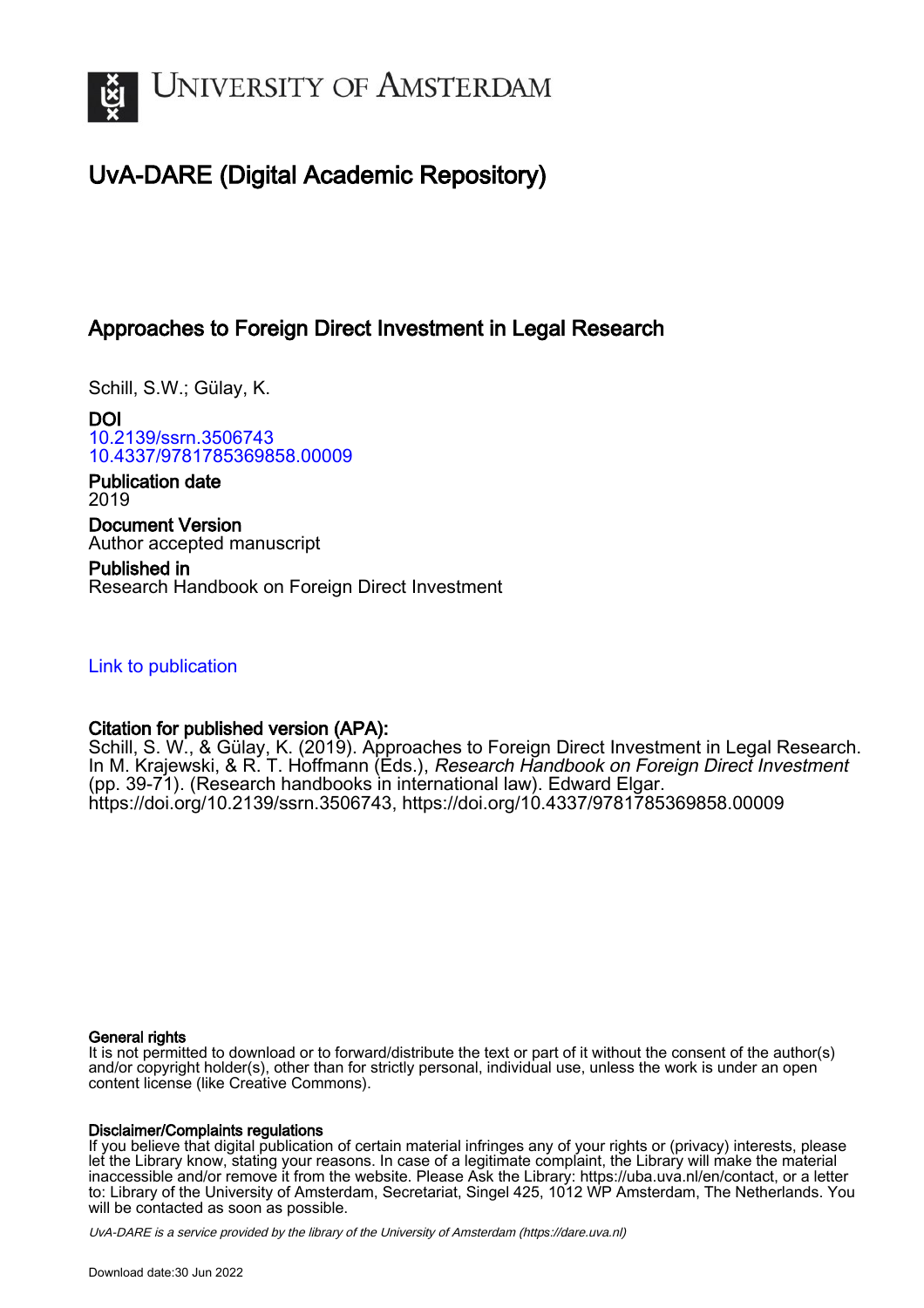UNIVERSITY OF AMSTERDAM



Amsterdam Center for International Law

# APPROACHES TO FOREIGN DIRECT INVESTMENT IN LEGAL RESEARCH

Stephan W. Schill Kerem Gülay

Amsterdam Law School Legal Studies Research Paper No. 2019-19 Amsterdam Center for International Law No. 2019-08

EFLectronic copy available at: https://ssrn.com/abstract=13506143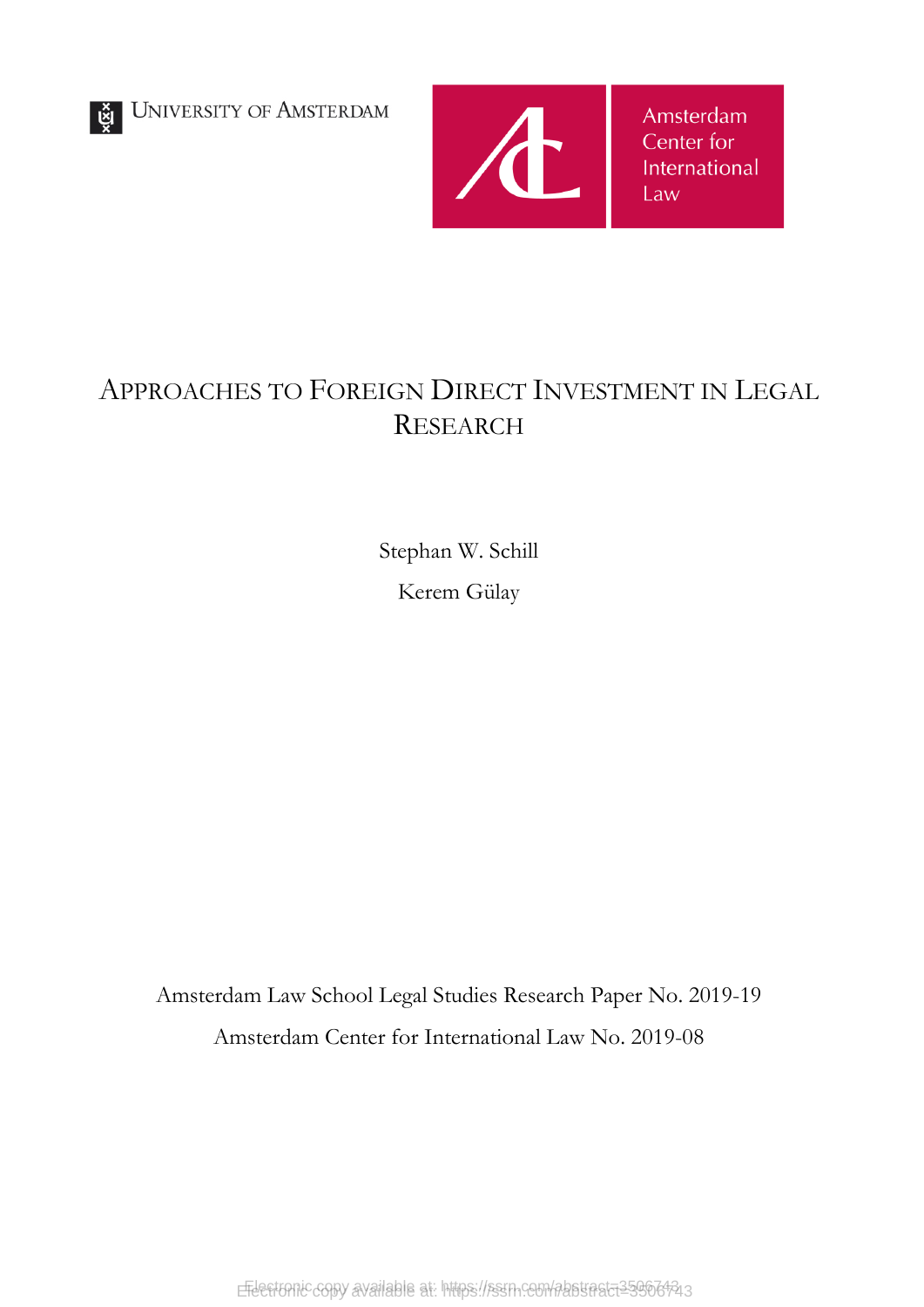## **Approaches to Foreign Direct Investment in Legal Research**

Stephan W Schill and Kerem Gülay*[\\*](#page-2-0)*

#### **Abstract**

This paper provides a critical introduction to the approaches taken in legal research to address issues relating to foreign direct investment (FDI). It starts from a broad understanding of legal approaches to FDI, as encompassing substance and procedure under both national and international law. On this basis, it provides an overview of the legal regimes governing FDI, analyses the core conceptualizations of the field in legal scholarship and investment law practice, and offers an introduction to methods of legal research relating to FDI. For this purpose, the paper proposes that the complex legal architecture governing FDI, which is based on a multitude of applicable legal instruments under domestic and international law, and involved a diverse set of actors using them in order to shape international investment relations, FDI regulation is best understood as a transnational legal order. On the basis of this approach, the paper then concentrates on the international legal aspects of FDI regulation and provides a typology of research questions that can be asked in IIL and gives an overview of methods of legal research used to tackle them.

#### **Keywords**

 $\overline{a}$ 

international investment law; investor-state dispute settlement; international investment agreements; transnational law; transnational legal order; legal research; research methods; doctrinal approaches; empirical legal studies; critical legal studies; law in context; history; framing; public law approaches

## **I. INTRODUCTION**

The significant increase in foreign direct investment (FDI) over the past two decades is part of the so-called 'second wave of globalization', which commenced in the 1960s and accelerated rapidly since the end of the Cold War.<sup>[1](#page-2-1)</sup> As a transformative economic and political

<span id="page-2-0"></span>The research leading to this article has received funding from the European Research Council (ERC) under ERC Grant Agreement No. 313355, as part of the research project on 'Transnational Private-Public Arbitration as Global Regulatory Governance: Charting and Codifying the *Lex Mercatoria Publica*' (LexMercPub) carried out at the University of Amsterdam. The literature is up to date as of October 2017 and only occasionally contains more recent literature. The article is published in Markus Krajewski and Rhea T Hofmann (eds), *Research Handbook on Foreign Direct Investment* (Edward Elgar 2019) ch 2.

<span id="page-2-1"></span><sup>1</sup> See e.g. Kevin H O'Rourke and Jeffrey G Williamson, *Globalization and History* (MIT Press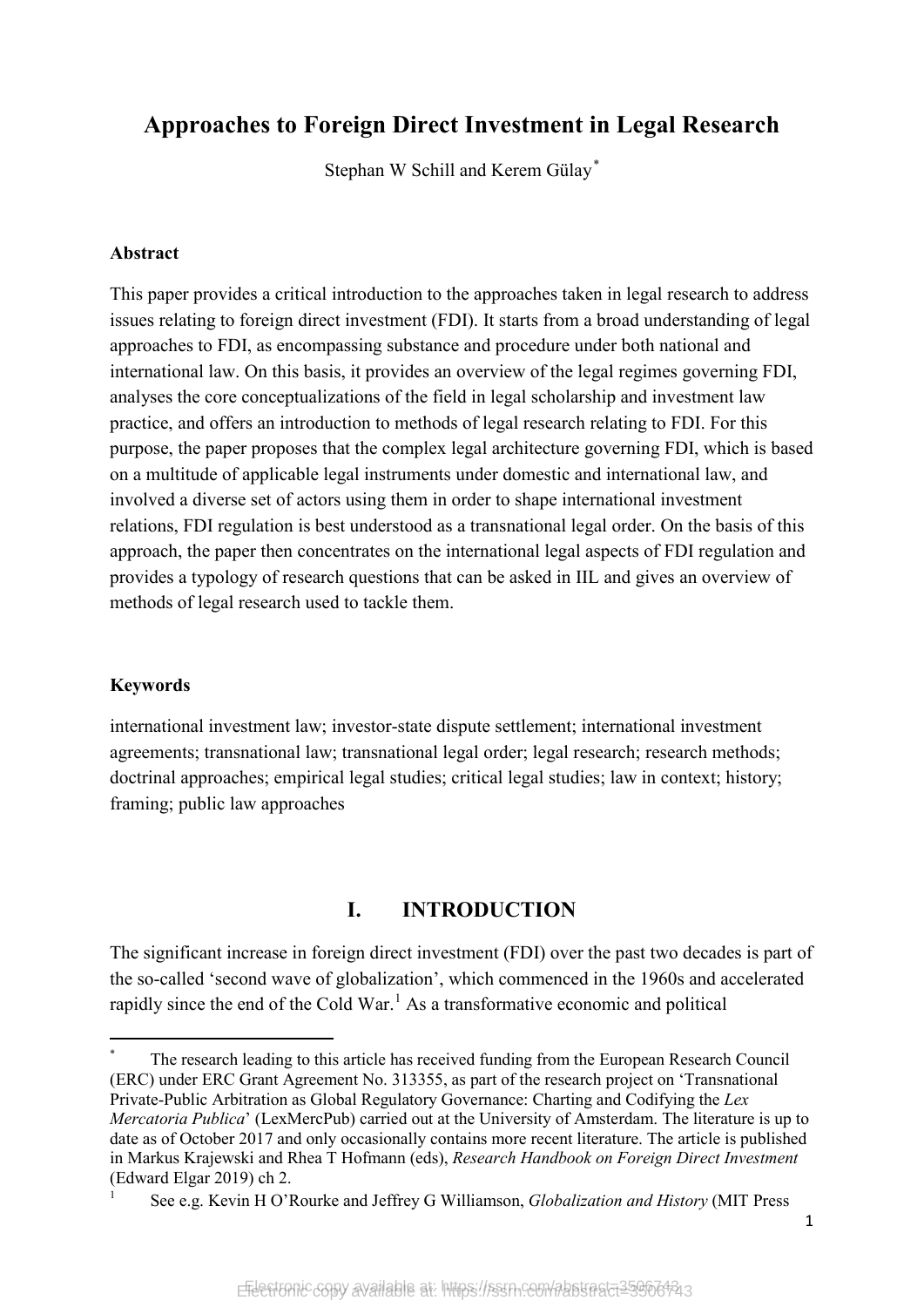phenomenon, it is no wonder that it attracts attention of economists and political scientists.<sup>[2](#page-3-0)</sup> But the rise of FDI is also deeply intertwined with legal developments and therefore has developed into its own field of legal analysis. Indeed, the (mostly liberalizing) legal regulation of FDI, be it at the national or the international level, has been an area of exponential growth since the early 1990s. More and more countries enact new or amend existing investment laws, in order not only to secure and attract FDI inflows, but also to prevent them from causing societal and environmental harm.<sup>[3](#page-3-1)</sup> Similarly, the number of international investment agreements (IIAs), including bilateral investment treaties (BITs) and investment chapters in free trade agreements (FTAs), which regulate investor-state relations, is on the rise;<sup>[4](#page-3-2)</sup> and so is resort to international arbitration for the law-based resolution of investor-state disputes.<sup>[5](#page-3-3)</sup> At the same time, the impact of FDI on sovereignty and constitutional law, and its interrelations with the (national and international) law protecting competing concerns, such as the environment or labour and human rights, are a cause for concern, both in developing and developed countries.<sup>[6](#page-3-4)</sup>

<span id="page-3-6"></span>Given the host of new legal issues relating to international investment relations this entails, it is little surprising that FDI has gathered growing interest from lawyers – in domestic, international and comparative circles. Amongst those, the proliferation of the legal literature on the international legal aspects regulating FDI is particularly striking.<sup>[7](#page-3-5)</sup> This literature forms part of an ever-expanding body of international investment law (IIL)

 $\overline{a}$ 

<span id="page-3-5"></span><sup>7</sup> To illustrate: 60 new book-length works on IIL and arbitration have been reported between January 2016 and March 2017 alone. Hassan Kamalinejad and Andrew Newcombe, 'New Works on International Investment Law and Arbitration, Jan 2016 – March 2017' (*Investment Arbitration Reporter*, 5 April 2017) www.iareporter.com/articles/new-works-on-international-investment-lawand-arbitration-jan-2016-march-2017/. Similarly, a Google Scholar custom range citation search shows 156 results for 'international investment law' between 1990–2000; 3,230 results between 2000– 2010; and 9,450 results between 2010–2017. See

https://scholar.google.nl/scholar?hl=en&as\_sdt=0%2C5&q=%22international+investment+law%22&b tnG=&oq=inter.

<sup>1999);</sup> Richard E Baldwin and Philippe Martin, 'Two Waves of Globalisation: Superficial Similarities, Fundamental Differences' NBER Working Paper www.nber.org/papers/w6904 (all websites referenced in this chapter were last accessed on 22 October 2017).

<span id="page-3-0"></span><sup>2</sup> See the contributions by Sarah Bauerle Danzman (Chapter 1) and Antonius Rickson Hippolyte (Chapter 3) in this Handbook.

<span id="page-3-1"></span><sup>3</sup> For a collection of such laws, see International Centre for Settlement of Investment Disputes (ICSID), *Investment Laws of the World* (Oxford University Press 2018).

<span id="page-3-2"></span><sup>4</sup> United Nations Conference on Trade and Development (UNCTAD), *World Investment Report 2018: Investment and New Industrial Policies* (United Nations 2018) 88-89 (exponential growth in IIAs from 50 treaties in 1990s to 3,322 at the end of 2017).

<span id="page-3-3"></span> $\frac{5}{100}$  Ibid, 115 (reporting 767 treaty-based investor-state arbitrations).

<span id="page-3-4"></span><sup>6</sup> Cf Michael Waibel et al. (eds), *The Backlash against Investment Arbitration: Perceptions and Reality* (Wolters Kluwer 2010); David Schneiderman, *Resisting Economic Globalization. Critical Theory and International Investment Law* (Palgrave Macmillan 2013). Similarly, the interplay between different instruments of international and regional economic integration can give rise to difficult political, economic and legal questions. This is particularly the case as regards the relationship between international investment law (IIL) and European Union (EU) law. See e.g. Steffen Hindelang, 'Repellant Forces: The CJEU and Investor-State Dispute Settlement' (2015) 53 Archiv des Völkerrechts 68.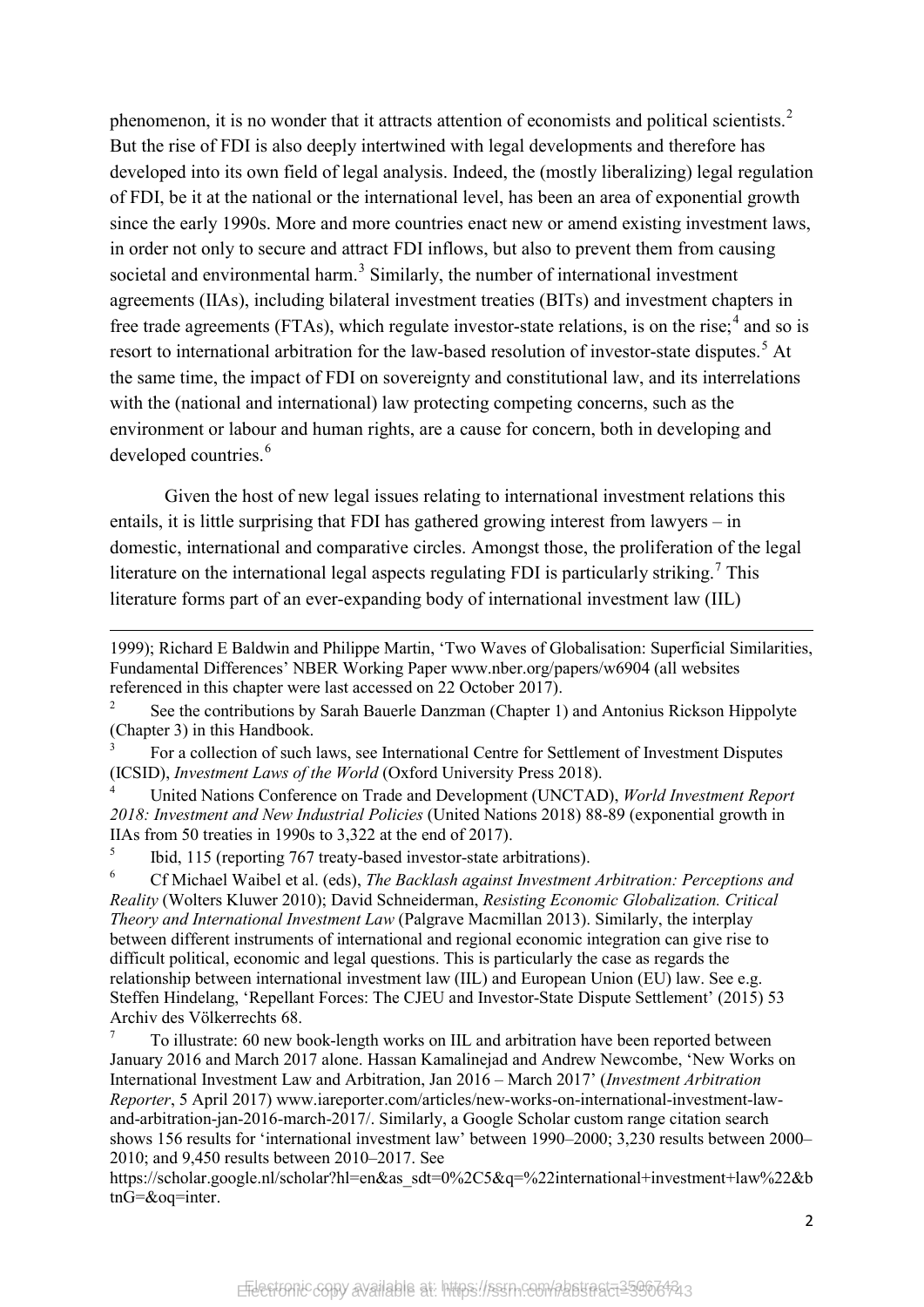scholarship, which has developed as part of a new specialized legal field primarily since the early  $2000s$ .<sup>[8](#page-4-0)</sup>

Disciplinarily, this field is characterized by a confluence of approaches by lawyers with diverse professional socializations and epistemic traditions, including public international lawyers, lawyers with a background in international commercial arbitration, and lawyers with a domestic public (administrative and constitutional) law background. Displaying overall considerable epistemological and methodological differences, partly these approaches complement each other in their approaches to investor-state relations, partly they emphasize the tensions arising with competing rights and interests.

Differences in background and focus are also reflected in the diverse terminologies used in the literature to address the international legal aspects of FDI. Some restrict their approach explicitly to the 'international law on foreign investment'<sup>[9](#page-4-1)</sup> or the 'international law of investment claims', <sup>[10](#page-4-2)</sup> thus excluding national law relating to FDI. Others are even more specific in emphasizing treaties as the central source of law, dealing with the 'law and practice of investment treaties'.<sup>[11](#page-4-3)</sup> Again others take a procedural approach to the subject and focus on 'investor-state arbitration',  $^{12}$  $^{12}$  $^{12}$  'foreign investment disputes',  $^{13}$  $^{13}$  $^{13}$  or 'international investment arbitration'.<sup>[14](#page-4-6)</sup> These procedure-oriented approaches often encompass a broad range of national and international sources of FDI regulation, but put the dispute settlement mechanism and its influence on the rights and obligations of investors and states at the centre of analysis. This contrasts with approaches that view the substantive law governing investorstate relations and the role of those making it, as parties to international treaties or investorstate contracts, or unilaterally through domestic legislation, as the centrepiece of the analysis of the legal aspects of FDI.[15](#page-4-7)

<span id="page-4-0"></span> $\,8\,$ <sup>8</sup> Stephan W Schill, 'W(h)ither Fragmentation? On the Literature and Sociology of International Investment Law' (2011) 22 European Journal of International Law 875.

<span id="page-4-1"></span><sup>9</sup> M Sornarajah*, The International Law on Foreign Investment* (Cambridge University Press 2010).

<span id="page-4-2"></span><sup>10</sup> Zachary Douglas, *The International Law of Investment Claims* (Cambridge University Press 2009).

<span id="page-4-3"></span><sup>11</sup> Andrew Newcombe and Lluís Paradell, *Law and Practice of Investment Treaties: Standards of Treatment* (Wolters Kluwer 2009). Similarly, Jeswald W Salacuse*, The Law of International Investment Treaties* (2nd edn, Oxford University Press 2015); Kenneth Vandevelde, *Bilateral Investment Treaties: History, Policy and Interpretation* (Oxford University Press 2010).

<span id="page-4-4"></span><sup>12</sup> Christopher F Dugan et al., *Investor-State Arbitration* (Oxford University Press 2008); Catherine Yannaca-Small (ed.)*, Arbitration under International Investment Agreements: A Guide to the Key Issues* (Oxford University Press 2010).

<span id="page-4-5"></span><sup>13</sup> Doak Bishop, James Crawford and Michael Reisman, *Foreign Investment Disputes – Cases, Materials and Commentary* (2nd edn, Kluwer Law International 2014).

<span id="page-4-6"></span><sup>14</sup> Campbell McLachlan, Laurence Shore and Matthew Weiniger, *International Investment Arbitration. Substantive Principles* (Oxford University Press 2017).

<span id="page-4-7"></span><sup>15</sup> See Rudolf Dolzer and Christoph Schreuer, *Principles of International Investment Law* (2nd edn, Oxford University Press 2012) (which contains, however, also a section on investor-state dispute settlement – ISDS); August Reinisch (ed.), *Standards of Investment Protection* (Oxford University Press 2008).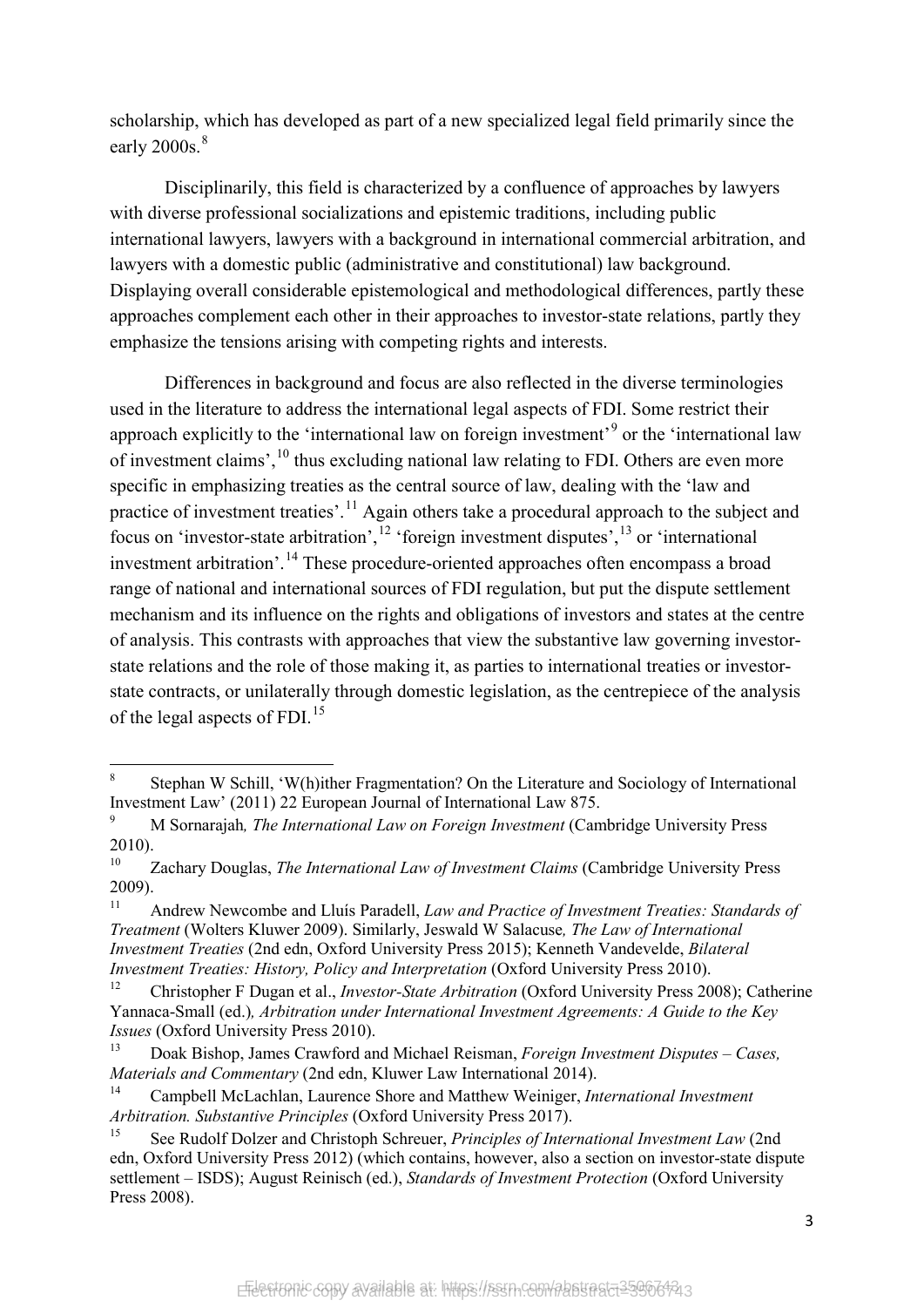Building on these different conceptualizations, the present chapter starts from a broad understanding of legal approaches to FDI, as encompassing substance and procedure under both national and international law. On this basis, it provides an overview of the legal regimes governing FDI, analyses the core conceptualizations of the field in legal scholarship and investment law practice and offers an introduction to methods of legal research relating to FDI. For this purpose, section II introduces the complex legal architecture governing FDI. Due to the multitude of applicable legal instruments under domestic and international law, and the diversity of actors using them in order to shape international investment relations, FDI regulation is best understood as a transnational legal order. Sections III and IV then concentrate on the international legal aspects of FDI regulation and provide a framework for engaging in legal research in IIL. Section III provides a typology of research questions in IIL. Section IV gives an overview of methods of legal research. Section V concludes.

## **II. OBJECT OF STUDY: FDI REGULATION AS A TRANSNATIONAL LEGAL ORDER**

Before addressing the approaches to FDI that can be taken in legal analysis and research, it is crucial to have an understanding of the object of inquiry, that is, an overview of the legal instruments governing international investment relations and their interrelations. Without dealing with all nuances in the present context, the law governing FDI consists of both national and international law sources, as well as a variety of soft-law instruments that govern investor-state relations; they address both substantive law and dispute settlement.<sup>[16](#page-5-0)</sup> Given the variety of legal sources and actors at play, as well as the combination between binding and non-binding sources, and interaction between actors at different levels, FDI regulation on the whole is best understood as a transnational legal order, which has been defined as 'a collection of formalized legal norms and associated organizations and actors that authoritatively order the understanding and practice of law across national jurisdictions'.[17](#page-5-1) The resulting law governing international investment relations, in turn, can be understood as a form of transnational law, which, in Philip Jessup's classical definition 'include[s] all law which regulates actions or events that transcend national frontiers. Both public and private international law are included, as are other rules which do not wholly fit into such standard categories.'<sup>[18](#page-5-2)</sup>

<span id="page-5-0"></span> $16\,$ <sup>16</sup> Sections II.1 and II.2 draw on Stephan W Schill, 'International Investment Law as International Development Law' in Andrea Bjorklund (ed.), *Yearbook of International Investment Law and Policy 2012–2013* (Oxford University Press 2014) 327, 333–44. Section II.3 draws on Stephan W Schill, 'Sources of International Investment Law: Multilateralization, Arbitral Precedent, Comparativism, Soft Law' in Samantha Besson and Jean d'Aspremont (eds), *The Oxford Handbook on the Sources of International Law* (Oxford University Press 2018) 1095.

<span id="page-5-1"></span><sup>&</sup>lt;sup>17</sup> Terence C Halliday and Gregory Shaffer, 'Transnational Legal Orders' in Terence C Halliday and Gregory Shaffer (eds), *Transnational Legal Orders* (Cambridge University Press 2015) 3, 5.

<span id="page-5-2"></span><sup>18</sup> See Philip C Jessup, *Transnational Law* (Yale University Press 1956) 2; see further Peer Zumbansen, 'Transnational Law' in Jan M Smits (ed.), *Elgar Encyclopedia of Comparative Law* (Edward Elgar 2006) 728; Caroline Menkel-Meadow, 'Why and How to Study "Transnational" Law'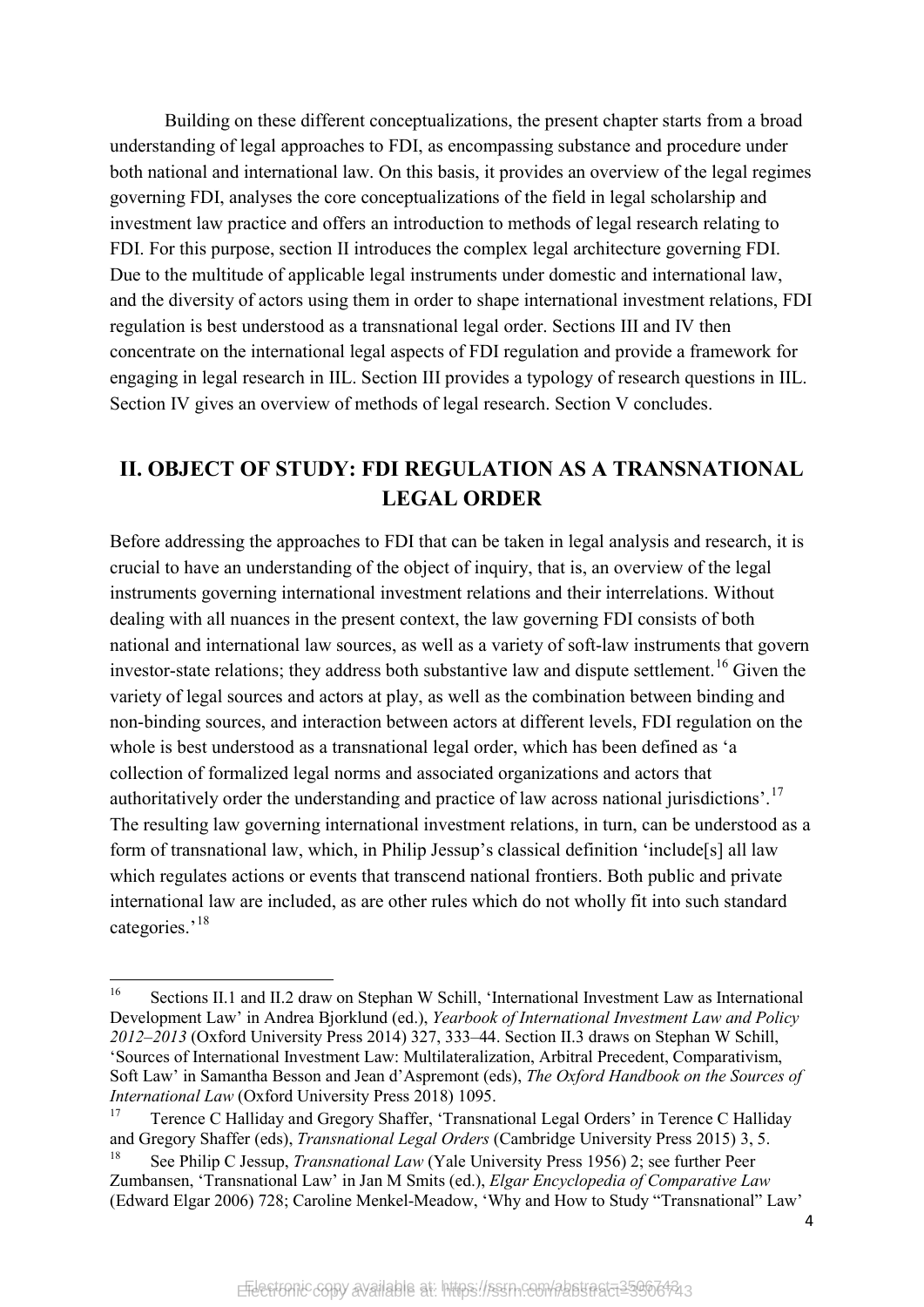#### **1. Domestic Law Relating to FDI**

Legal rules regulating FDI can be found both at the domestic and at the international level.<sup>[19](#page-6-0)</sup> Domestic law, in this context, is of primary relevance. It determines what investments are permissible, which procedures apply to the admission of investments, on which conditions investments can be implemented, and what ongoing obligations investors have.<sup>[20](#page-6-1)</sup> Domestic law regularly also governs contractual relations between foreign investors and host states in the context of foreign investment projects, for example in the context of concession agreements for the construction and operation of infrastructure projects or the exploitation of natural resources, and sets out mutual rights and obligations. $^{21}$  $^{21}$  $^{21}$ 

<span id="page-6-5"></span>Domestic law also plays a pivotal role in dispute settlement between foreign investors and host states, including in international fora, such as the International Centre for Settlement of Investment Disputes (ICSID), or the Permanent Court of Arbitration (PCA), and when based on an international treaty. In addition, numerous capital-importing countries have passed specific (domestic) investment laws that promote FDI by providing incentives, particularly tax incentives, and by granting foreign investors special protections.<sup>[22](#page-6-3)</sup> Furthermore, national investment guarantees of home countries play an important role in safeguarding investors against political risks in host countries.<sup>[23](#page-6-4)</sup> Overall, national law therefore allows host countries to set the conditions for the operation of investments, the protection of the environment and social concerns, and modify them subsequently.

In light of the great number and variety of domestic laws governing FDI, a significant portion of legal practice and scholarship will approach questions of FDI from a domestic law perspective. Their analytical angles and approaches to legal research will often be influenced

 $\overline{a}$ 

<sup>(2011) 1(1)</sup> University of California Irvine L Rev 97, 103.

<span id="page-6-0"></span><sup>19</sup> See Patrick Juillard, 'L'évolution des sources du droit des investissements' (1994) 250-IV Recueil des Cours 9, 37 ff. See further on the interplay between different sources of investment law Jeswald W Salacuse, *The Three Laws of International Investment: National, Contractual, and International Frameworks for Foreign Capital* (Oxford University Press 2013). Note, however, that the distinction between domestic law and international law is not always clear-cut, in particular in the context of investment arbitration, as concrete projects and disputes are often governed by a mix of domestic and international law. See only Convention on the Settlement of Investment Disputes between States and Nationals of Other States (signed 18 March 1965, entered into force 14 October 1966) 575 UNTS 159), art 42(1), which provides that '[t]he Tribunal shall decide a dispute in accordance with such rules of law as may be agreed by the parties. In the absence of such agreement, the Tribunal shall apply the law of the Contracting State party to the dispute (including its rules on the conflict of laws) and such rules of international law as may be applicable.'

<span id="page-6-1"></span><sup>20</sup> Peter Muchlinski, *Multinational Enterprises and the Law* (2nd edn,Oxford University Press 2007) 177 ff.

<span id="page-6-2"></span><sup>&</sup>lt;sup>21</sup> Salacuse (n 19) 159 ff.

<span id="page-6-3"></span><sup>&</sup>lt;sup>22</sup> Muchlinski (n 20) 215 ff; see comprehensively from a comparative perspective the contributions in Wenhua Shan (ed.), *The Legal Protection of Foreign Investment – A Comparative Study* (Hart Publishing 2012).

<span id="page-6-4"></span><sup>23</sup> In comparative perspective, Theodor Meron, *Investment Insurance in International Law* (Oceana-Sijthoff 1976); Vinzenz Bödecker, *Staatliche Exportkreditversicherungssysteme* (De Gruyter 1992).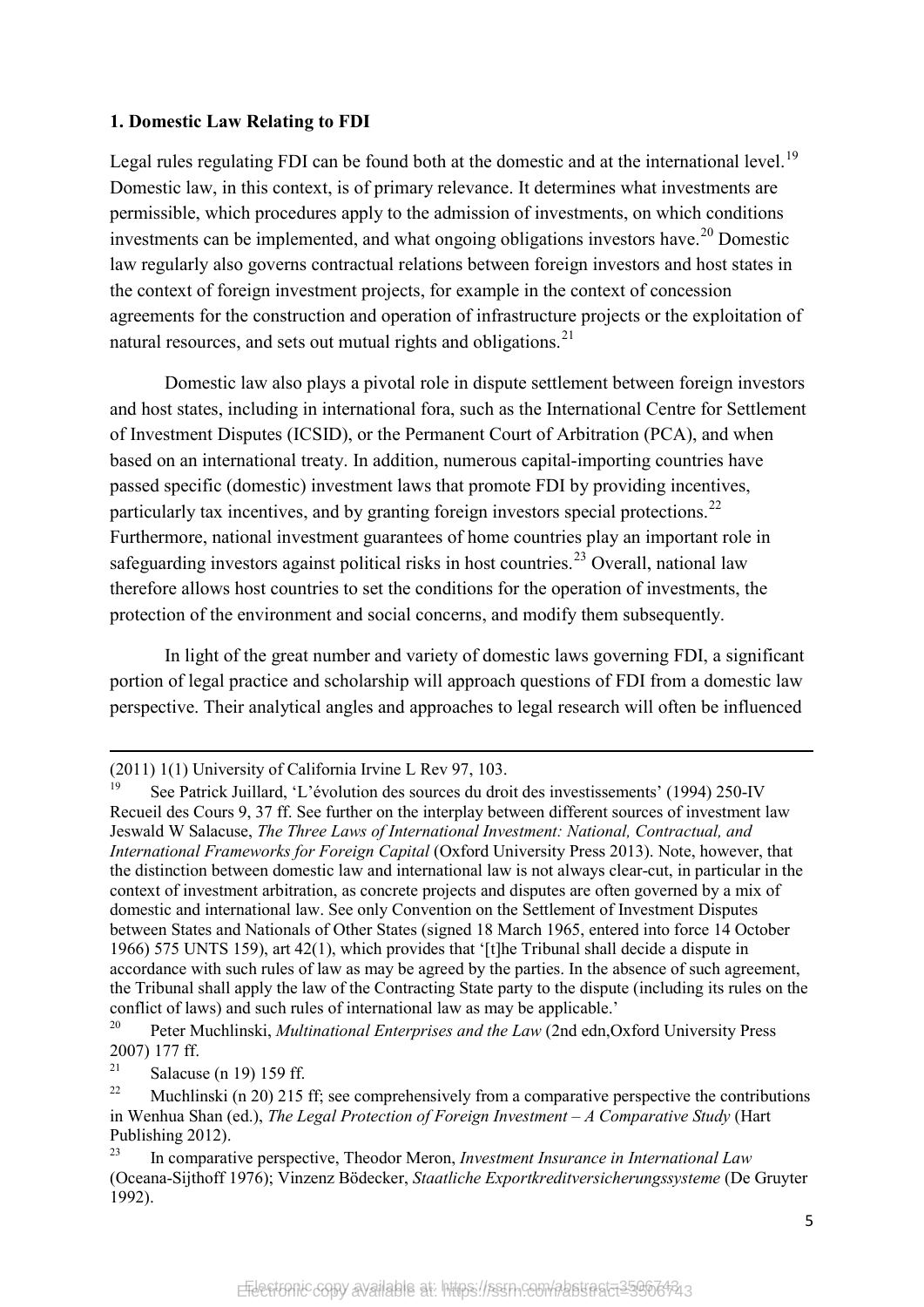by the methodologies of the respective national legal discipline in which they are embedded.<sup>[24](#page-7-0)</sup> Often, the analysis of domestic legal approaches to FDI will cater principally to national audiences and research communities and contribute comparably little to the international legal discourse on FDI matters. This is different, however, if national approaches do not follow the cultural, disciplinary or language-related idiosyncrasies often connected to domestic legal debates, but are embedded in global discourses and addressed to a global audience. For this purpose, comparative law perspectives dealing with domestic FDI regulation can be helpful, as can approaches that use national laws as case studies for addressing general problems of FDI regulation under domestic law. In most cases, however, it will be analyses of international law aspects that form part of the global legal discourse on FDI.

#### **2. International Law Relating to FDI**

While international rules governing FDI only come into play in a second step, in complementing or correcting domestic laws, they have grown tremendously in tandem with the increase in FDI more generally. Yet, unlike in other fields of international economic law, such as international trade or international monetary law, there is no uniform regime governing investments; instead, legal rules are scattered in a variety of bilateral and multilateral agreements, and are complemented by customary rules and general principles of law.[25](#page-7-1) The agreements concerned mainly address investment liberalization, investment promotion, and investment protection.

Rules on the protection of FDI are typically found in bilateral agreements between states. The rules governing FDI emanated from a lengthy and complex North-South struggle between developed and developing countries. but meanwhile cover international investment relations worldwide. The underlying struggle between the interests of capital-exporting states and their investor and capital-importing states started in the nineteenth century and played out in respect of the content of concession agreements, and other investor-state contracts, and of international treaties relating to foreign investment, the existence and content of the international minimum standard of treatment of foreign investors under customary international law and the forms of protection of foreign investors by means of diplomatic protection, including gunboat diplomacy and inter-state dispute settlement, as well as investor-state dispute settlement (ISDS). $^{26}$  $^{26}$  $^{26}$ 

Rules on investment liberalization, that is, rules that reduce barriers to market access for foreign investors can be found, above all, in international trade law. Thus, the Agreement on Trade-Related Investment Measures (TRIMs)<sup>[27](#page-7-3)</sup> and the General Agreement on Trade in

<span id="page-7-0"></span> $24$ See only the contributions in Shan ([n 22\)](#page-6-5).

<span id="page-7-1"></span><sup>&</sup>lt;sup>25</sup> For an overview of the sources of IIL, see Tarcisio Gazzini and Eric De Brabandere (eds), *International Investment Law: The Sources of Rights and Obligations (Martinus Nijhoff 2012).* 

<span id="page-7-2"></span><sup>&</sup>lt;sup>26</sup> For an overview of historical developments in a nutshell see Schill, 'International Investment Law as International Development Law' (n 16) 336 ff.

<span id="page-7-3"></span><sup>&</sup>lt;sup>27</sup> Agreement on Trade-Related Investment Measures (signed 15 April 1994 and entered into force 1 January 1995) 1868 UNTS 186.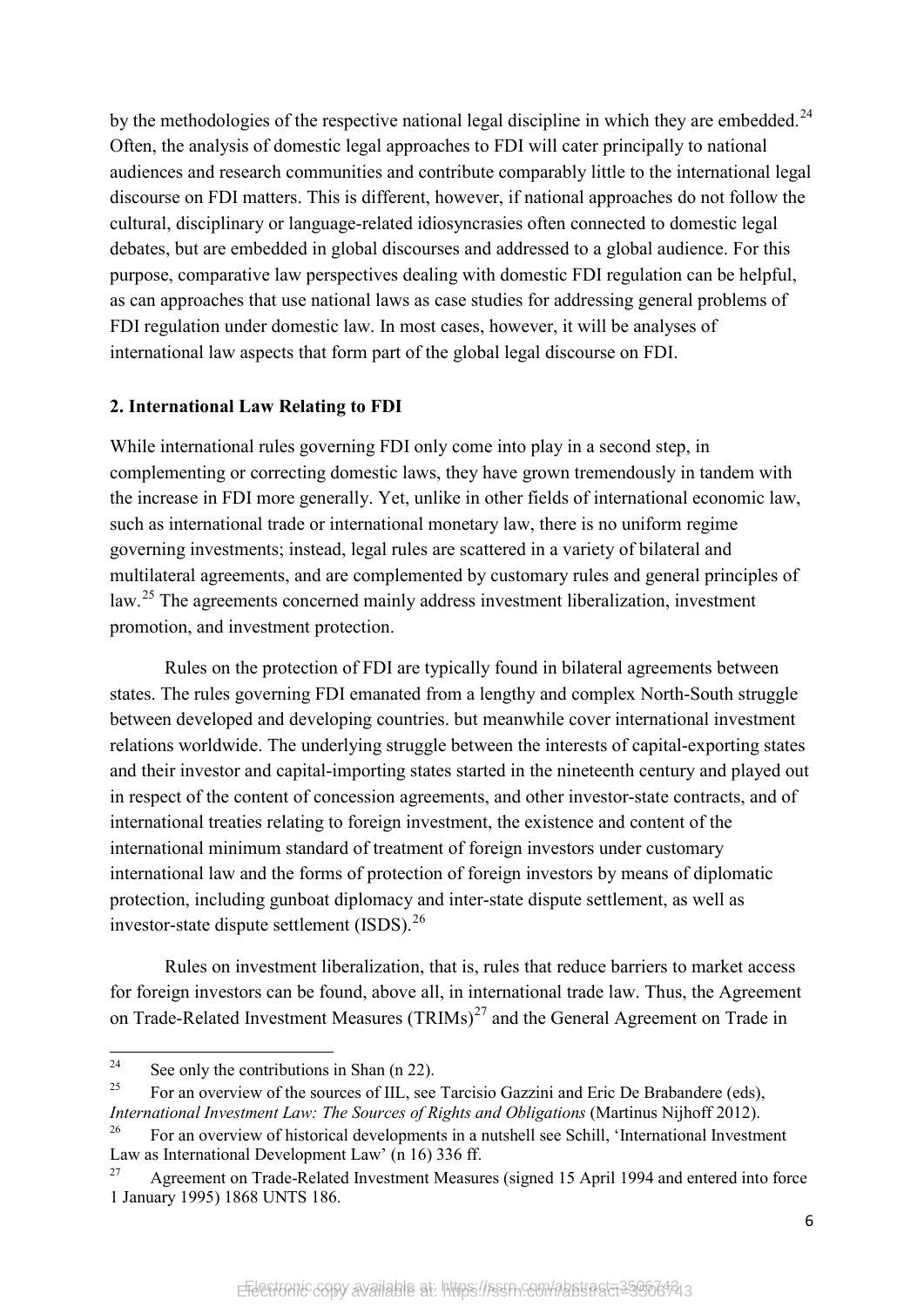Services  $(GATS)^{28}$  $(GATS)^{28}$  $(GATS)^{28}$  contain investment-related regulations. TRIMs, for example, prohibits trade-related investment measures, such as local content requirements. GATS mode 3, together with the relevant annex provisions, creates a limited right of establishment for covered services and hence also functions as a basis for sectoral investment liberalization. Still, even though further investment issues have been discussed regularly within the World Trade Organization (WTO), most recently as part of the Singapore Issues in the Doha Development Round,<sup>[29](#page-8-1)</sup> investment matters were excluded from further negotiations after the Cancun summit.<sup>[30](#page-8-2)</sup>

Investment-related provisions, in particular concerning investment liberalization and market access, can also be found in European Union (EU) law, namely with the right of establishment and free movement of capital.<sup>[31](#page-8-3)</sup> Likewise, the OECD Codes of Liberalization of Capital Movements and Current Invisible Operations contain commitments to nondiscrimination and thereby aim at investment liberalization in specific sectors between OECD Members.<sup>[32](#page-8-4)</sup> Furthermore, a growing number of bilateral free trade and regional economic integration agreements, including so-called mega-regionals, such as the Comprehensive and Progressive Agreement for Trans-Pacific Partnership  $(CPTPP)^{33}$  $(CPTPP)^{33}$  $(CPTPP)^{33}$  or the Comprehensive Economic and Trade Agreement (CETA) between the EU and Canada,<sup>[34](#page-8-6)</sup> contain rules on market access for foreign investments.<sup>[35](#page-8-7)</sup>

<span id="page-8-0"></span><sup>28</sup> General Agreement on Trade in Services (signed 15 April 1994 and entered into force 1 January 1995) 1869 UNTS 183.

<span id="page-8-1"></span><sup>&</sup>lt;sup>29</sup> World Trade Organization, 'Ministerial Declaration' (2001) 41 ILM 746 para 20.

<span id="page-8-2"></span><sup>&</sup>lt;sup>30</sup> World Trade Organization, 'Decision by the General Council' (August 2004) www.wto.org/english/tratop\_e/dda\_e/ddadraft\_31jul04\_e.pdf.

<span id="page-8-3"></span><sup>31</sup> See Steffen Hindelang, *The Free Movement of Capital and Foreign Direct Investment* (Oxford University Press 2009). On the legal framework of the EU's involvement in foreign investment relations see Angelos Dimopoulos, *EU Foreign Investment Law* (Oxford University Press 2011).

<span id="page-8-4"></span> $32$  OECD, 'OECD Codes of Liberalisation – User's Guide' (2008) www.oecd.org/dataoecd/21/23/38072327.pdf. See Matthias Ruffert, 'Capital, Free Flow of' in Rüdiger Wolfrum (ed.), *The Max Planck Encyclopedia of Public International Law* (online edition) www.mpepil.com paras 17–19.

<span id="page-8-5"></span><sup>&</sup>lt;sup>33</sup> Comprehensive and Progressive Agreement for Trans-Pacific Partnership Agreement (signed 8 March 2018, entered into force 30 December 2018)

https://www.mfat.govt.nz/assets/CPTPP/Comprehensive-and-Progressive-Agreement-for-Trans-Pacific-Partnership-CPTPP-English.pdf.

<span id="page-8-6"></span>Comprehensive Economic and Trade Agreement (signed 30 October 2016, provisionally applied since 21 September 2017), Official Journal of the European Union, L 11, 14 January 2017, p 23.

<span id="page-8-7"></span><sup>35</sup> See comprehensively UNCTAD, *Investment Provisions in Economic Integration Agreements* (United Nations 2006), www.unctad.org/en/docs/iteiit200510\_en.pdf. For the development under mega-regionals, see Stephan W Schill and Heather L Bray, 'The Brave New (American) World of International Investment Law: Substantive Investment Protection Standards in Mega-Regionals' (2016) 5 British Journal of American Legal Studies 419, 425–9. In addition, treaties of friendship, commerce and navigation (FCN treaties), which the United States had concluded prior to setting up its own investment treaty program in the 1980s, as well as US investment treaties often also include rules on investment liberalization and market access. See Kenneth J Vandevelde, *The First Bilateral Investment Treaties: U.S. Postwar Friendship, Commerce, and Navigation Treaties* (Oxford University Press 2017) 421 ff (addressing the issue under FCN treaties); Kenneth J Vandevelde, *U.S.*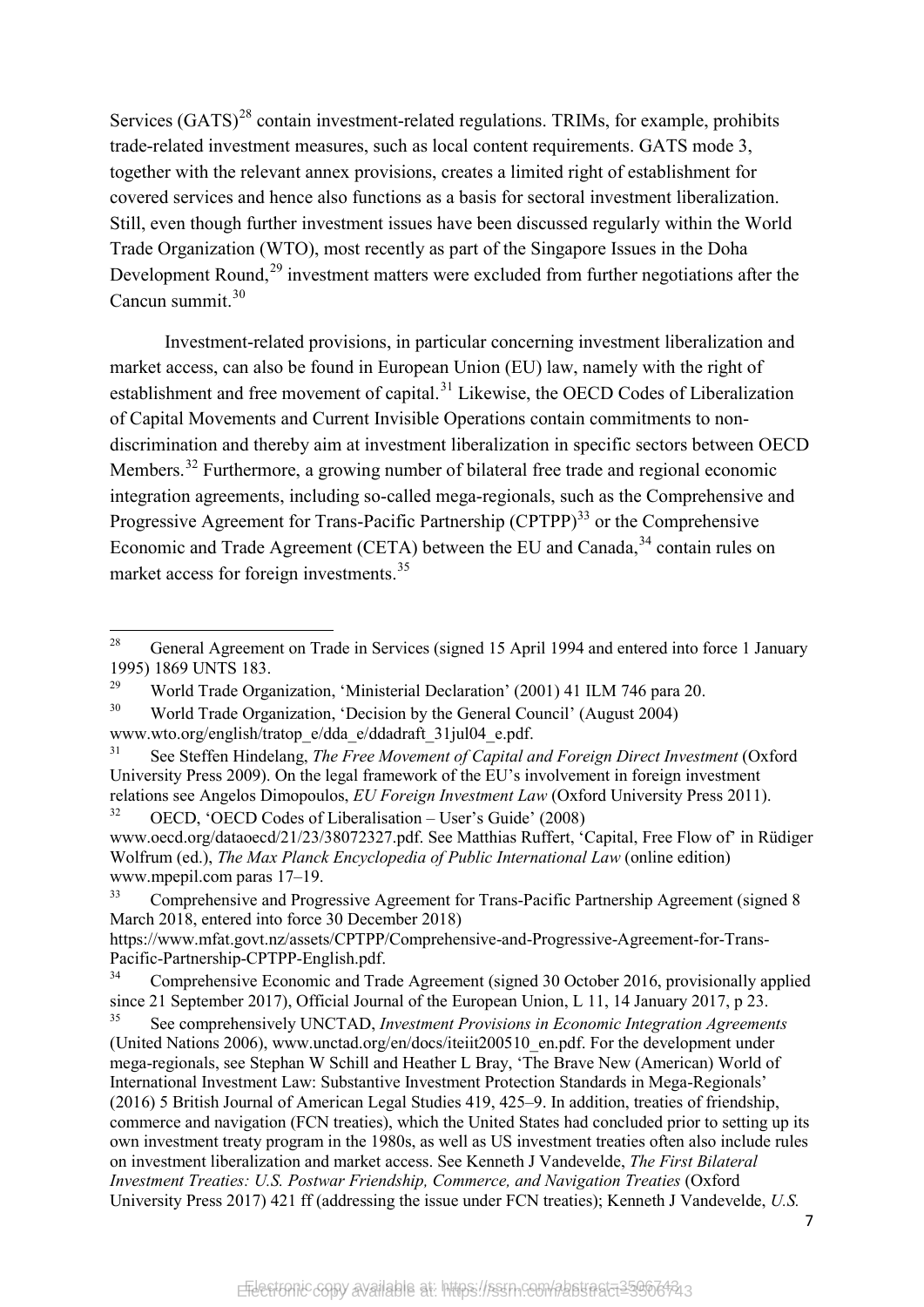International rules on investment promotion, that is, rules aiming at the creation of incentives for foreign investment, in turn, are sometimes contained in the form of generally binding treaty commitments.<sup>[36](#page-9-0)</sup> More often, however, they are implemented on the basis of policies of international financial institutions and only become binding for concrete projects through individualized commitments, and thereby, to an extent, straddle the divide between hard law and soft law.<sup>[37](#page-9-1)</sup> They can be found, for example, in the development policy activities of the World Bank Group (International Bank for Reconstruction and Development, International Finance Corporation, International Development Association, and especially the Multilateral Investment Guarantee Agency)<sup>[38](#page-9-2)</sup> and other development banks.<sup>[39](#page-9-3)</sup> Similarly, rules promoting investment are also often part of International Monetary Fund (IMF) conditionalities.<sup>[40](#page-9-4)</sup> These international organizations thus aim, through various mechanisms, such as investment guarantees, technical cooperation, information and advisory services, and conditionalities in loan contracts, at creating a positive climate for investment, both domestic and foreign. Overall, however, the development of a framework for thinking about these types of activities in a comprehensive fashion from a legal perspective is still in its infancy.

This is different with respect to investment protection, which constitutes the core area of the international law relating to FDI. This law, which protects against so-called political risks that arise out of interferences of host states with foreign investments, is contained today in more than 3,300 bilateral, regional, and sectoral investment treaties and investment chapters in FTAs.<sup>[41](#page-9-5)</sup> Although there is no uniform multilateral regime addressing investment protection, the agreements are based on rather uniform substantive principles protecting foreign investors against certain government interferences, such as the protection against expropriation without compensation, fair and equitable treatment (FET), and national and most-favoured nation treatment.<sup>[42](#page-9-6)</sup>

<span id="page-9-1"></span>The rules in question straddle the hard law-soft law divide because, absent a project-specific commitment which creates hard law, they remain in the realm of soft law. Furthermore, even if they become binding, they are commitments under national, not international law.

<sup>38</sup> Cf Maurizio Ragazzi, 'World Bank Group' in Wolfrum (n 32).

 $\overline{a}$ 

<span id="page-9-3"></span><span id="page-9-2"></span><sup>39</sup> See e.g. Sope Williams-Elegbe, *Public Procurement and Development Banks – Law Practice and Problems* (Bloomsbury and Hart Publishing 2017).

<span id="page-9-4"></span><sup>40</sup> See Daniel R Kalderimis, 'IMF Conditionality as Investment Regulation: A Theoretical Analysis' (2004) 13 Social and Legal Studies 103.

<span id="page-9-5"></span><sup>41</sup> See UNCTAD, *World Investment Report 2018* (n 4) 89. FCN treaties also include rules on investment protection; see Vandevelde, *First Bilateral Investment Treaties* (n 35) 379–535. FCN treaties, however, do not provide for dispute settlement mechanisms between foreign investors and host states.

<span id="page-9-6"></span><sup>42</sup> For an analysis of the content of these treaty standards see Catharine Titi, 'Scope of International Investment Agreements and Substantive Protection Standards' in Markus Krajewski and Rhea T

*International Investment Agreements* (Oxford University Press 2009) 235 ff (dealing with the issue under US BITs).<br> $^{36}$  Eor event

<span id="page-9-0"></span><sup>36</sup> For examples see Stephan W Schill and Marc Jacob, 'Trends in International Investment Agreements, 2010–2011: The Increasing Complexity of International Investment Law' in Karl P Sauvant (ed.), *Yearbook on International Investment Law and Policy 2011–2012* (Oxford University Press 2013) 141, 152–4.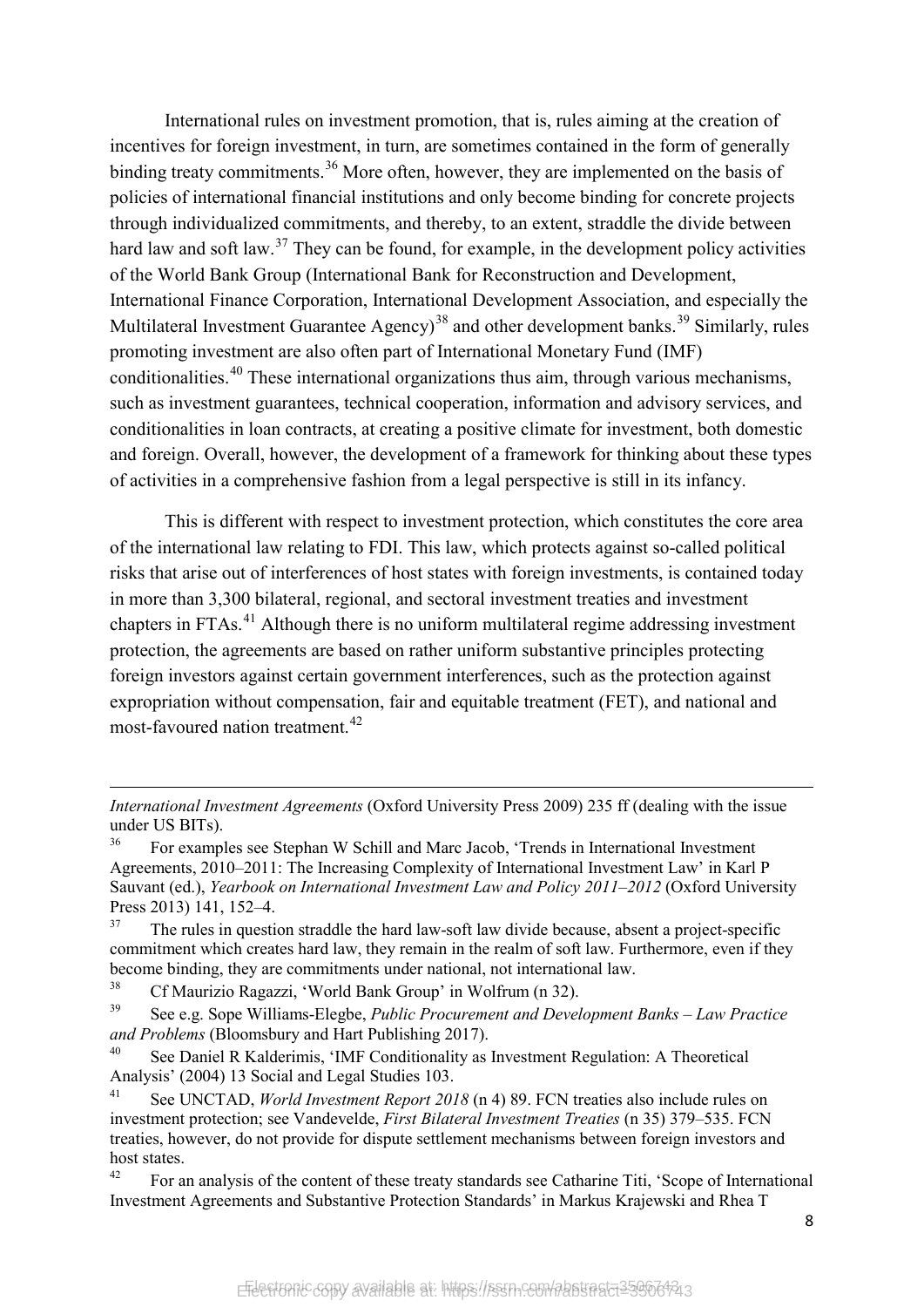Moreover, unlike in customary international law or international trade law, investors can invoke the rights granted under the agreements directly by initiating international arbitration proceedings. They are generally neither limited to recourse to the host country's domestic courts, nor dependent on their home country's decision to exercise diplomatic protection. The arbitral proceedings take place mostly under the Convention on the Settlement of Investment Disputes between States and Nationals of Other States (ICSID Convention)<sup>[43](#page-10-0)</sup> and the United Nations Commission on International Trade Law (UNCITRAL) Arbitration Rules.<sup>[44](#page-10-1)</sup> This permits foreign investors to seek damages for the violation of the rights granted under the treaties and, as the case may be, enforce them. Enforcement is governed, depending on the applicable rules of procedure, either by the ICSID Convention or the Convention on the Recognition and Enforcement of Foreign Arbitral Awards (New York Convention).<sup>[45](#page-10-2)</sup> Since the late 1990s, the number of these proceedings has increased to over 750.<sup>[46](#page-10-3)</sup> Despite certain inconsistencies in the interpretation and application of the agreements in question, a governance structure has evolved that is comparable to a multilateral regime.<sup> $47$ </sup> This structure of what we call IIL is at the heart of the international law relating to FDI.

#### **3. Soft Law in FDI Regulation**

FDI regulation, however, is not only governed by binding (national and international) legal rules. Non-binding soft-law instruments, which are created by a variety of different actors, including inter-governmental and international organizations, but also by private, non-governmental bodies, influence FDI regulation as well.<sup>[48](#page-10-5)</sup> Soft law in the field addresses a

Hofmann (eds), *Research Handbook on Foreign Direct Investment* (Edward Elgar 2019) ch 6. For a classic overview over the content of traditional investment treaties see Rudolf Dolzer and Margrete Stevens, *Bilateral Investment Treaties* (Martinus Nijhoff 1995); see further, e.g., McLachlan, Shore and Weiniger (n 14); Newcombe and Paradell (n 11) 122 ff; Dolzer and Schreuer (n 15). Newer investment agreements have evolved both with respect to substantive content and procedure. See Stefanie Schacherer, 'TPP, CETA and TTIP between Innovation and Consolidation – Resolving Investor-State Disputes Under Mega-Regionals' (2016) 7 Journal of International Dispute Settlement 628; Caroline Henckels, 'Protecting Regulatory Autonomy through Greater Precision in Investment Treaties: The TPP, CETA, and TTIP' (2016) 19(1) Journal of International Economic Law 27; Schill and Bray (n 35); Stephan W Schill, 'Authority, Legitimacy, and Fragmentation in the (Envisaged) Dispute Settlement Disciplines in Mega-Regionals' in Stefan Griller, Walter Obwexer and Erich Vranes (eds), *Mega-Regional Trade Agreements: CETA, TTIP, and TiSA* (Oxford University Press  $2017)$  111.

<u>.</u>

<span id="page-10-1"></span><sup>44</sup> See David D Caron and Lee Caplan, *The UNCITRAL Arbitration Rules – A Commentary* (2nd edn, Oxford University Press 2013). In certain circumstances, the United Nations Convention on Transparency in Treaty-based Investor-State Arbitration(s) (signed 10 December 2014, entered into force 18 October 2017) may also apply to an arbitration and provide for transparency and third-party participation.

<sup>46</sup> UNCTAD, *World Investment Report 2018* (n 4) 91-92.

<span id="page-10-0"></span> $^{43}$  See supra note 19.

<span id="page-10-2"></span><sup>&</sup>lt;sup>45</sup> Signed 10 June 1958, 330 UNTS 4739.

<span id="page-10-4"></span><span id="page-10-3"></span><sup>47</sup> See comprehensively Stephan W Schill, *The Multilateralization of International Investment Law* (Cambridge University Press 2009).

<span id="page-10-5"></span>See in depth Marc Jacob and Stephan W Schill, 'Going Soft: Towards a New Age of Soft Law in International Investment Law?' (2014) 8 World Arbitration and Mediation Review 1. See further the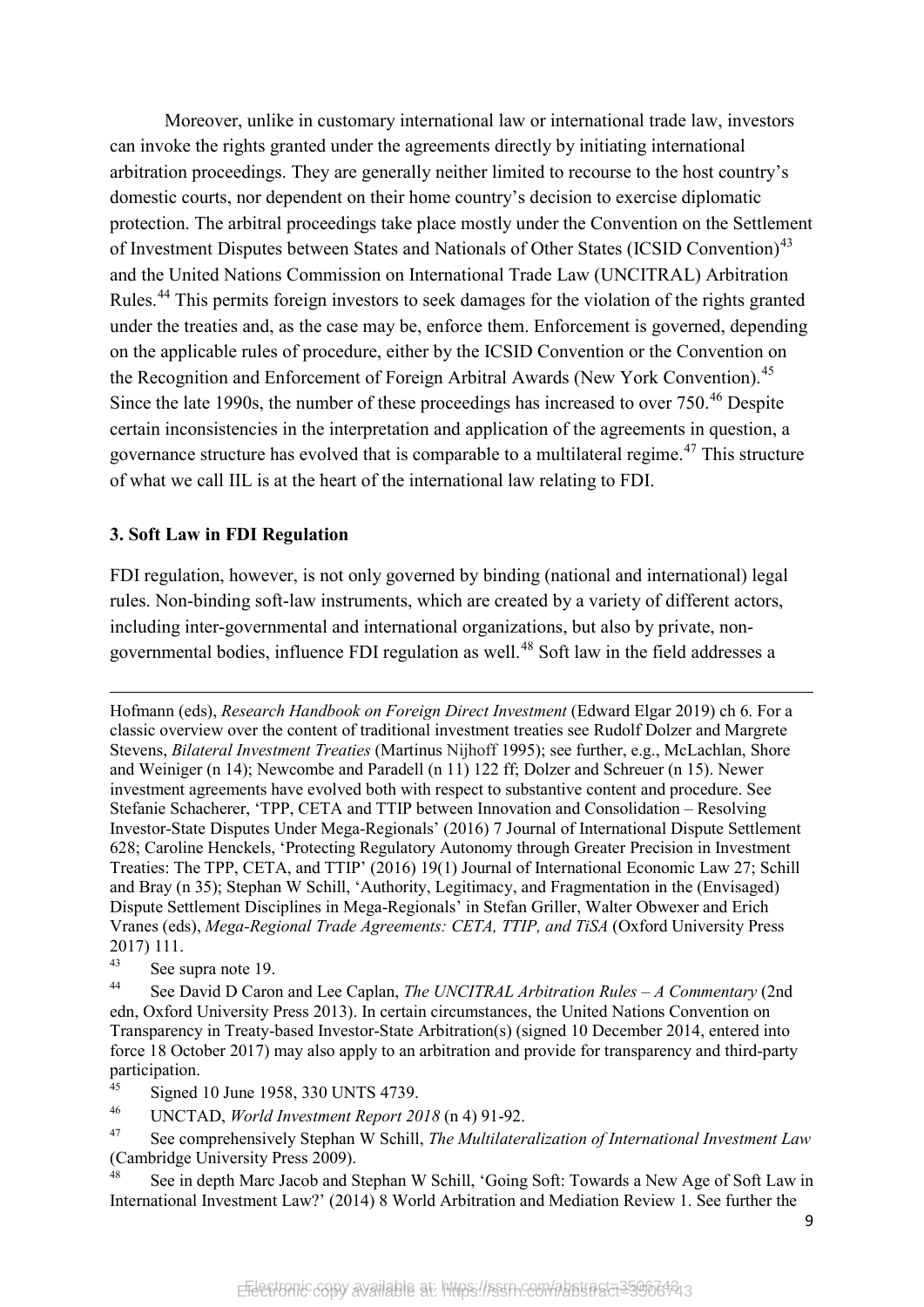variety of aspects, including the management of ISDS and the relationship of investment and non-investment concerns.

Soft law comes about for many different reasons. It can be, for example, a product of the difficulties of formal treaty-making when a large number of actors with great diversity in interest and orientation are involved – and either substitutes for, or fills gaps left unaddressed by, hard law. It can also be a reaction to delegate rule-making to actors that are better placed to address an issue at stake. Soft law can also react to the dynamics of FDI regulation in allowing for the incremental and at times experimental infusion of legal change by trial and error, without the need to settle on durable hard law rules. And finally, soft-law instruments can ease tensions between the system-wide problems FDI regulation addresses and their predominant regulation through national or bilateral approaches.

Prominent and well-established examples of soft-law instruments that play an important role in the management of ISDS are instruments adopted by the International Bar Association (IBA), an organization of the legal profession with national bar associations as members, such as the IBA Rules on the Taking of Evidence in International Commercial Arbitration,<sup>[49](#page-11-0)</sup> the IBA Guidelines on Conflicts of Interests in International Arbitration,<sup>[50](#page-11-1)</sup> and the IBA Rules on Party Representation in International Arbitration.<sup>[51](#page-11-2)</sup> These soft-law instruments exercise normative authority independently of the disputing parties' consent; instead, they express standards of behaviour that those involved in the settlement of investment disputes as lawyers (counsel or arbitrator) follow as a matter of professional best practices or professional ethics.<sup>[52](#page-11-3)</sup>

Examples of soft law that deal with the balance between investment protection and competing rights are instruments addressing corporate social responsibility (CSR), an area of mounting interest in the past years.<sup>[53](#page-11-4)</sup> In this field, several soft-law instruments have been developed by international organizations, including the United Nations (UN) Global Compact,<sup>[54](#page-11-5)</sup> the UN Norms on the Responsibilities of Transnational Corporations and Other Business Enterprises with Regard to Human Rights,<sup>[55](#page-11-6)</sup> the UN Guiding Principles on Business

 $\overline{a}$ 

contributions in Andrea K Bjorklund and August Reinisch (eds), *International Investment Law and Soft Law* (Edward Elgar 2012).

<span id="page-11-0"></span><sup>49</sup> IBA Rules on the Taking of Evidence in International Arbitration (adopted 29 May 2010) www.ibanet.org/Publications/publications\_IBA\_guides\_and\_free\_materials.aspx.

<span id="page-11-1"></span><sup>&</sup>lt;sup>50</sup> IBA Guidelines on Conflicts of Interest in International Arbitration (adopted 23 October 2014) www.ibanet.org/Publications/publications IBA guides and free materials.aspx.

<span id="page-11-2"></span><sup>&</sup>lt;sup>51</sup> IBA Guidelines on Party Representation in International Arbitration (adopted 25 May 2013) www.ibanet.org/Publications/publications\_IBA\_guides\_and\_free\_materials.aspx.

<span id="page-11-3"></span><sup>52</sup> Gabrielle Kaufmann-Kohler, 'Soft Law in International Arbitration: Codification and Normativity' (2010) 1 Journal of International Dispute Settlement 283.

<span id="page-11-4"></span><sup>53</sup> For a general discussion see John G Ruggie, 'Protect, Respect and Remedy: A Framework for Business and Human Rights' UN Doc A/HRC/8/5 (7 April 2008) paras 51–81; Markos Karavias, *Corporate Obligations under International Law* (Oxford University Press 2013) 6–16.

<span id="page-11-5"></span><sup>&</sup>lt;sup>54</sup> For further information on the UN Global Compact see www.unglobalcompact.org.

<span id="page-11-6"></span><sup>&</sup>lt;sup>55</sup> See Sub-Commission on the Promotion and Protection of Human Rights, Norms on the Responsibilities of Transnational Corporations and Other Business Enterprises with Regard to Human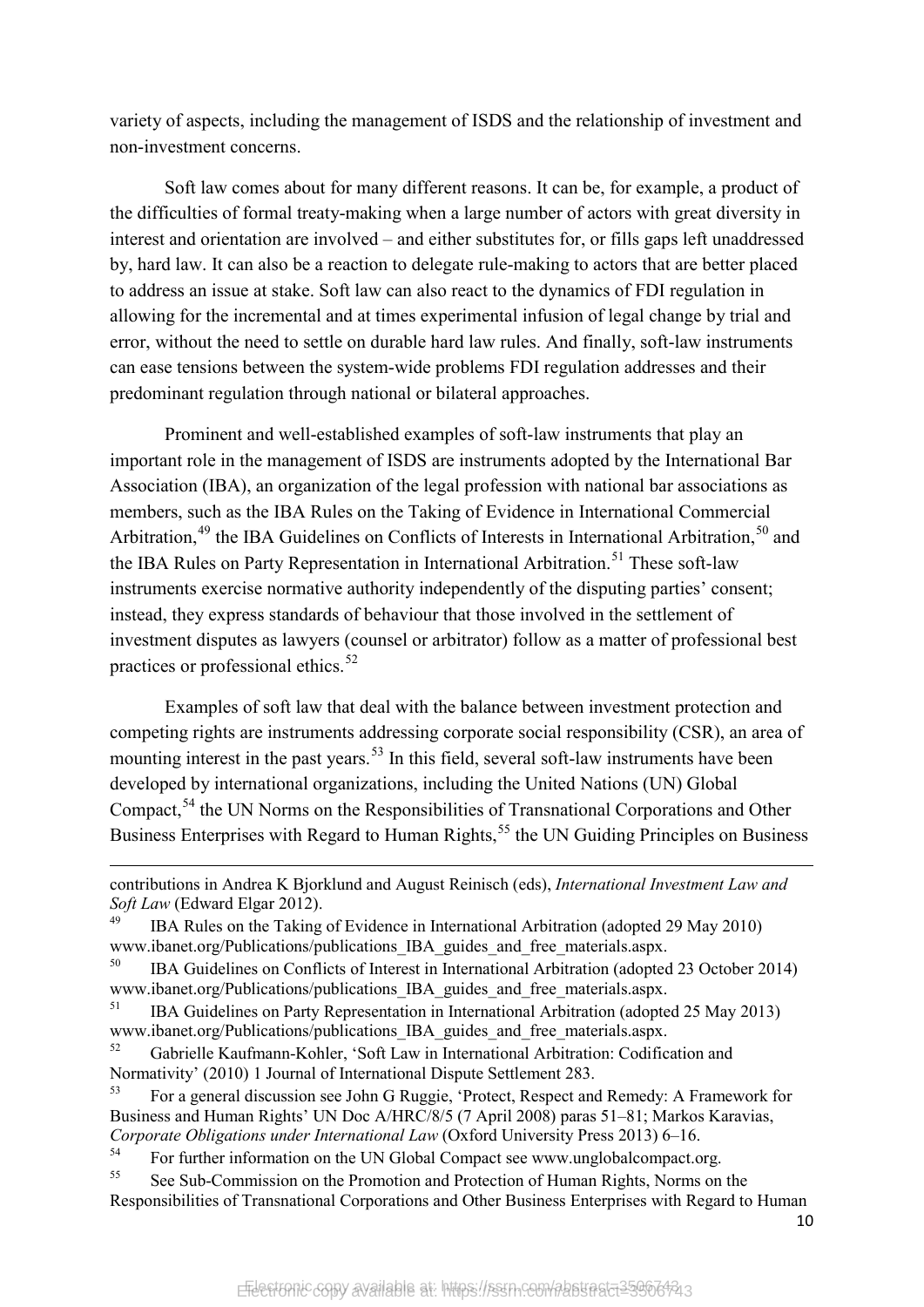and Human Rights,<sup>[56](#page-12-0)</sup> or the OECD Guidelines for Multinational Enterprises.<sup>[57](#page-12-1)</sup> These instruments aim to counter-balance investor rights through the codification of obligations that investors are expected to comply with independently of their rights under IIAs. Such instruments are, albeit still tentatively, starting to be referred to by investment treaty tribunals in order to concretize the standards of treatment in investment agreements and to ground investor obligations.<sup>[58](#page-12-2)</sup>

Similar developments can also be seen with respect to other soft-law instruments that aim to establish best practices for certain areas of government policy that also affect foreign investors. One example are the Principles on Promoting Responsible Sovereign Lending and Borrowing, which were developed by the United Nations Conference on Trade and Development (UNCTAD) and endorsed by the UN General Assembly (UNGA).<sup>[59](#page-12-3)</sup> These Principles aim to lay down rights and obligations for both lenders and borrowers in sovereign debt transactions and restructurings and have already been referenced in investment treaty  $arbitrations.$ <sup>[60](#page-12-4)</sup> Other examples that have not vet been invoked in investment treaty arbitrations, but may well be in the near future, are the Principles for Responsible Agricultural Investment, which are developed jointly by various UN organizations and the World Bank inter alia to deal with the issue of land-grabbing,  $61$  or the Santiago Principles, which lay down principles and practices relating to sovereign wealth funds.<sup>[62](#page-12-6)</sup>

Together with the national and international legal rules discussed above, these and other soft-law instruments govern international investment relations, both in substance and

 $\overline{a}$ 

<span id="page-12-3"></span><sup>59</sup> UNCTAD, 'Principles on Promoting Responsible Sovereign Lending and Borrowing (amended and restated as of 10 January 2012)

Rights (13 August 2003) UN Doc.E/CN.4/Sub.2/2003/12/Rev.2

http://undocs.org/E/CN.4/Sub.2/2003/12/Rev.2.

<span id="page-12-0"></span><sup>56</sup> See UN Office of the High Commissioner for Human Rights (OHCHR), *Guiding Principles on Business and Human Rights* (UN 2011)

www.ohchr.org/Documents/Publications/GuidingPrinciplesBusinessHR\_EN.pdf.

<span id="page-12-1"></span><sup>57</sup> OECD, *OECD Guidelines for Multinational Enterprises* (OECD 2011) www.oecd.org/daf/inv/mne/48004323.pdf.

<span id="page-12-2"></span><sup>58</sup> See *Hesham T M Al Warraq v Republic of Indonesia*, UNCITRAL, Final Award (15 December 2014) para 577; *Urbaser SA et al. v Argentine Republic*, ICSID Case No ARB/07/26, Award (8 December 2006) paras 1195–9. Moreover, CSR instruments are referenced increasingly in more recent IIAs; see e.g. Canada-Panama FTA (adopted 14 May 2010, entered into force 1 April 2013) art 9.17.

[http://unctadxiii.org/en/SessionDocument/gdsddf2012misc1\\_en.pdf;](http://unctadxiii.org/en/SessionDocument/gdsddf2012misc1_en.pdf) see also UNGA Res 68/304 (9 September 2014) UN Doc A/RES/68/304 http://undocs.org/A/RES/68/304.

<span id="page-12-4"></span><sup>60</sup> See *Ambiente Ufficio SpA and Others v Argentine Republic*, ICSID Case No ARB/09/9, Decision on Jurisdiction and Admissibility (8 February 2013), Dissenting Opinion of Santiago Torres Bernárdez, para 330.

<span id="page-12-5"></span>See Inter-Agency Working Group on the Food Security Pillar of the G20 Multi-Year Action Plan on Development, *Options for Promoting Responsible Investment in Agriculture, Report to the High-Level Development Working Group* (3 June 2011) Annex 1,

[http://unctad.org/sections/dite\\_dir/docs//diae\\_dir\\_2011-06\\_G20\\_en.pdf.](http://unctad.org/sections/dite_dir/docs/diae_dir_2011-06_G20_en.pdf)

<span id="page-12-6"></span><sup>62</sup> See International Working Group of Sovereign Wealth Funds (IWG), *Sovereign Wealth Funds: Generally Accepted Principles and Practices* (October 2008) www.iwgswf.org/pubs/eng/santiagoprinciples.pdf ('Santiago Principles').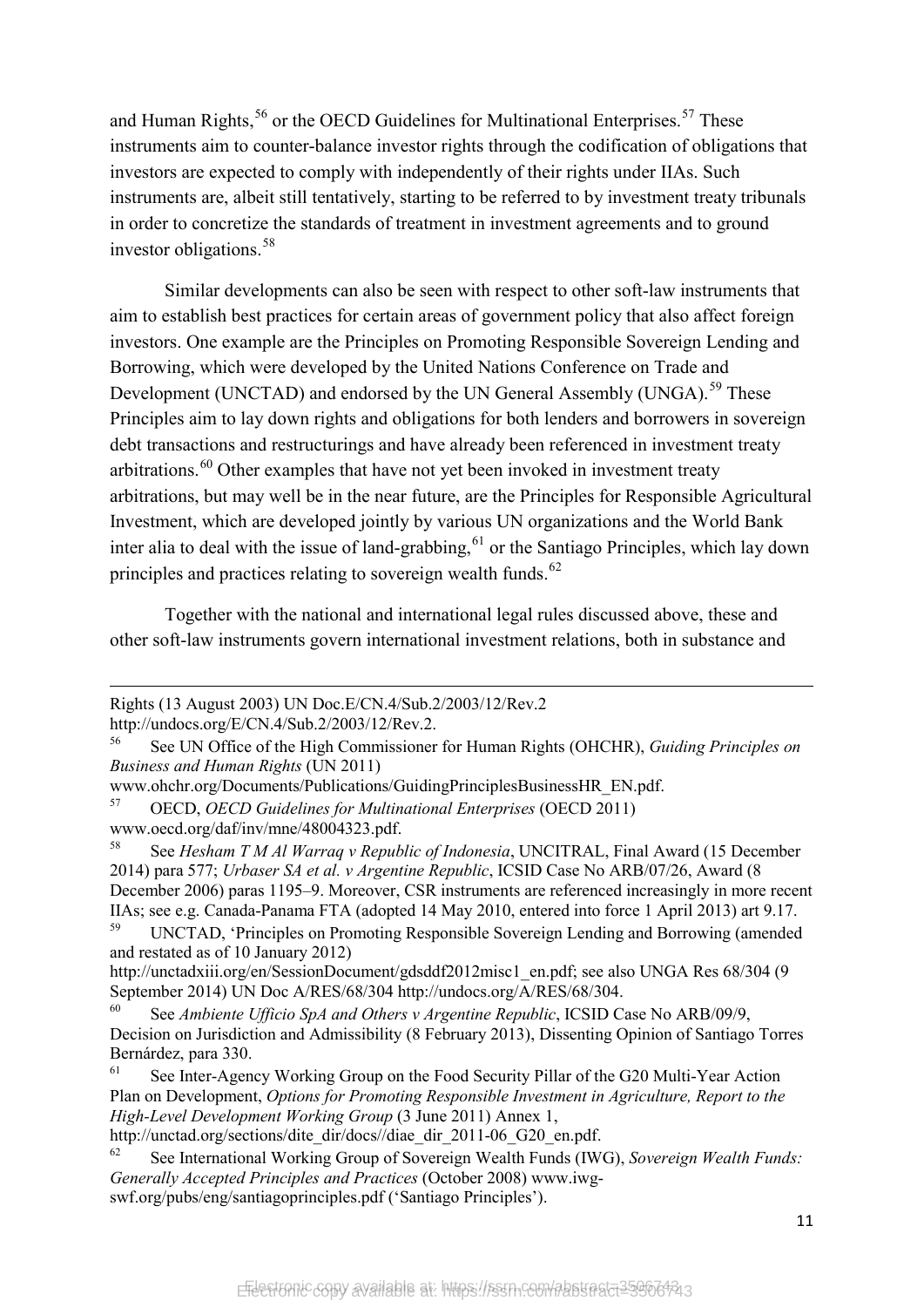procedure. It is this complex legal framework that forms the object of analysis of legal inquiries into, and legal research on, FDI regulation.

# **III. RESEARCH QUESTIONS IN INTERNATIONAL INVESTMENT LAW**

Despite the transnational character of IIL, the international discourse on FDI regulation focuses principally on the international legal aspects of the field. In-depth analysis of national FDI regulation, by contrast – and unrightfully so – generally plays only a subordinate role in international or comparative legal circles. Instead, as mentioned before, in the area we call IIL, legal research and writing are booming.<sup>[63](#page-13-0)</sup> The resulting increase in literature, and the variety of approaches and methods employed make it difficult – already for senior researchers, but even more so for more junior lawyers and students – to get a sense of direction and develop a 'map' of the different approaches to research in the field. In this and the following sections, we therefore aim to develop such a map in order to offer guidance for engaging in technically solid and legally (and ideally also socially) meaningful research in IIL. We do so by developing a typology of both research questions (addressed in this section) and research methods in IIL (addressed in Section IV).

After addressing the distinction between legal, non-legal and interdisciplinary research questions (Section III.1), this section develops, by using examples from the literature, a typology of legal research questions in IIL. As detailed below, we observe three main types of legal research questions that are generally asked. The first deals with the 'law as it is' (*lex lata*) and focuses on determining the content of the (substantive and procedural) rights and obligations of investors and states (Section III.2). The second type approaches investment law from the perspective of norms outside of IIL and deals with 'how the law should be (reformed)' in light of deficiencies and inadequacies addressed (*lex ferenda*) (Section III.3). Finally, under the third type of legal research questions we group all questions that do not deal with the law in practice, but ask questions that are part of the theory of IIL (Section III.4).

#### **1. Legal, Non-Legal and Interdisciplinary Questions**

As in any other legal (as well as non-legal) field, research in IIL should start with a clear research question. This is important not only as a matter of analytical rigor, but also because it influences the selection of appropriate research methods. It determines whether the research in question is at all (or solely) within the realm of legal research, and can therefore be answered by the methodological tools available to legal science, or whether the research is (fully or partially) part of a different discipline (such as economics or political science) and accordingly requires a different methodological arsenal.

<span id="page-13-0"></span><sup>63</sup> See supra note 7.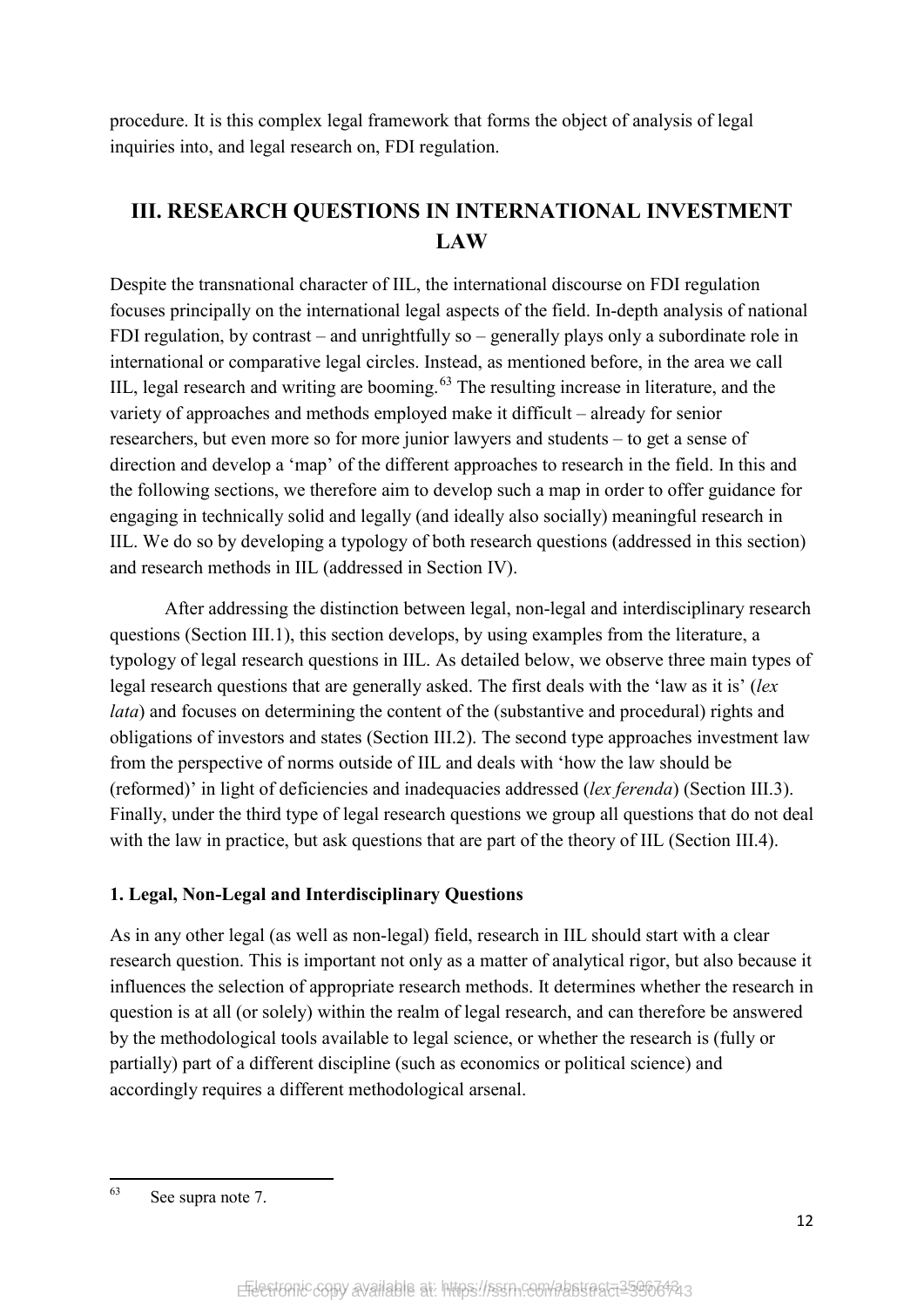One important task when engaging in legal research in IIL is therefore to distinguish between legal and non-legal research questions. Typically, questions in legal research can be grouped into three different categories.<sup>[64](#page-14-0)</sup> They can  $(1)$  relate to the ascertainment of the content of the law ('What is the law?'); (2) concern the normative evaluation of the law ('Is the law good or bad?' or 'How ought the law to be?'); (3) address the law in its context, that is, either deal with the social consequences of the law ('What effect does the law have on society?'), or explain law's development in light of historical, social, or economic factors ('Why is the law the way it is?' and 'How did the law come about?'). To the extent that all of these questions share a focus on the meaning, functioning and operation of substantive and procedural legal rules and principles, individually or in their entirety, they can be analysed from the perspective of legal science and its methods.

For instance, asking 'What does the obligation to provide FET require of contracting states?' is posing a question about the substantive content of IIL. 'What is the effect of corporate restructuring on the jurisdiction of investment treaty tribunals?' is a question concerning the procedure of ISDS. Conversely, asking 'Should investment treaties afford protection to holders of sovereign bonds?' involves a normative evaluation of investment law and may lead to suggestions for reform of existing IIL. In turn, a question, such as 'What effect does the interpretation of investment treaty standards have on competing human rights of affected populations?', concerns the social effect of the law. Last but not least, a question, such as 'To what extent does IIL emerge from and drive economic globalization?,' seeks an explanation of the emergence of the law in light of its social, political and economic context.

Legal research questions can be distinguished from non-legal research questions about FDI, most importantly those that concern economic or political aspects of international investment relations. For instance, the question 'Do IIAs attract investments to host countries?' does not concern the legal aspects of FDI, but relates to the economic effect of concluding investment treaties. It cannot be answered by legal methods, but requires an assessment of empirical evidence using econometric methods.<sup>[65](#page-14-1)</sup> Likewise, the question 'What was Pakistan expecting when agreeing to include an arbitration clause in its BIT with Germany?' does not principally concern a legal question, but relates to what political decision-makers at the time in fact thought. This question cannot be answered by legal methods either, but would require methods typically used by political scientists or historians, such as interviews of Pakistani officials who negotiated the Germany-Pakistan BIT.<sup>[66](#page-14-2)</sup>

Similarly, research relating to IIL can involve purely historical and sociological questions. Asking, for example, for the historical facts surrounding the creation of certain

<span id="page-14-0"></span><sup>64</sup> <sup>64</sup> Cf Jan M Smits, *The Mind and Method of the Legal Academic* (Edward Elgar 2012) 9; Mathias M Siems, 'Legal Originality' (2008) 28 Oxford Journal of Legal Studies 147.

<span id="page-14-1"></span>For a discussion of the various econometric studies on the impact of FDI see Jonathan Bonnitcha, Lauge N S Poulsen and Michael Waibel, *The Political Economy of the Investment Treaty Regime* (Oxford University Press 2017) 46–50.

<span id="page-14-2"></span><sup>66</sup> Lauge N S Poulsen, *Bounded Rationality and the Economic Diplomacy: The Politics of Investment Treaties in Developing Countries* (Cambridge University Press 2015) 47–191.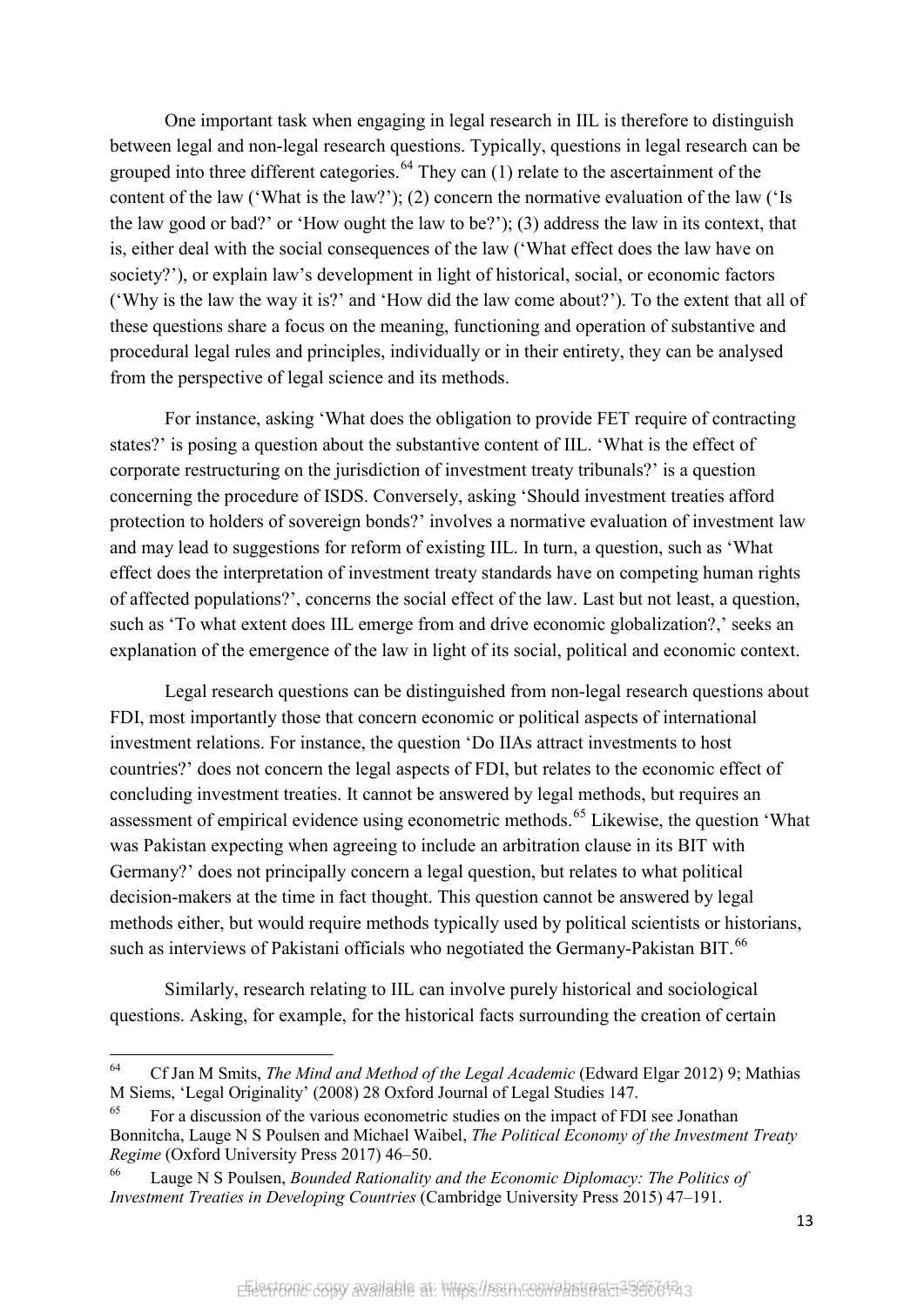IIAs or the ICSID Convention, without at the same time asking about the impact this history has on the rights and obligations created, their interpretation, and application, falls outside the scope of legal research in the strict sense.<sup>[67](#page-15-0)</sup> Likewise, certain research questions relating to IIL may be purely of a sociological nature.<sup>[68](#page-15-1)</sup> Questions such as 'Who are the dominant players in the field of investor-state arbitration and what do they think about certain legal issues?' is a sociological question, that only becomes connected to legal research if a connection is made to the ways IIL is interpreted and applied by those actors.

The importance of distinguishing between legal and non-legal research questions notwithstanding, many important research questions relating to IIL are too complex to be answered solely from a legal or non-legal perspective. Instead, many complex research questions require combining legal and non-legal methods. For instance, answering, in a comprehensive fashion, the question 'Should ISDS provisions be included in an IIA?' will require recourse to considerations and methods of the legal, economic and political sciences and may involve research of a sociological and historical nature as well. To answer the question comprehensively, one may need to consider the economic impact of including ISDS provisions in IIAs, consider and weigh the political costs, analyse the impact of the inclusion of such provisions on host state compliance with the substantive standards of treatment contained in IIAs, consider the sociological composition of the investment arbitration bar, and view the role of ISDS also in a historical perspective. Questions such as this are interdisciplinary in nature and need to make joint use of the methodologies of legal science and of other disciplines involved.

All in all, a variety of legal, political, economic, sociological, and historical questions can be raised about IIL. Formulating a clear research question is the first, and one of the most important steps when engaging in research in IIL. It marks the boundaries between legal, nonlegal and interdisciplinary research, delineates the object of inquiry, and affects the choice of methodology. In light of the foregoing, the following subsections will develop, based on a literature review, a more detailed typology of legal research questions in IIL.

#### **2. Research into the** *lex lata*

Mainstream scholarship in IIL focuses to a large extent on determining the (positive) law as it stands (the *lex lata*). Typical research questions that are asked in this context concern the ascertainment, interpretation and application of the substantive and procedural rules that govern the relations between states and foreign investors. They come at various levels of abstraction, ranging from the specific and concrete ('micro-legal questions') to the more

<span id="page-15-0"></span><sup>67</sup> Most research into the history of IIL, by contrast, falls into the category of legal research, because it uses historical insights for purposes of interpretation, for providing a normative critique of IIL, or for explaining the reasons for the content of the law in place. See the references infra at notes 85-9 and accompanying text.

<span id="page-15-1"></span><sup>68</sup> Cf Yves Dezalay and Bryant G Garth, *Dealing in Virtue: International Commercial Arbitration and the Construction of a Transnational Legal Order* (University of Chicago Press 1996) (analysing the socio-institutional structures of international arbitration).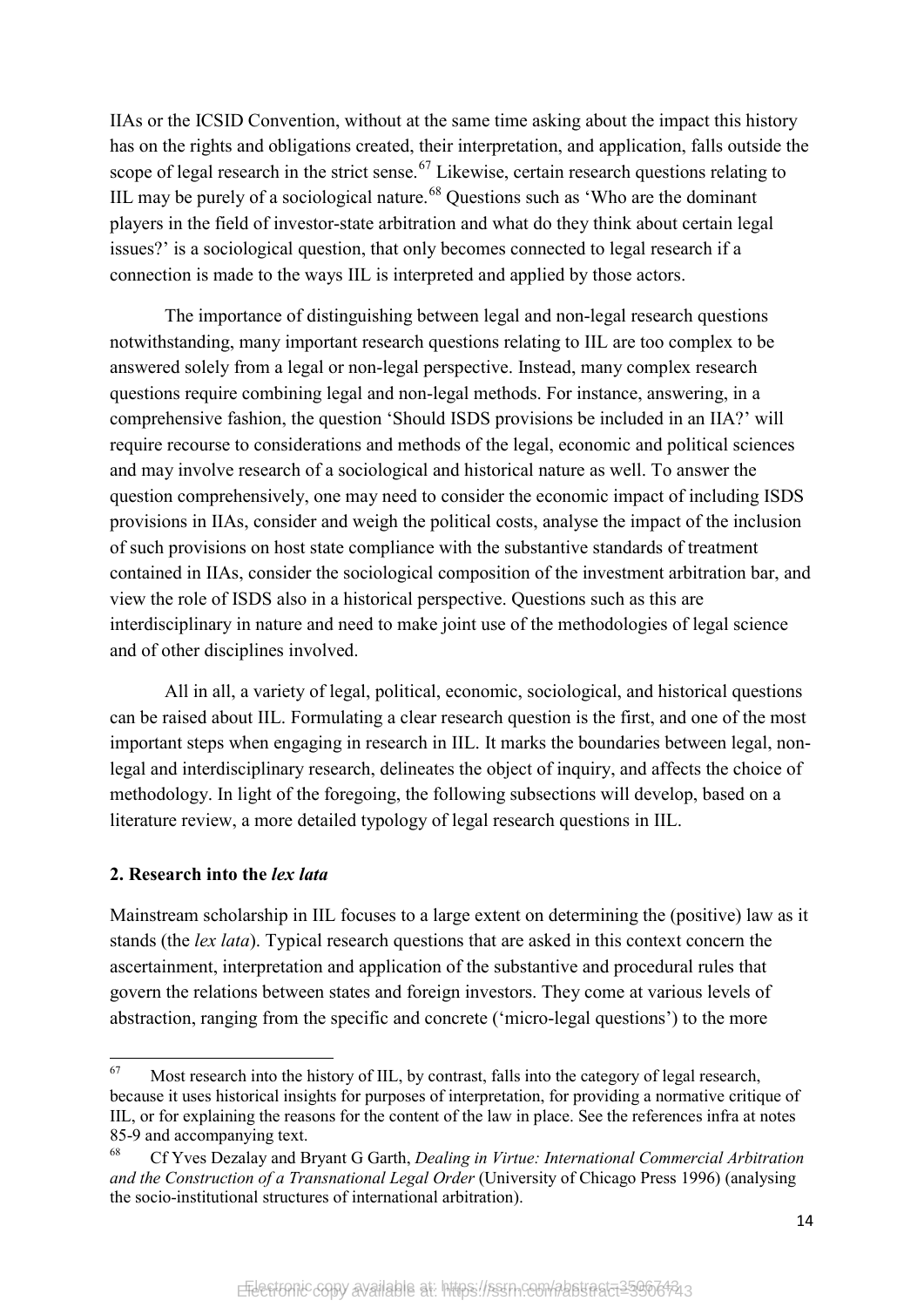general and abstract ('macro-legal questions').<sup>[69](#page-16-0)</sup> 'Micro-legal questions' could involve asking for the interpretation of the FET provision in Article 1105 NAFTA,  $^{70}$  $^{70}$  $^{70}$  or whether corporate restructuring with the knowledge of a foreseeable dispute or acts of corruption prevents investors from benefiting from IIA's substantive protections.<sup>[71](#page-16-2)</sup> 'Macro-legal questions' could concern the analysis of how the rights of foreign investors in IIL are balanced with the host states' right to regulate, $^{72}$  $^{72}$  $^{72}$  or address how investment protection standards apply to sovereign debt and its restructuring.<sup>[73](#page-16-4)</sup>

In terms of focus, four types of research questions addressing the present state of IIL can be observed in the literature. First, the majority of IIL scholarship focuses on determining the content of the rules and principles governing investor-state relations under IIAs, customary international law, and general principles of law.[74](#page-16-5) This type of 'source-oriented legal research' formulates research questions, such as 'How is state practice identified in the formation of customary international law governing international investment relations?', $^{75}$  $^{75}$  $^{75}$  or 'What does the FET standard require of states?<sup>[76](#page-16-7)</sup> It includes thematic studies on specific substantive standards of treatment<sup> $77$ </sup> as well as questions relating to the procedure of investment dispute settlement.[78](#page-16-9)

The second type of *lex lata* scholarship focuses on actors and their impact on, and understanding of, the content of IIL. For example, 'actor-oriented approaches' ask questions

<span id="page-16-0"></span><sup>69</sup> <sup>69</sup> On the distinction between micro-legal and macro-legal questions see Siems (n 64) 3–15.<br><sup>70</sup> Detrick Dumbergy, *The Esin and Equitable Tuestment Standard: A Cuide to MAETA Case* 

<span id="page-16-1"></span>Patrick Dumberry, *The Fair and Equitable Treatment Standard: A Guide to NAFTA Case Law on Article 1105* (Wolters Kluwer 2013).

<span id="page-16-2"></span><sup>71</sup> Jorun Baumgartner, *Treaty Shopping in International Investment Law* (Oxford University Press 2017) 205–28; Aloysius P Llamzon, *Corruption in International Investment Arbitration* (Oxford University Press 2017).

<span id="page-16-3"></span><sup>72</sup> Aikaterini Titi, *Right to Regulate in International Investment Law* (Nomos 2014); Caroline Henckels, *Proportionality and Deference in Investor-State Arbitration – Balancing Investment Protection and Regulatory Autonomy* (Cambridge University Press 2015) 193–7; Gebhard Bücheler, *Proportionality in Investor-State Arbitration* (Oxford University Press 2015) 122 ff.

<span id="page-16-4"></span><sup>73</sup> See e.g. Michael Waibel, 'Opening Pandora's Box: Sovereign Bonds in International Arbitration' (2007) 101 American Journal of International Law 7.

<span id="page-16-5"></span><sup>&</sup>lt;sup>74</sup> See the contributions in Gazzini and De Brabandere (n 25).

<span id="page-16-6"></span><sup>75</sup> Patrick Dumberry, *The Formation and Identification of Rules of Customary International Law in International Investment Law* (Cambridge University Press 2016) 9.

<span id="page-16-7"></span><sup>76</sup> Martins Paparinskis, *The International Minimum Standard and Fair and Equitable Treatment*  (Oxford University Press 2013) 19 and 111 ff. Cf Santiago Montt, *State Liability in Investment Treaty Arbitration Global Constitutional and Administrative Law in the BIT Generation* (Hart Publishing 2009) 200 ff.

<span id="page-16-8"></span><sup>77</sup> See e.g. Reinisch (n 15); Ioana Tudor, *The Fair and Equitable Treatment Standard in the International Law of Foreign Investment* (2008); Sebastian López Escarcena, *Indirect Expropriation in International Law* (2014).

<span id="page-16-9"></span><sup>78</sup> See e.g. Douglas (n 10) 39 ff; Eric De Brabandere, *Investment Arbitration as Public International Law: Procedural Aspects and Implications* (Cambridge University Press 2016) 71 ff; Irmgard Marboe, *Calculation of Compensation and Damages in International Investment Law* (2nd edn, Oxford University Press 2017); R Doak Bishop and Silvia Marchili, *Annulment under the ICSID Convention* (Oxford University Press 2013); Jeffrey Commission and Rahim Moloo, *Procedural Issues in International Investment Arbitration* (Oxford University Press 2018).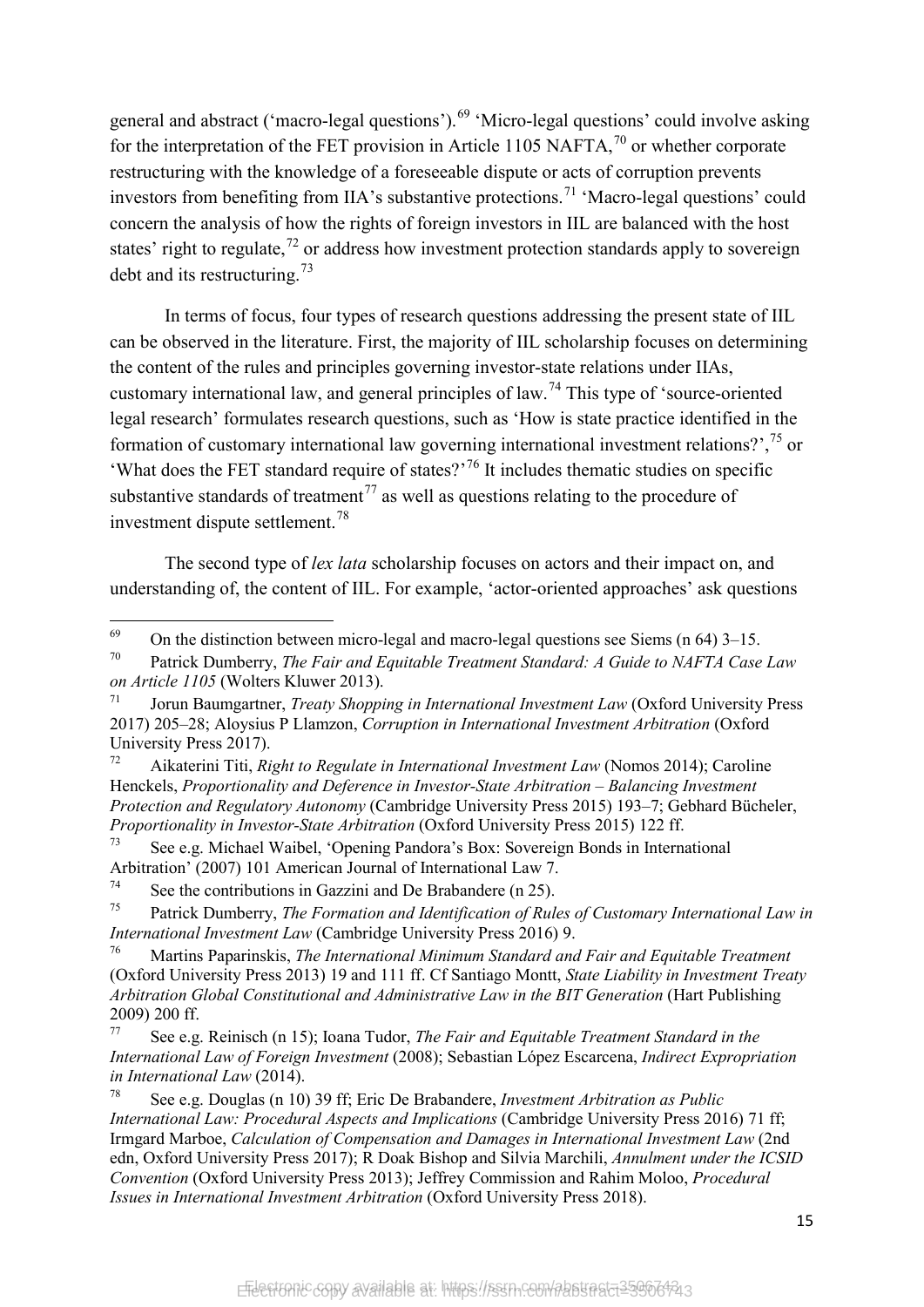about the role of states as treaty-makers or look at the decision-making of arbitral tribunals in order to understand the content, application and interpretation of IIL.<sup>[79](#page-17-0)</sup> This could involve a focus on specific dispute settlement institutions and their influence on IIL, $80$  the treaty practice of specific states,  $81$  the contribution of international or regional organizations,  $82$  or the impact of new forms of international treaties, such as 'mega-regionals', on IIL.<sup>[83](#page-17-4)</sup> Also, the analysis of relations between different actors in IIL, for example that between the EU and its Member States, or that between domestic courts and investment treaty tribunals, would be part of 'actor-oriented scholarship'.<sup>[84](#page-17-5)</sup>

<span id="page-17-11"></span>The third type of *lex lata* scholarship investigates the interaction of IIL with other legal regimes. These 'regime-oriented approaches' analyse, for example, the interaction of IIL with general international law,  $85$  or with a number of more specific international legal regimes,  $86$  such as WTO law,  $87$  human rights law,  $88$  or international environmental law.  $89$ Moreover, exploring the relationship of IIL and domestic law, including constitutional law, or

<span id="page-17-0"></span><sup>79</sup> Andrés Rigo Sureda, *Investment Treaty Arbitration Judging under Uncertainty* (Cambridge University Press 2012) ff; Catherine Titi, 'The Arbitrator as a Lawmaker: Jurisgenerative Processes in Investment Arbitration' (2013) 14 The Journal of World Investment & Trade 829–51.

<span id="page-17-1"></span>See e.g. Charles N Brower and Jason D Brueschke, *The Iran–United States Claims Tribunal* (Martinus Nijhoff 1998).

<span id="page-17-2"></span><sup>81</sup> Vandevelde, *U.S. International Investment Agreements* (n 35); Norah Gallagher and Wenhua Shan, *Chinese Investment Treaties* (Oxford University Press 2009).

<span id="page-17-3"></span><sup>82</sup> See Leon Trakman and Nicola Ranieri (eds), *Regionalism in International Investment Law* (Oxford University Press 2013); the role of international organizations in IIL in Africa is discussed in various special issue contributions in Makane M Mbengue and Stephan W Schill (eds), 'Africa and the Reform of the International Investment Regime' (2017) 18(3) The Journal of World Investment & Trade 367-584.

<span id="page-17-4"></span><sup>83</sup> See e.g. Thilo Rensmann (ed.), *Mega-Regional Trade Agreements* (Springer 2017); Griller, Obwexer and Vranes (n 42). See also Benedict Kingsbury et al. (eds), *Megaregulation Contested: Global Economic Ordering After TPP* (Oxford University Press forthcoming).

<span id="page-17-5"></span><sup>&</sup>lt;sup>84</sup> On the relationship between domestic courts and international investment tribunals, see Christoph Schreuer, 'Interaction of International Tribunals and Domestic Courts in Investment Law' in Arthur W Rovine (ed.), *Contemporary Issues in International Arbitration and Mediation* (Martinus Nijhoff 2011) 71; Jacomijn van Haersolte-Van Hof and Anne Hoffmann, 'The Relationship between International Tribunals and Domestic Courts' in Peter Muchlinski, Federico Ortino and Christoph Schreuer (eds), *The Oxford Handbook of International Investment Law* (Oxford University Press 2008) 962. See also Thiago B Jardim Oliveira, 'The Authority of Domestic Courts in Adjudicating International Investment Disputes: Beyond the Distinction Between Treaty and Contract Claims' (2013) 4(1) Journal of International Dispute Settlement 175.

<span id="page-17-6"></span><sup>85</sup> See the contributions in Rainer Hofmann and Christian J Tams (eds), *International Investment Law and General International Law* (Nomos 2011).

Ibid.

<span id="page-17-8"></span><span id="page-17-7"></span><sup>87</sup> Jürgen Kurtz, *The WTO and International Investment Law: Converging Systems* (Cambridge University Press 2016).

<span id="page-17-9"></span><sup>88</sup> Lone Wandahl Mouyal, *International Investment Law and the Right to Regulate – A Human Rights Perspective* (Routledge 2016). See also the contributions in Pierre-Marie Dupuy, Francesco Francioni and Ernst-Ulrich Petersman (eds), *Human Rights in International Investment Law and Arbitration* (Oxford University Press 2009).

<span id="page-17-10"></span><sup>89</sup> Jorge Viñuales, *Foreign Investment and the Environment in International Law* (Cambridge University Press 2012).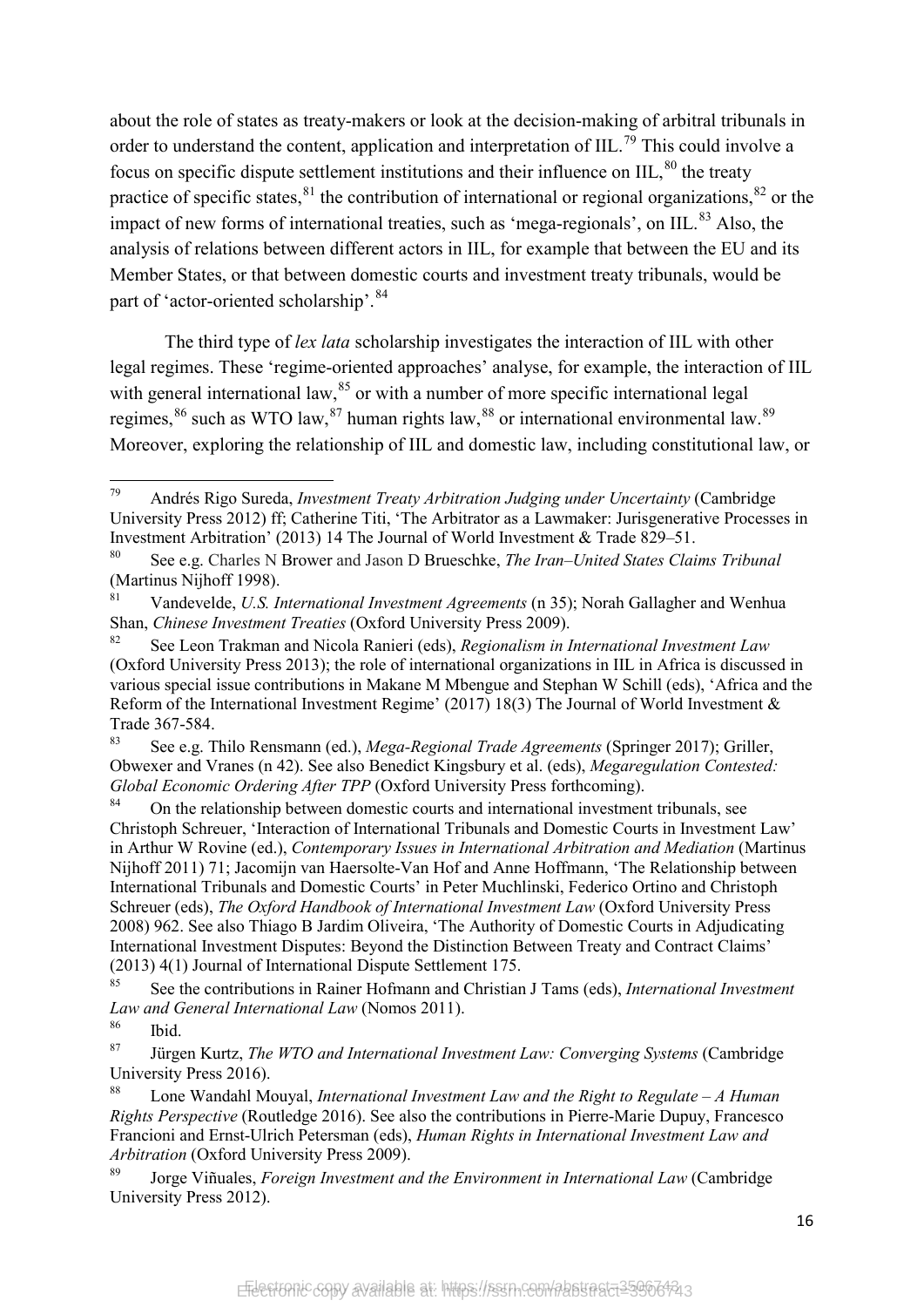law of regional economic organizations, forms part of 'regime-oriented approaches'.<sup>[90](#page-18-0)</sup> Similarly, research questions analysing the impact of international commercial arbitration on the procedural law applicable to and in investor-state arbitration may form part of regimeoriented research in IIL. Usually, such approaches require expertise in IIL and other disciplines, and involve the development of strategies for conflict resolution, cooperation, and cross-fertilization.[91](#page-18-1)

The fourth type of *lex lata* scholarship concerns what can be termed 'sector-specific' or 'subject matter-specific approaches'. This can involve the examination of investment issues in specific economic sectors or address what legal limits investment protection imposes on specific government functions or areas of government policy. Examples of sector-specific research could involve questions about the protection, and the concomitant scope for government regulation, of investments in the energy sector, including questions of dispute settlement.<sup>[92](#page-18-2)</sup> Examples of subject matter-specific research are the impact of IIL on taxation powers,  $93$  on the regulation of financial markets,  $94$  or on certain areas of domestic law, such as domestic administrative law or constitutional law.[95](#page-18-5)

### **3. Normative Evaluation and Reform of International Investment Law**

Another type of legal research questions explores the normative evaluation of IIL and investigates possibilities for its reform in light of deficiencies and inadequacies. Evidently, this requires an understanding of the law 'as it stands'. Yet, the approaches that fall under this umbrella go further than merely describing the present state of IIL and address the question 'what the law ought to be' (in the sense of the *lex ferenda*). This calls for an evaluation of the law from a normative standpoint that is external to IIL and often, but not always, involves

<span id="page-18-0"></span><sup>90</sup> <sup>90</sup> See e.g. Monique Sasson, *Substantive Law in Investment Treaty Arbitration: The Unsettled Relationship between International Law and Municipal Law* (Kluwer Law International 2010); Hege Elisabeth Kjos, *Applicable Law in Investor–State Arbitration: The Interplay Between National and International Law* (Oxford University Press 2013); Jarrod Hepburn, *Domestic Law in International Investment Arbitration* (Oxford University Press 2017). On the relationship between IIL and EU law see Dimopoulos (n 31) 125–94.

<span id="page-18-1"></span><sup>&</sup>lt;sup>91</sup> Kurtz (n 87).

<span id="page-18-2"></span><sup>92</sup> Maxi Scherer (ed.), *International Arbitration in the Energy Sector* (Oxford University Press 2018); Nima Mersadi Tabari, *Lex Petrolea and International Investment Law: Law and Practice in the Persian Gulf* (Routledge 2016); Eric De Brabandere and Tarcissio Gazzini, *Foreign Investment in the Energy Sector: Balancing Private and Public Interests* (Martinus Nijhoff 2014); Thomas Roe and Matthew Happold, *Settlement of Investment Disputes under the Energy Charter Treaty* (Cambridge University Press 2011); Peter Cameron, *International Energy Investment Law: The Pursuit of Stability* (Oxford University Press 2010); Thomas W Wälde (ed.), *The Energy Charter Treaty: An East-West Gateway for Investment and Trade* (Kluwer Law International 1996).

<span id="page-18-3"></span><sup>93</sup> See Arno Gildemeister, *L'arbitrage des différends fiscaux en droit international des investissements* (LGDJ 2013).

<span id="page-18-4"></span><sup>&</sup>lt;sup>94</sup> See the contributions in Christian J Tams, Stephan W Schill and Rainer Hofmann (eds), *International Investment Law and the Global Financial Architecture* (Edward Elgar 2017).

<span id="page-18-5"></span><sup>95</sup> Cf Jonathan Bonnitcha, *Substantive Protection under Investment Treaties: A Legal and Economic Analysis* (Cambridge University Press 2014) 52 ff (developing a framework for the analysis of the domestic impact of investment treaties).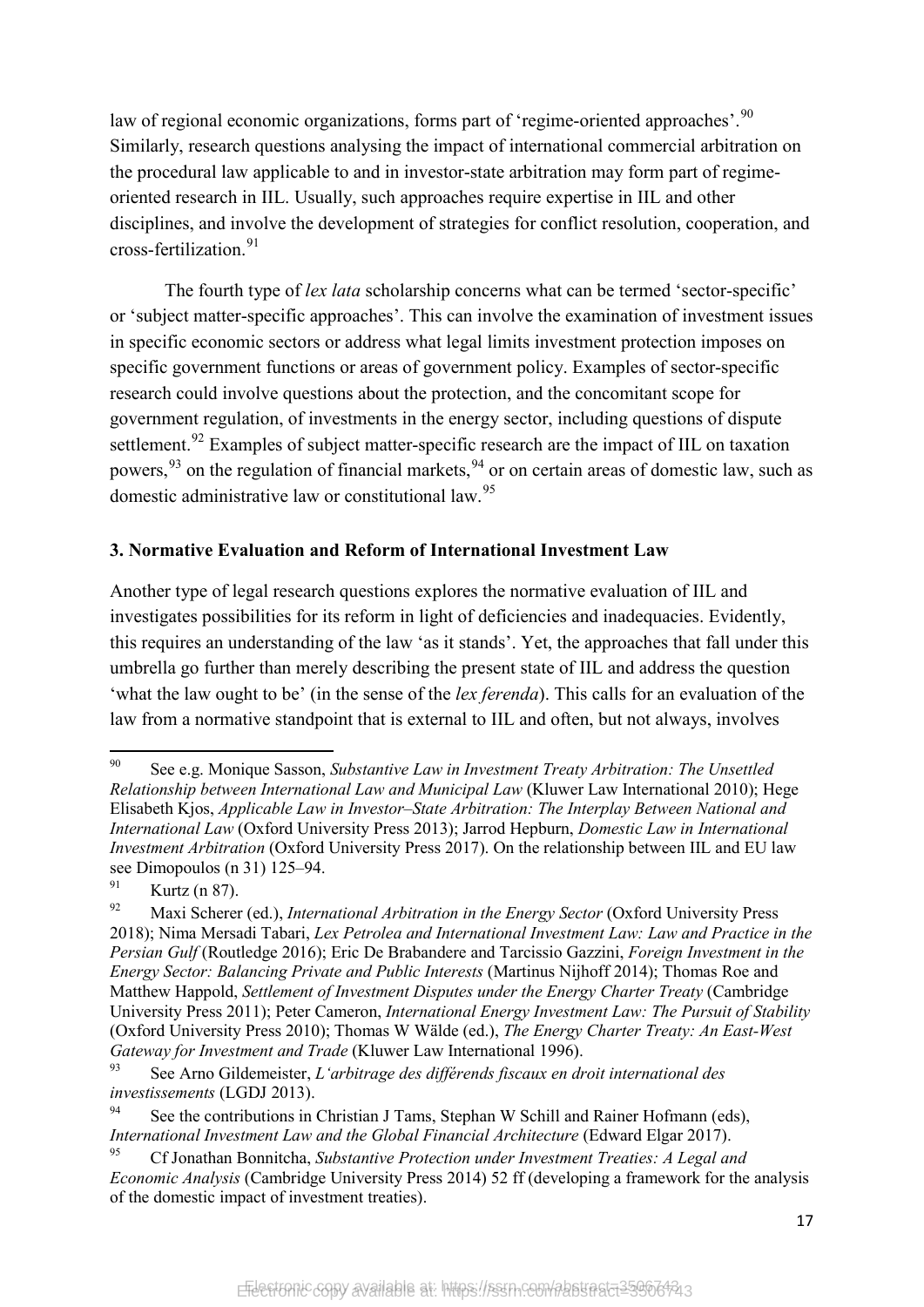recommendations for how IIL should be changed. In fact, while normative approaches to IIL are often critical, they can also be used to justify the present state of the law.<sup>[96](#page-19-0)</sup>

The benchmarks for the normative evaluation of IIL (prior to or independently of making proposals for reform) that can be found in the literature vary widely. They may involve an assessment of the conformity of IIL with normative standards that are widely, or at times even universally, accepted. These standards can consist, for example, in liberal political values that are often protected under constitutional law or international law, like the principle of democracy, the concept of the rule of law, or human rights,  $97$  or in otherwise broadly accepted legal concepts, such as the 'public interest',<sup>[98](#page-19-2)</sup> 'transparency',<sup>[99](#page-19-3)</sup> or 'sustainable' development'.[100](#page-19-4) But normative evaluation of IIL can also take place against non-legal benchmarks, such as the interests of states in regulatory space,  $101$  the interest of developing countries or the Global South in fair participation in global economic exchange,  $^{102}$  $^{102}$  $^{102}$  utilitarian considerations of efficiency or usefulness,  $^{103}$  $^{103}$  $^{103}$  the notion of 'fairness',  $^{104}$  $^{104}$  $^{104}$  or – more and more commonly – against the notion of 'legitimacy'.<sup>[105](#page-19-9)</sup>

<span id="page-19-10"></span>Depending on the outcome of the analysis, normative evaluations of IIL may result in making suggestions for reforming substantive law, or the procedure of investment dispute

<span id="page-19-0"></span><sup>96</sup> <sup>96</sup> Cf Kate Miles, 'Investor-State Dispute Settlement: Conflict, Convergence, and Future Directions' in Marc Bungenberg et al. (eds), *European Yearbook of International Economic Law*, vol 7 (Springer 2016) 273 with Stephan W Schill, 'In Defense of International Investment Law' in Marc Bungenberg et al. (eds), *European Yearbook of International Economic Law*, vol 7 (Springer 2016) 309.

<span id="page-19-1"></span><sup>97</sup> See e.g. David Schneiderman, *Constitutionalizing Economic Globalization Investment Rules and Democracy's Promise* (Cambridge University Press 2008); Gus Van Harten, 'Investment Treaty Arbitration, Procedural Fairness, and the Rule of Law' in Stephan W Schill (ed.), *International Investment Law and Comparative Public Law* (Oxford University Press 2010) 233; Diane Desierto, *Public Policy in International Economic Law: The ICESCR in Trade, Finance and Investment* (Oxford University Press 2015).

<span id="page-19-2"></span><sup>98</sup> Andreas Kulick, *Global Public Interest and International Investment Law* (Cambridge University Press 2012) 223–332.

<span id="page-19-3"></span><sup>&</sup>lt;sup>99</sup> See Julie Maupin, 'Transparency in International Investment Law: The Good, the Bad, and the Murky' in Andrea Bianchi and Anne Peters (eds), *Transparency in International Law* (Cambridge University Press 2013) 142.

<span id="page-19-4"></span><sup>100</sup> See Stephan W Schill, Christian J Tams and Rainer Hofmann (eds), *International Investment Law and Sustainable Development: Bridging the Gap* (Edward Elgar 2015); Marie-Claire Cordonier Segger, Markus W Gehring and Andrew Newcombe (eds), *Sustainable Development in World Investment Law* (Wolters Kluwer 2010).

<span id="page-19-5"></span><sup>101</sup> Kyla Tienhaara, *The Expropriation of Environmental Governance: Protecting Foreign Investors at the Expense of Public Policy* (Cambridge University Press 2009).

<span id="page-19-6"></span><sup>102</sup> M Sornarajah, *Resistance and Change in the International Law on Foreign Investment* (Cambridge University Press 2015); Sundhya Pahuja, *Decolonising International Law: Development, Economic Growth and the Politics of Universality* (Cambridge University Press 2013) 95 ff.

<span id="page-19-7"></span><sup>&</sup>lt;sup>103</sup> Bonnitcha (n 95).<br><sup>104</sup> Poland Kläger. '<sup>1</sup>

<span id="page-19-8"></span><sup>104</sup> Roland Kläger, *'Fair and Equitable Treatment' in International Investment Law* (Cambridge University Press 2011).

<span id="page-19-9"></span><sup>105</sup> Alec Stone Sweet and Florian Grisel, *The Evolution of International Arbitration: Judicialization, Governance, Legitimacy* (Oxford University Press 2017) 218 ff.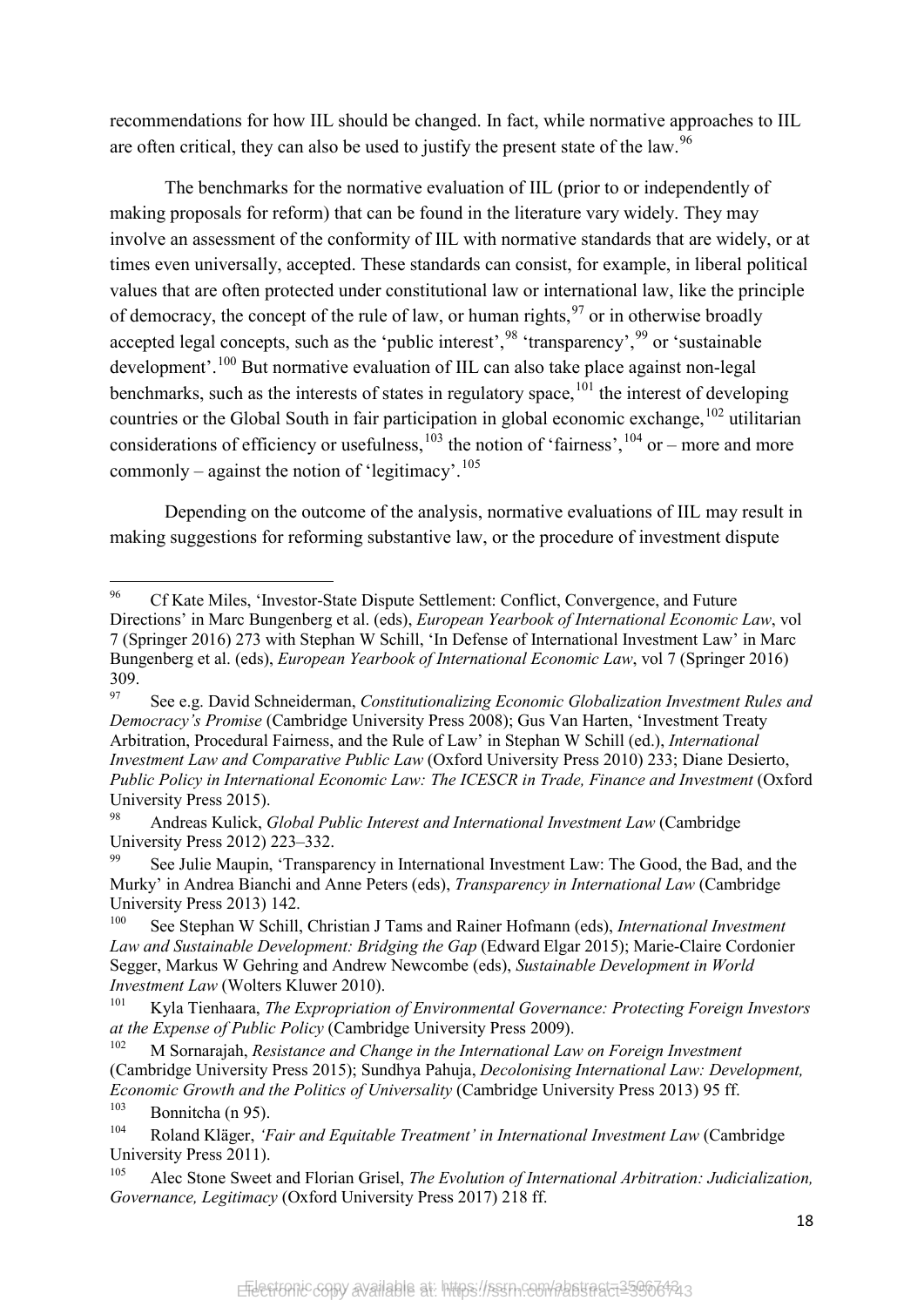settlement, or both. Consequently, a growing literature in IIL deals with investment law reform (ILR).<sup>[106](#page-20-0)</sup> This literature not only highlights the deficiencies of IIL, but also proposes changes to the existing law and practice and deals with questions about institutional design. It considers, inter alia, who should introduce change, that is, whether it is states by reasserting control over law-making or law application, or arbitral tribunals by reinterpreting existing IIA commitments in order to reach a more appropriate balance between investment protection and public interests.

Revolving around concrete policy proposals advanced by states, supranational or international organizations, and now institutionalized in a reform process on ISDS under the auspices of UNCITRAL,  $^{107}$  $^{107}$  $^{107}$  ILR literature also considers the object of what should be reformed. This involves questions, such as: Should substantive standards of treatment be concretized and, if so, how? Should policy space for regulatory action be included expressly? Should investor access to international arbitration be restricted or maintained? Finally, ILR literature addresses how the reform in IIL can and should be realized, whether through a new multilateral treaty, through re-negotiation of IIAs currently in force, or informally by developing soft-law instruments, for examples on CSR? Overall, the questions raised in ILR literature do not only echo in IIL scholarship, but also resonate with the public debate on this increasingly controversial topic.

#### **4. Theoretical Research**

Apart from research questions relating either to ascertaining the content of IIL, normatively evaluating it, or making proposals for reform, a great number of legal inquiries do not focus principally on the law in practice, but rather dwell upon more abstract, theoretical legal questions in relation to IIL.<sup>[108](#page-20-2)</sup> These can relate to the forms of legal reasoning in IIL, the clarification and use of core legal concepts, or the structural features of IIL.<sup>[109](#page-20-3)</sup> Theoretical research principally poses questions that aim to understand how and why IIL operates the way it does, rather than to evaluate that mode of operation against a certain normative benchmark. This notwithstanding, certain overlaps can exist between purely theoretical inquiries into, and normative evaluation of, IIL. For instance, when asking whether IIL is a tool of neoliberal politics which formalizes economic exploitation of the periphery by the centre, theoretical

<span id="page-20-0"></span><sup>106</sup> <sup>106</sup> See e.g. Andreas Kulick (ed.), *Reassertion of Control over the Investment Treaty Regime* (Cambridge University Press 2017); Steffen Hindelang and Markus Krajewski (eds), *Shifting Paradigms in International Investment Law – More Balanced, Less Isolated, Increasingly Diversified* (Oxford University Press 2016); Jean E Kalicki and Anna Joubin-Bret (eds), *Reshaping the Investor-State Dispute Settlement System – Journeys for the 21th Century* (Brill 2015).

<span id="page-20-1"></span><sup>&</sup>lt;sup>107</sup> See United Nations, Report of the United Nations Commission on International Trade Law, Fiftieth session (3-12 July 2017), UN Doc No A/72/17, paras 240-65; for an overview over reform policy proposal, see also UNCTAD, *World Investment Report 2015: Reforming International Investment Governance* (United Nations 2015) 113–17.<br><sup>108</sup> Siems (p. 64) 156, 62 terms this *Socientific* legal ra

<sup>&</sup>lt;sup>108</sup> Siems (n 64) 156–62 terms this 'scientific legal research'.

<span id="page-20-3"></span><span id="page-20-2"></span><sup>109</sup> Valentina Vadi, *Analogies in International Investment Law and Arbitration* (Cambridge University Press 2016) 256–60. On the analysis of structural aspects in international law more generally, see David Kennedy, *International Legal Structures* (Nomos 1987).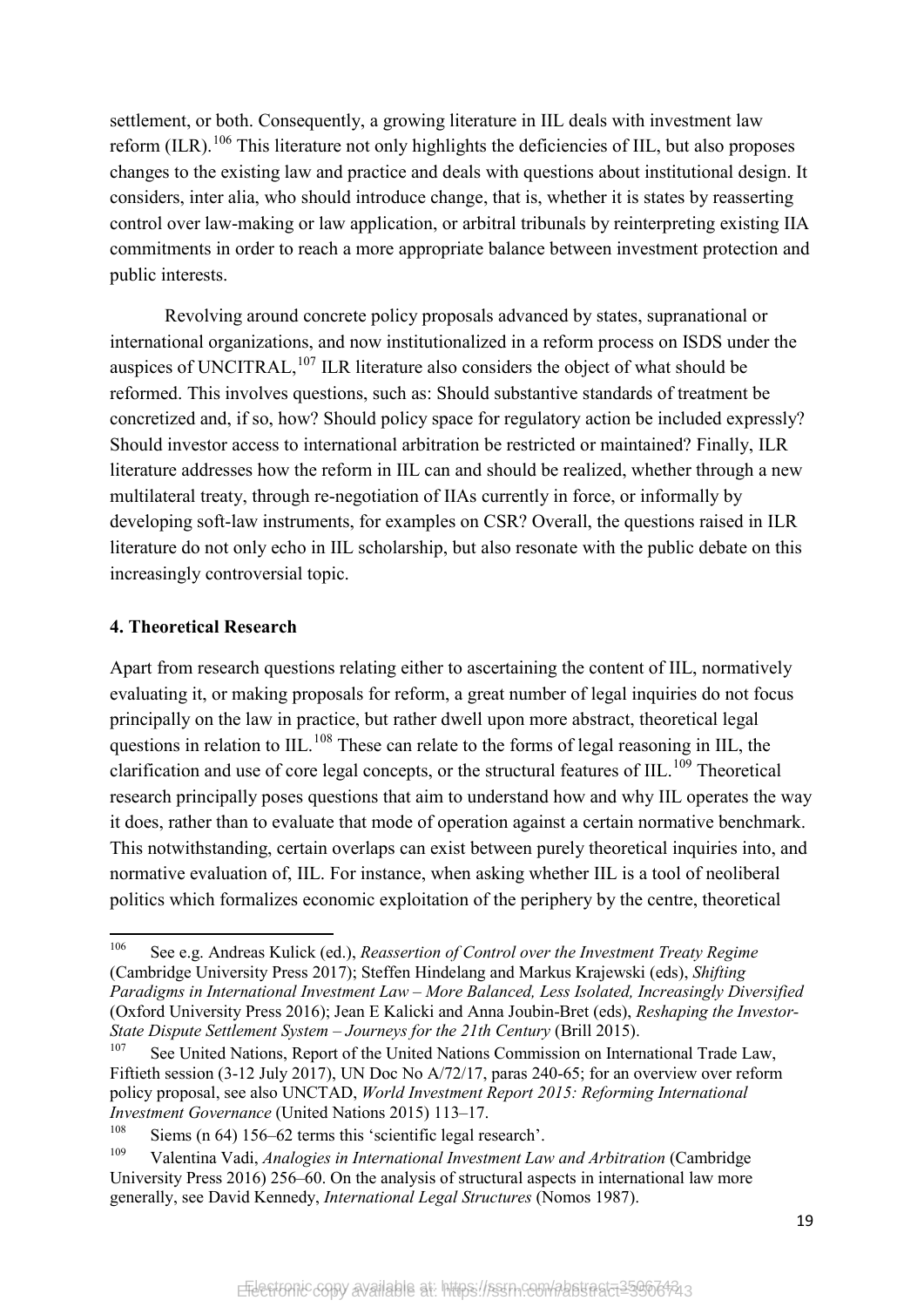inquiries on whether or not IIL indeed formalizes international economic relations, and normative evaluation on whether or not it serves the interests of some states more than others, come together.

Theoretical approaches take many forms and can be grouped on the basis of different criteria. At the most general level, theoretical inquiries one can observe in IIL literature can be divided into approaches that ask research questions relating to IIL from a system-internal perspective and approaches that involve research questions on IIL from an external perspective. Rather than focus on the interpretation and application of specific rules and principles in IIL, internal theoretical inquiries generally are concerned with the character and functioning of IIL at a system- or regime-level. These approaches date back to Dolzer and Stevens' seminal study that reviewed BIT practice not in relation to a specific country, but rather as part of a newly emerging pattern of global treaty practice, and in fact a newly emerging legal field.<sup>[110](#page-21-0)</sup>

Internal approaches can ask a large variety of questions about fundamental concepts of IIL, about structures of reasoning, or institutional aspects relating to the legal regulation of investor-state relations or investment dispute settlement. Examples include inquiries into the use of the concept of legitimacy in IIL and investment arbitration $111$  or the question whether IIL is sensibly conceptualized as a multilateral system or a web of bilateral relations.<sup>[112](#page-21-2)</sup> Similarly, the question whether IIL should be characterized as a public law or a private law discipline and what theoretical tools may be useful in gaining a comprehensive understanding of the field are theoretical inquiries into  $III<sub>113</sub>$  $III<sub>113</sub>$  $III<sub>113</sub>$ . While analysing IIL in an abstract fashion, these approaches usually understand IIL in its functioning as part of the existing institutional and social context; they take a perspective that is internal to IIL.

External approaches, by contrast, while often asking similar questions about the character and functioning of IIL at large, do so from a perspective outside of IIL. One prominent external approach is the Critical Legal Studies (CLS) approach. It views IIL as part of a super-structure that produces, reproduces and justifies inequalities and hierarchies. IIL, according to CLS accounts, is the centre's penetration into markets and polities abroad, from which it draws disproportional benefit due to the presence of an essentially parasitic relationship.[114](#page-21-4) CLS approaches employ deconstructionist philosophy and Marxist rhetoric not only as methods of research, but also in the formulation of research questions.<sup>[115](#page-21-5)</sup> CLS questions can involve the role the language of IIL plays in establishing and perpetuating power relationships or focus on investment law's 'inherent biases' to view investor-state

<span id="page-21-0"></span> $110\,$ <sup>110</sup> Dolzer and Stevens (n 15).

<span id="page-21-1"></span><sup>&</sup>lt;sup>111</sup> See e.g. Stone Sweet and Grisel (n 105) 218 ff.<br><sup>112</sup> S<sub>r</sub>1;<sup>11</sup> (n 47)

<span id="page-21-2"></span>Schill (n  $47$ ).

<span id="page-21-3"></span><sup>&</sup>lt;sup>113</sup> For further discussion of framing and theoretical approaches in IIL see infra Section IV.<br><sup>114</sup> Kote Miles. The Origins of International Investment Law: Empire, Empirement and the

<span id="page-21-4"></span><sup>114</sup> Kate Miles, *The Origins of International Investment Law: Empire, Environment and the Safeguarding of Capital* (Cambridge University Press 2013).

<span id="page-21-5"></span><sup>115</sup> On CLS, see Roberto Unger, *The Critical Legal Studies Movement – Another Time, A Greater Task* (London Verso 2014).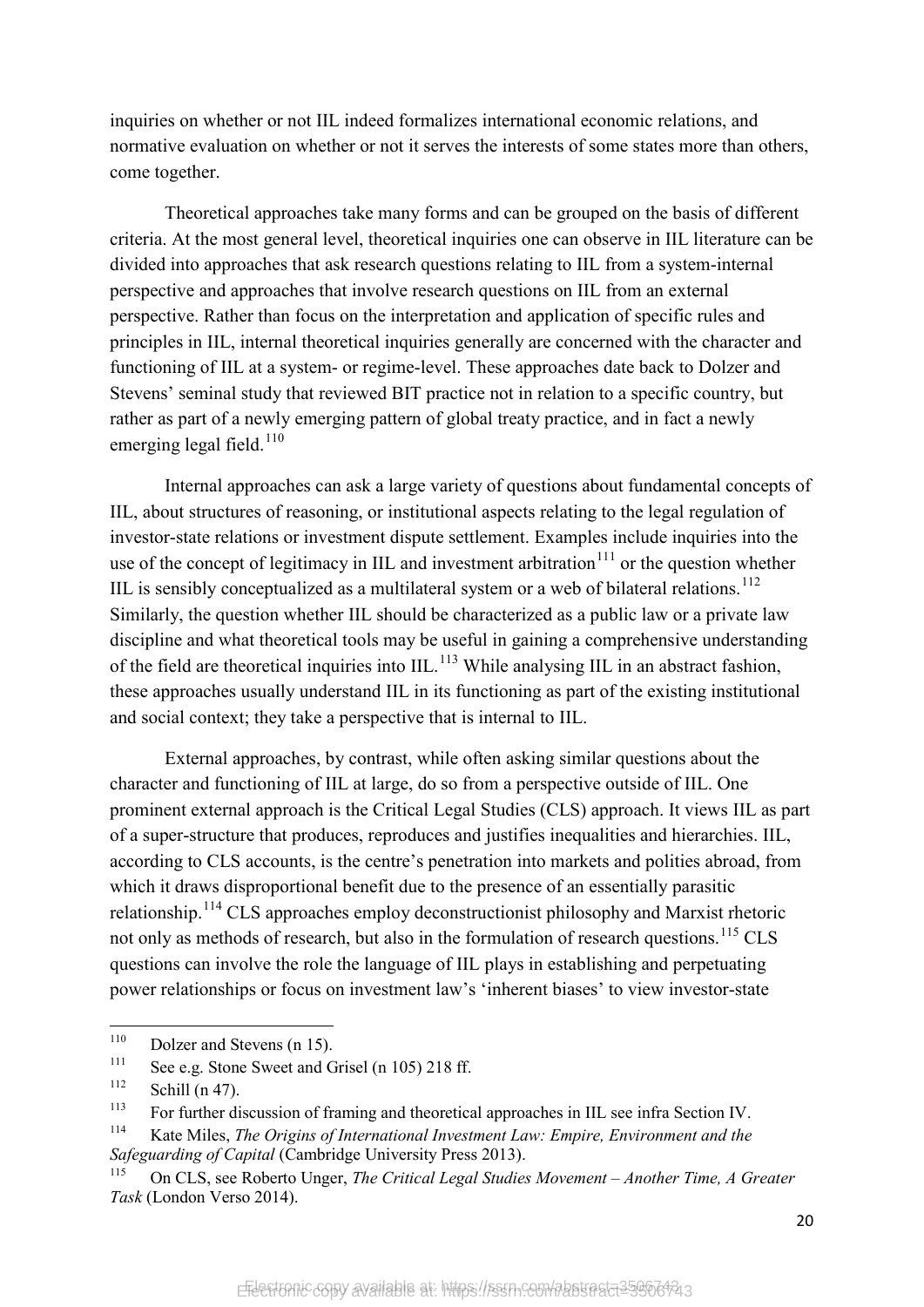relations through the eyes of principles of investment protection.<sup>[116](#page-22-0)</sup> Similarly, inquiries into the politics behind  $III$ ,  $^{117}$  $^{117}$  $^{117}$  or whether IIL has adverse effects on environmental protection, are examples of research questions that can be generated by the CLS approach.<sup>[118](#page-22-2)</sup> At the same time, CLS is not the only external approach asking research questions relating to IIL. Another prominent external approach are Third World Approaches to International Law (TWAIL), which ask for the impact of IIL on developing countries and their role in shaping  $III$ .<sup>[119](#page-22-3)</sup>

As the example of CLS approaches shows, the formulation of research questions is often closely tied in with a specific theoretical approach to IIL. Consequently, it is important to be aware of the interplay between theoretical approaches and the formulation of research questions; in fact, the way in which research questions are posed is itself influenced by nonlegal considerations. As discussed in the next section, which addresses the contribution of framing and methodologies to resolve research questions in relation to IIL, the same holds true even when staying within the realm of internal approaches to IIL.

## **IV. THEORIES AND METHODS IN INTERNATIONAL INVESTMENT LAW**

There are different ways in which one can think about IIL. IIL literature looks at the questions addressed in Section III from several different 'frames of thought' and investigates them by utilizing a variety of methodological tools. Frames can be defined as 'principles of organization which govern events ... and our subjective involvement in them'.<sup>[120](#page-22-4)</sup> This notion refers to the pre-existing thought structures, such as beliefs or assumptions, that inform our perception and analysis. Frames underlie and precede the choice of legal method used to answer research questions, and, as suggested above, even influence the formulation of the research questions themselves. In turn, a method can be defined as a structured way of knowledge production that legal research typically ought to fulfil in order to be seen as plausible and scientifically accepted.<sup>[121](#page-22-5)</sup>

<span id="page-22-0"></span><sup>116</sup> <sup>116</sup> Cf José E Alvarez, 'Contemporary International Law: An "Empire of Law" or the "Law of Empire"' 24(5) American University International Law Review (2009) 811, 834 (responding to approaches conceptualizing IIL as hegemonic law and arguing that the new BITs take a balanced stance).

<span id="page-22-1"></span><sup>&</sup>lt;sup>117</sup> Cf Martti Koskenniemi, 'It's Not the Cases, It's the System' (2017) 18 The Journal of World Investment & Trade 343 (arguing that the contradiction is not between investor interests and countervailing public values, but between 'the autonomous power of domestic political communities and de-localized processes of economic globalization'). See also Schneiderman (n [6\)](#page-3-6).

<span id="page-22-2"></span> $\frac{118}{119}$  Tienhaara (n 101).

<span id="page-22-3"></span><sup>&</sup>lt;sup>119</sup> See e.g. Sornarajah (n 102); see also Pahuja (n 102) 95 ff.<br><sup>120</sup> Emine Goffman, Eugene Anglusis: An Essau on the Organ

<span id="page-22-4"></span><sup>120</sup> Erving Goffman, *Frame Analysis: An Essay on the Organization of Experience* (Harvard University Press 1974) 10–11.

<span id="page-22-5"></span><sup>&</sup>lt;sup>121</sup> For an exposition of various methods in social sciences, see Ellen Perecman and Sara R Curran (eds), *A Handbook for Social Science Field Research Essays and Bibliographic Sources on Research Design and Methods* (Sage 2006).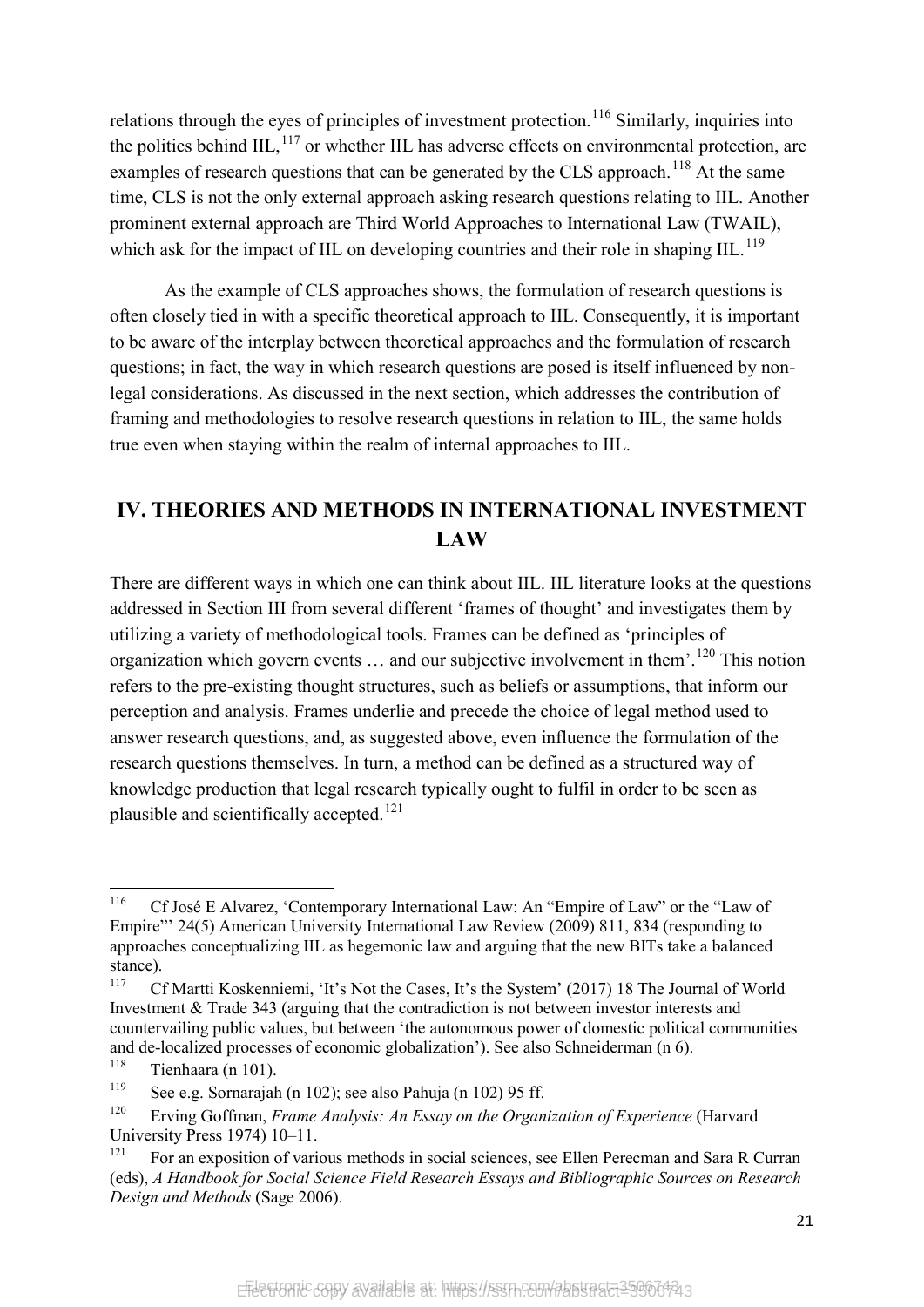Against this background, this section provides a summary of the most frequently used frames and methods of research. We start by laying out the three most common frames used in IIL literature (Section IV.1). Subsequently, we turn to the methodologies available to lawyers for addressing legal questions outlined in Section III. We categorize these methodologies as doctrinal versus non-doctrinal (or 'law in context'-) approaches. Amongst doctrinal approaches, we discuss black letter law analysis, hermeneutics and comparative law (Section IV.2). As part of non-doctrinal methodologies we discuss 'law and …'-approaches to IIL (Section IV.3). Finally, we address empirical legal studies (Section IV.4).

#### **1. Frames and Framing in International Investment Law**

Formulating research questions in IIL and choosing methods to answer them is to a great extent influenced by pre-existing theoretical and disciplinary frames. For the study of IIL, the choice of frames does not only have a stylistic effect on the problem analysis (as well as on the formulation of research questions); it can affect the very outcome of the research, whether concerning the interpretation of the *lex lata*, its normative evaluation, or its theoretical analysis. In the context of IIL, frames refer to different ways of conceptualizing IIL as part of different legal disciplines or different 'epistemic' or 'interpretative communities'.<sup>[122](#page-23-0)</sup> Typically, scholarship captures IIL through three different (but not necessarily mutually exclusive) frames: public international law, private law, and (domestic and international) public law.[123](#page-23-1) These approaches place IIL into different legal and epistemic contexts, approach legal research from different angles, and influence core underlying assumptions about the functioning and effect of IIL.

The underlying assumption of a public international law frame is that IIL is a specialized treaty regime that consists principally of IIAs and the ICSID Convention; it is embedded in general international law and has points of interaction with other specialized treaty regimes, $124$  such as human rights law or international trade law.<sup>[125](#page-23-3)</sup> In the public international law frame, states are the principal subjects of rights and obligations, whereas investors are (at the most) beneficiaries of the rules in place. This frame treats IIL as a construct of inter-state relations, attributes great importance to the sources of international

<span id="page-23-0"></span><sup>122</sup> Peter M Haas, 'Introduction: Epistemic Communities and International Policy Coordination' (1992) 46 International Organization 1, 4, 16–17 (defining an epistemic community by shared normative and casual beliefs, as well as a shared notion of validity and a common policy enterprise); Michael Waibel, 'Interpretative Communities in International Law' in Andrea Bianchi, Daniel Peat and Matthew Windsor (eds), *Interpretation in International Law* (Cambridge University Press 2015)  $147.$ 

<span id="page-23-1"></span>See Schill (n 8); Vadi (n 109); Anthea Roberts, 'Clash of Paradigms: Actors and Analogies Shaping the Investment Treaty System' (2013) 107(1) American Journal of International Law 45; Gus Van Harten, 'The Public-Private Distinction in the International Arbitration of Individual Claims Against the State' (2007) 56 International Comparative Law Quarterly 371.

<span id="page-23-2"></span><sup>&</sup>lt;sup>124</sup> See e.g. De Brabandere (n 78) 15–54.

<span id="page-23-3"></span>See e.g. Kurtz (n 87); Andrew Mitchell, Elizabeth Sheargold and Tania Voon, 'Good Governance Obligations in International Economic Law: A Comparative Analysis of Trade and Investment' (2016) 17 The Journal of World Investment & Trade 7.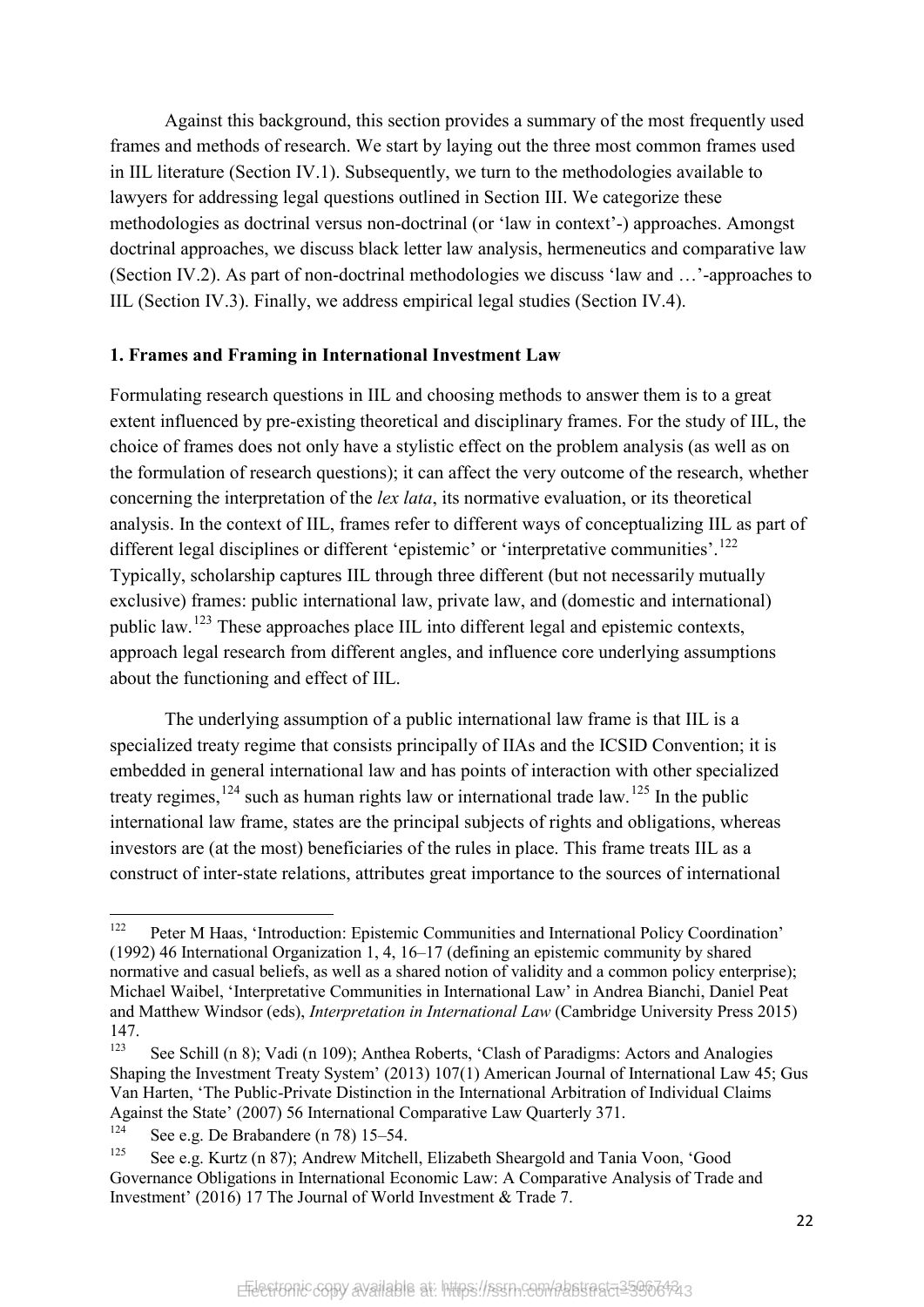law, including customary international law and general principles, and to the history of diplomatic practices. It prioritizes inter-state considerations, the concept of sovereignty, and ideas of public world order over concerns arising from the individual relationship between a host state and a foreign investor and stresses the 'systemic integration' of IIL and other international legal regimes.<sup>[126](#page-24-0)</sup> Similarly, investor-state arbitration is seen as part of public international law dispute settlement, not international commercial arbitration.<sup>[127](#page-24-1)</sup> Thus, what distinguishes public international law approaches from other frames is that they generally disconnect IIL from both domestic law and the field of international commercial arbitration.

A second approach frames IIL from a private law perspective.<sup>[128](#page-24-2)</sup> It views IIAs in essence not as instruments of public world order, but rather as 'creatures of contract' through which contracting parties strike bilateral *quid pro quo* bargains and allow for private ordering between investors and host states.<sup>[129](#page-24-3)</sup> Similarly, investor-state arbitration is understood as part of the universe of international commercial arbitration, a private form of settling disputes, not only because arbitral procedures in ISDS and commercial arbitration resemble each other, but also because a significant number of investment arbitrators come from the world of commercial arbitration.<sup>[130](#page-24-4)</sup> Albeit significantly challenged today, the private law framing remains important in IIL scholarship, in particular in respect of the legal analysis of ISDS, <sup>[131](#page-24-5)</sup> and is reflected in the decision-making of some investment tribunals.<sup>[132](#page-24-6)</sup> It places the analysis of IIL within a private law framework, emphasizing, for example, the equality of the disputing

<span id="page-24-0"></span><sup>126</sup> <sup>126</sup> On systemic integration, see Campbell McLachlan, 'The Principle of Systemic Integration and Article 31(3)(c) of the Vienna Convention' (2005) 54(2) International Comparative Law Quarterly 279; on systemic integration in IIL, see James Crawford, 'International Protection of Foreign Direct Investments: Between Clinical Isolation and Systematic Integration' in Hofmann and Tams (n [85\)](#page-17-11) 17; Susan Karamanian, 'The Place of Human Rights in Investor-State Arbitration' (2013) 17(2) Lewis and Clark Review 423.

<sup>&</sup>lt;sup>127</sup> See e.g. De Brabandere (n 78) 71 ff.

<span id="page-24-2"></span><span id="page-24-1"></span>Julian Arato, 'The Logic of Contract in the World of Investment Treaties' (2016) 58 William and Mary Law Review 351; Alex Mills, *The Confluence of Public and Private International Law: Justice, Pluralism and Subsidiarity in the International Constitutional Ordering of Private Law* (Cambridge University Press 2009) 289–91.

<span id="page-24-3"></span><sup>&</sup>lt;sup>129</sup> Bernard Kishoiyian, 'The Utility of Bilateral Investment Treaties in the Formulation of Customary International Law' (1994) 14 Northwestern J Int'l L & Business 327, 333 and 373 (arguing that BITs merely amount to private ordering for boosting investor confidence through arbitration); Peter Muchlinski, 'Corporations and the Uses of Law: International Investment Arbitration as a "Multilateral Legal Order"' (2011) 1(4) Oñati Socio-Legal Series 1 (arguing that IIL is not a multilateral order but an 'unstructured process of privatized legal entrepreneurship').

<span id="page-24-4"></span><sup>130</sup> Gabrielle Kaufmann-Kohler, 'Globalization of Arbitral Procedure' (2003) 36 Vanderbilt Journal of Transnational Law 1313; Stephan Wilske and Martin Raible, 'The Arbitrator as Guardian of International Public Policy? Should Arbitrators Go Beyond Solving Legal Issues?' in Catherine A Rogers and Roger P Alford (eds), *The Future of Investment Arbitration* (Oxford University Press 2009) 249, 257–61.

<span id="page-24-5"></span><sup>&</sup>lt;sup>131</sup> Cf Arato (n 128) 372 ff; James Crawford, 'Treaty and Contract in Investment Arbitration' (2008) 24 Arb Int'l 351, 360–1; Anthea Roberts, 'Triangular Treaties: The Extent and Limits of Investment Treaty Rights' (2015) 56(2) Harvard International Law Journal 353.

<span id="page-24-6"></span><sup>132</sup> See e.g. *United Parcel Service of America v Canada*, NAFTA/UNCITRAL, Award on Jurisdiction (22 November 2002) para 97; *Occidental v Ecuador*, UNCITRAL, Award (1 July 2004) para 192.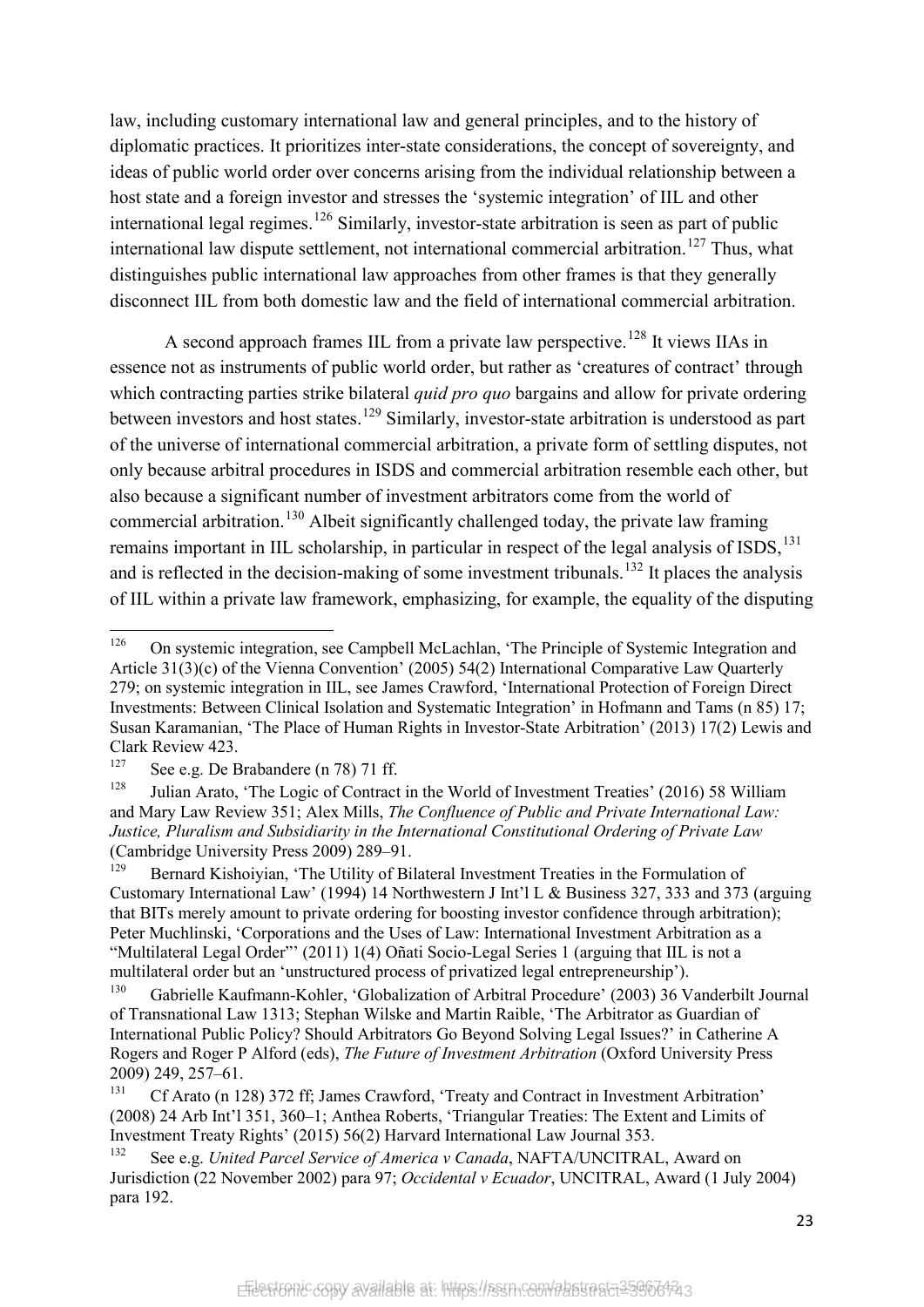parties, and often prioritizing contractual obligations and similar arrangements between investors and states over public concerns. For a long time, this perspective has co-existed with public international law approaches to IIL rather peacefully, not least because private law analogies themselves have, for a long time, heavily influenced public international law.<sup>[133](#page-25-0)</sup>

More recently, the private law frame has been challenged by public law approaches to IIL. Proponents of this frame underscore the functional equivalence of IIL and domestic public law, namely its capacity to enshrine the rights of private actors and thereby restrict government action. They also draw analogies between investment treaty arbitration and the adjudication of public law disputes in domestic administrative or constitutional courts.<sup>[134](#page-25-1)</sup> Public law approaches likewise tend to emphasize the function of investment treaty arbitration to not only settle individual disputes, but also exercise governance functions for investor-state relations more generally. In their analysis of IIL they often focus on public policy concerns and tensions with competing public interests and rely on forms of public law reasoning, such as proportionality analysis or theories of deference, that are used to resolve tensions between competing concerns in other contexts of public law adjudication, both in domestic and international settings.  $135$ 

Public law approaches come in two forms. The first approaches IIL from a domestic law perspective and stresses the tensions IIL creates with domestic public law values, many of which are usually enshrined at the domestic constitutional level, such as the principle of democracy, the concept of the rule of law, or the protection of human rights.<sup>[136](#page-25-3)</sup> These approaches often stress the primacy of domestic public law values and are generally critical of IIL. The second type of public law approach takes an international public law perspective and understands IIL as a 'new form of global public law'.<sup>[137](#page-25-4)</sup> Proponents of this perspective often draw on theoretical conceptualizations of international law as Global Administrative Law  $(GAL)$ ,<sup>[138](#page-25-5)</sup> Global Constitutional Law  $(GCL)$ ,<sup>[139](#page-25-6)</sup> or as a form of International Public

<span id="page-25-0"></span><sup>133</sup> <sup>133</sup> Hersch Lauterpacht, *Private Law Sources and Analogies of International Law* (Longmans 1927).

<span id="page-25-1"></span><sup>134</sup> Foundational on this approach *International Thunderbird Gaming Corp v United Mexican States*, UNCITRAL/NAFTA, Arbitral Award (26 January 2006), Separate Opinion by Thomas Wälde, paras 12–13. See also Gus Van Harten and Martin Loughlin, 'Investment Treaty Arbitration as a Species of Global Administrative Law' (2006) 17(1) European Journal of International Law 121, 145– 8; Stephan W Schill, 'International Investment Law and Comparative Public Law – An Introduction' in Schill (n 97) 3.

<span id="page-25-2"></span><sup>&</sup>lt;sup>135</sup> Benedict Kingsbury and Stephan W Schill, 'Public Law Concepts to Balance Investors' Rights with State Regulatory Actions in the Public Interest – The Concept of Proportionality' in Schill (n 97)  $75.136$ 

<span id="page-25-3"></span><sup>136</sup> Gus Van Harten, *Investment Treaty Arbitration and Public Law* (Oxford University Press 2007); Gus Van Harten, *Sovereign Choices and Sovereign Constraints: Judicial Restraint in Investment Treaty Arbitration* (Oxford University Press 2013); see also Schneiderman (n 97).<br><sup>137</sup> Mant (n 76) 5

Montt (n 76) 5.

<span id="page-25-5"></span><span id="page-25-4"></span><sup>&</sup>lt;sup>138</sup> Ibid, 293 (utilizing GAL approaches to understand FET provisions); on GAL generally, see Benedict Kingsbury, Niko Krisch and Richard Stewart, 'The Emergence of Global Administrative Law' (2005) 68 Law and Contemporary Problems 15.

<span id="page-25-6"></span>Montt (n 76) 231–52; Karsten Nowrot and Emily Sipiorski, 'Competing Narratives of Global (De-)Constitutionalization in International Investment Law: Identifying Narrators and the Stories They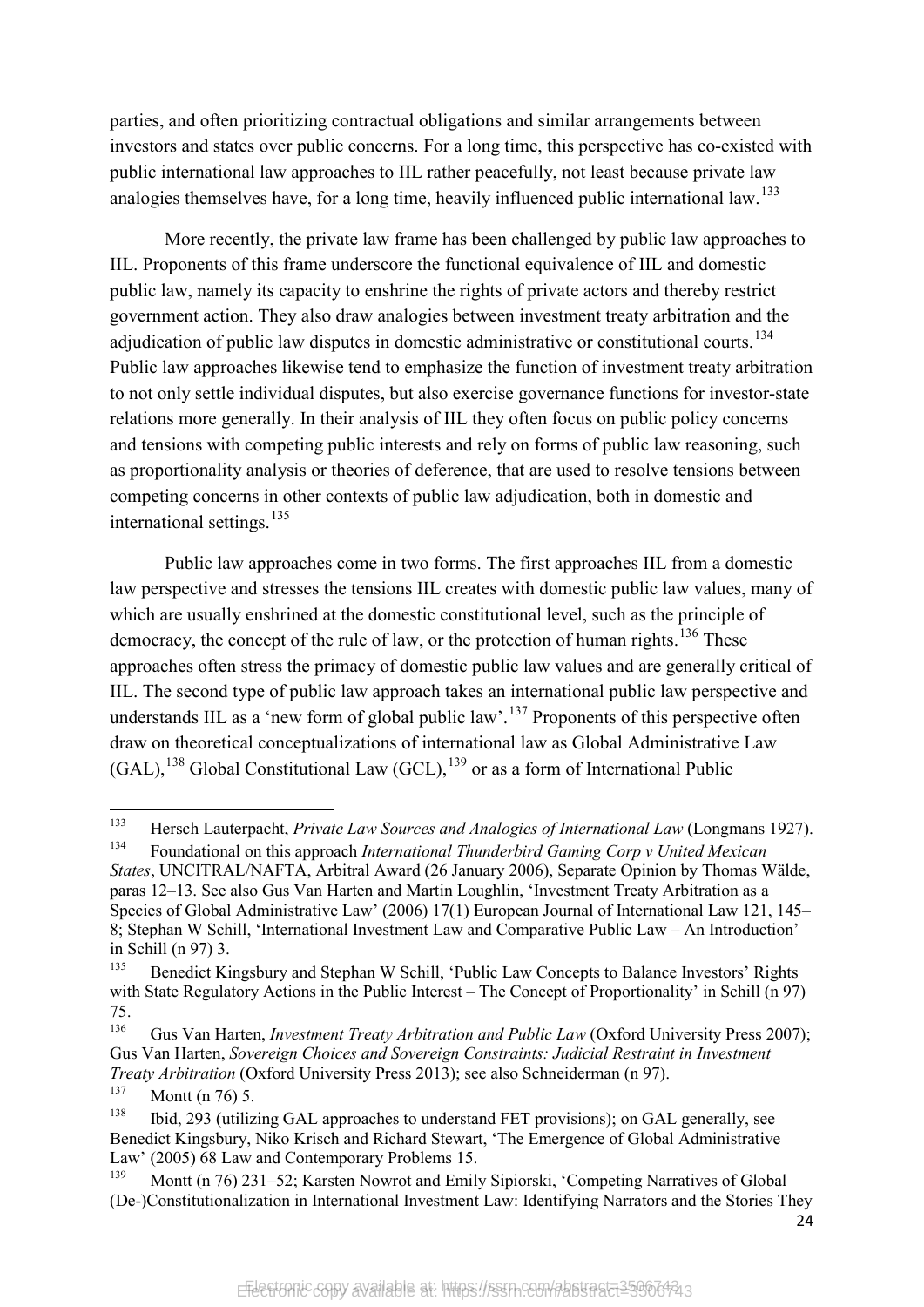Authority.<sup>[140](#page-26-0)</sup> Their outlook on IIL is at times equally critical, but they tend to stress the need for infusing the substance and procedure of IIL with principles of public law that are recognized both at the domestic level and in international institutional law. They connect to the public international law frame in that they recognize the legal basis of IIL in international law, but reject the conceptualization of relationships between states and foreign investors through private law analogies.

The different approaches presented embed IIL in conceptually and epistemically different discourses and traditions. The connected framing impacts the sources and literature proponents of the respective approach draw upon and therefore also affects the way legal methodologies are brought to bear to answer legal research questions in IIL.

#### **2. Doctrinal Approaches**

The majority of IIL scholarship answers research questions in IIL through recourse to doctrinal analysis. This refers to the methodology traditionally linked to juridical thinking. It focuses on the understanding of the meaning and normative content of individual legal rules and principles, expounding the relationship between different rules and principles, aiming to develop a coherent system of rules and principles, and developing rationales that explain the internal functioning of the law.<sup>[141](#page-26-1)</sup> To a great extent it involves what can be referred to as 'black letter law analysis'. In addition, doctrinal approaches often involve hermeneutical analysis, that is, theories and methods of interpretation,  $142$  and the use of comparative law.

Indeed, much of IIL research, which aims to discern the *lex lata*, can be qualified as black letter law analysis. Counter-intuitively to what its name suggests, this type of analysis does not limit itself to an analysis of the text of treaties, contracts, and case law, but often also entails a study of the law beyond the books, including non-written rules of customary international law on investment protection and general principles of law. Moreover, black letter law analysis often also analyses the way in which law is applied and understood in practice. In this respect, black letter law analysis is the technical study of positive IIL, as it is found in the primary sources of IIL, as well as in investor-state contracts. It addresses doctrinal questions relating to the ascertainment of the meaning of substantive rights and obligations in IIAs,  $^{143}$  $^{143}$  $^{143}$  analyses the rules and practices governing the resolution of investor-

**.** 

Tell' (2017) 55 Archiv des Völkerrechts 265. For a discussion of GCL generally, see Jan Klabbers, Anne Peters and Geir Ulfstein, *Constitutionalization of International Law* (Oxford University Press  $2009$ ).

<span id="page-26-0"></span>Ingo Venzke, 'Investor-State Dispute Settlement in TTIP from the Perspective of a Public Law Theory of International Adjudication' (2016) 17 The Journal of World Investment & Trade 377.

<span id="page-26-1"></span><sup>141</sup> On legal methods of interpretation and 'technical' aspects of the law, see Alain Supiot, *Homo Juridicus – On the Anthropological Function of the Law* (Verso 2007) 114 ff; Martti Koskenniemi, 'International Legal Theory and Doctrine' in Wolfrum (n 32).

<span id="page-26-2"></span><sup>142</sup> For a classical source on hermeneutics and the law, see Gregory Leyh (ed.), *Legal Hermeneutics: History, Theory, and Practice* (University of California Press 1992).

<span id="page-26-3"></span><sup>&</sup>lt;sup>143</sup> See e.g. Salacuse (n 11).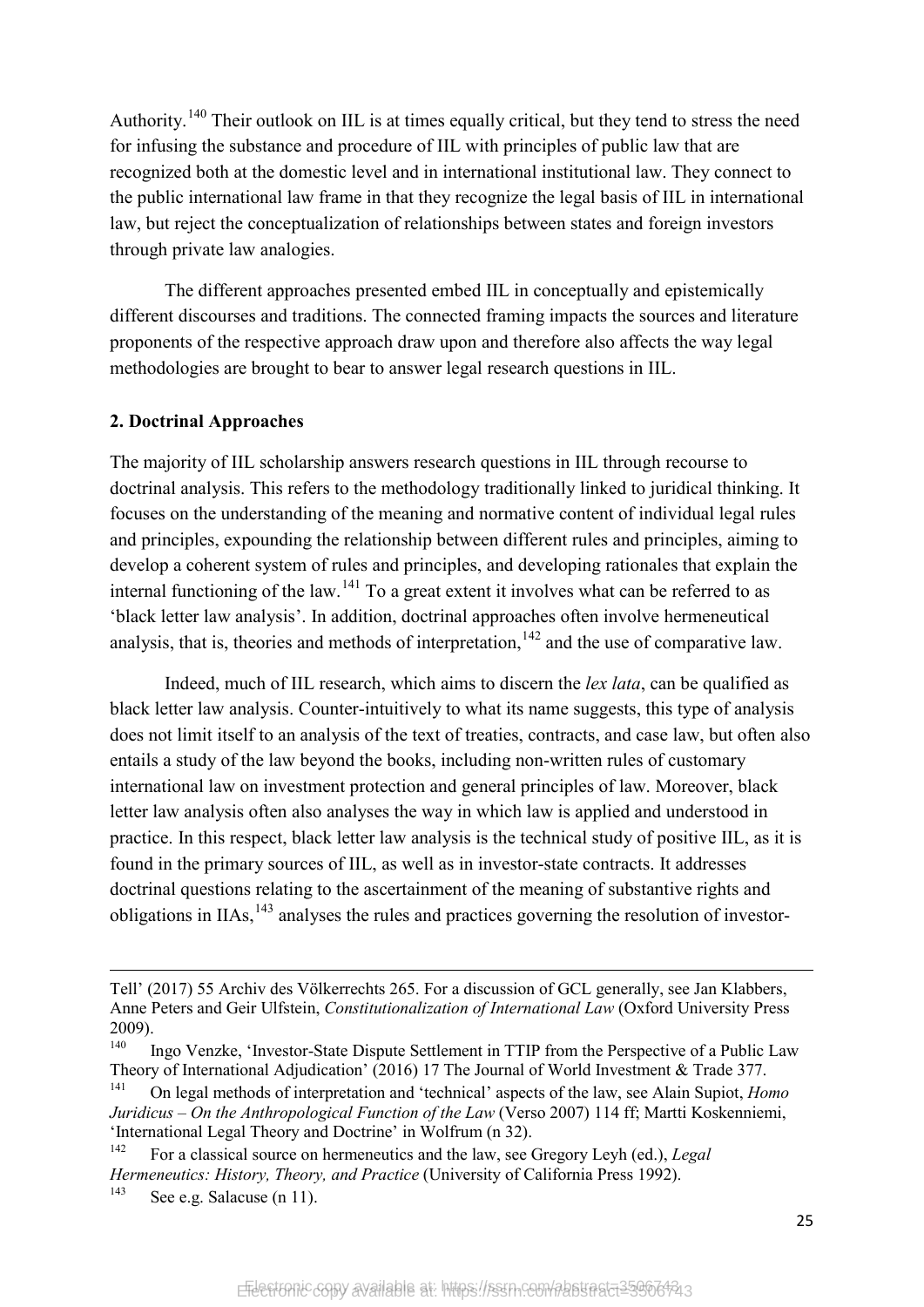state disputes and its impact on  $III$ ,  $^{144}$  $^{144}$  $^{144}$  and examines the manner in which states implement their foreign investment policies through international and domestic law.<sup>[145](#page-27-1)</sup>

Doctrinal analysis of IIL often makes use of hermeneutical analysis, that is, the generally accepted methods of interpretation,  $146$  in order to ascertain the meaning of provisions in IIAs or investment contracts.<sup>[147](#page-27-3)</sup> However, it can equally involve structural analysis of the relationship between different rules and principles within IIL to rules and principles of general international law and other international legal regimes, or domestic law.<sup>[148](#page-27-4)</sup> Subject matter-wise, doctrinal approaches are widely used to determine the content of core standards of treatment, such as FET, indirect expropriation, national treatment, or umbrella clauses,<sup>[149](#page-27-5)</sup> to address the consequences of breaches of the standards of protection,<sup>[150](#page-27-6)</sup> or to deal with questions of the jurisdiction and procedure applied in investment dispute settlement.<sup>[151](#page-27-7)</sup> In terms of their audience, doctrinal studies are primarily relevant for, and addressed to influence, the practice of IIL.

Another frequently used method in the doctrinal analysis of IIL consists of drawing on comparative law. Comparative law is a method through which legal concepts and institutional arrangements, or even the functioning of entire legal systems, are analysed across the boundaries of different domestic, international, or transnational jurisdictions.<sup>[152](#page-27-8)</sup> Instead of restricting doctrinal analysis to the positive law of one jurisdiction, the comparative method investigates similarities and differences of the content and functioning of the law across two or more jurisdictions.<sup>[153](#page-27-9)</sup> Depending on its purpose, comparative law can take either a functional approach, which focuses on how law responds to social problems, or a cultural approach, which understands law as an expression of a specific legal culture (whether domestic, international or transnational).<sup>[154](#page-27-10)</sup>

<span id="page-27-10"></span><sup>154</sup> Vadi (n 109) 28 ff. On the 'functional method', see Ralf Michaels, 'The Functional Method of

<span id="page-27-0"></span> $144$ See e.g. McLachlan, Shore and Weiniger (n 14).

<span id="page-27-1"></span><sup>145</sup> See e.g. Surya P Subedi, *International Investment Law Reconciling Policy and Principle* (3rd edn, Hart Publishing 2016).

<span id="page-27-2"></span><sup>&</sup>lt;sup>146</sup> See also Matthias Herdegen, 'Interpretation in International Law' in Wolfrum (n 32).

<span id="page-27-3"></span><sup>147</sup> See Tarcisio Gazzini, *Interpretation of International Investment Treaties* (Hart Publishing 2016) 64 ff. (demonstrating how methods of interpretation in public international law can be utilized in IIL, thereby offering an illuminating example of legal hermeneutics in IIL).<br> $^{148}$  See e.g. Kurtz (p. 87): Herburn (p. 90).

<span id="page-27-4"></span><sup>&</sup>lt;sup>148</sup> See e.g. Kurtz (n 87); Hepburn (n 90).

<span id="page-27-5"></span><sup>149</sup> See the sources cited supra note 77. See also Jan Ole Voss, *The Impact of Investment Treaties on Contracts between Host States and Foreign Investors* (Martinus Nijhoff 2011), and various contributions in Anselm K Sanders (ed.), *The Principle of National Treatment in International Economic Law: Trade, Investment and Intellectual Property (Edward Elgar 2014).*<br><sup>150</sup> See e.g. Marboe (n. 79): Sergey Bininglay and Kavin Williams, Damages in In

<span id="page-27-6"></span><sup>150</sup> See e.g. Marboe (n 78); Sergey Ripinsky and Kevin Williams*, Damages in International Investment Law* (BIICL 2008).

<span id="page-27-7"></span><sup>&</sup>lt;sup>151</sup> See Baumgartner (n 71) 92 ff.<br><sup>152</sup> Vedi (n 100) 20-1

<span id="page-27-8"></span><sup>&</sup>lt;sup>152</sup> Vadi (n 109) 20–1.

<span id="page-27-9"></span><sup>153</sup> Pierre Larouche, 'A Vision of Global Legal Scholarship' (2012) 17 Tilburg Law Review 206, 207–8; William Twining, 'Globalisation and Legal Scholarship' (2009) 4 Tilburg Law Lectures Series, Montesquieu Seminars (2009) 57.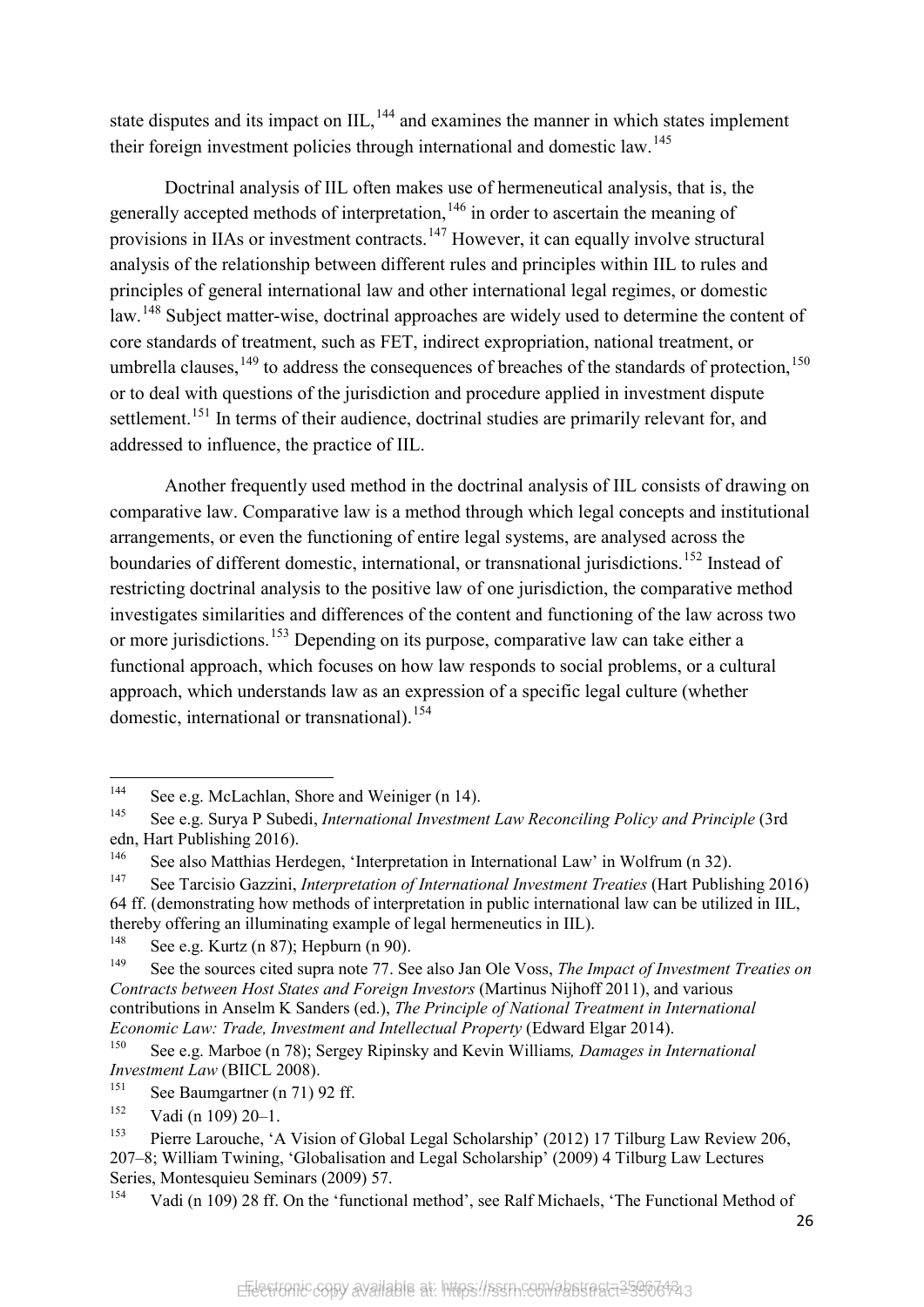In IIL, comparative legal analysis has been widely resorted to, including for example: to compare domestic laws regulating  $FDI$ ;<sup>[155](#page-28-0)</sup> to compare the different procedural frameworks for investment dispute settlement;<sup>[156](#page-28-1)</sup> to compare standards of treatment in IIAs with analogous provisions in domestic law or other international legal regimes;  $157$  to compare what is protected as an investment under IIL and in other legal regimes;<sup>[158](#page-28-3)</sup> and to compare ISDS with adjudication in other international courts and tribunals.<sup>[159](#page-28-4)</sup> Similarly, arbitrators have resorted to comparative legal analysis in interpreting IIAs and resolving investor-state disputes.<sup>[160](#page-28-5)</sup> Furthermore, comparative legal analysis is also an important tool for extracting and synthesizing general principles of law from various domestic legal systems and other international legal regimes.<sup>[161](#page-28-6)</sup> Comparative law, together with hermeneutics and structuralconceptual analysis, therefore forms an important part of the doctrinal method of answering research questions in IIL.

#### **3. 'Law in Context'-Approaches**

While the doctrinal method is one important methodological approach to research in IIL, legal research can also make use of non-doctrinal methods. We designate these here, admittedly in a rather lump-sum and undifferentiated fashion, as 'law in context'-approaches or 'law and …'-approaches. Encompassing, for example, 'law and economics', 'law and sociology', or 'law and history', these approaches are characterized by an understanding of law as embedded in its social, political, economic, and historical context and by drawing on insights and methodological approaches from adjacent disciplines.<sup>[162](#page-28-7)</sup> This includes above all the numerous qualitative, quantitative, and mixed methods utilized in different social sciences.<sup>[163](#page-28-8)</sup>

Comparative Law' in Mathias Reimann and Reinhard Zimmermann (eds), *Oxford Handbook of Comparative Law* (Oxford University Press 2006) 339; on the cultural approach, see Otto Kahn-Freund, 'On Uses and Misuses of Comparative Law' (1974) 37 Modern Law Review 1, 9–13.

**.** 

<span id="page-28-0"></span> $155$  See Shan (n 22).

<span id="page-28-1"></span><sup>156</sup> Yenkong Ngangjoh-Hodu and Collins C Ajibo, 'ICSID Annulment Procedure and the WTO Appellate System: The Case for an Appellate System for Investment Arbitration' (2015) 6(2) Journal of International Dispute Settlement 308; see also the contributions in Bernardo M Cremades and Julian D M Lew (eds), *Parallel State and Arbitral Procedures in International Arbitration* (Wolters Kluwer 2005).

<span id="page-28-2"></span><sup>&</sup>lt;sup>157</sup> See e.g. the contributions in Sanders (n 149) and in Schill (n 97).

<span id="page-28-3"></span><sup>&</sup>lt;sup>158</sup> See Ursula Kriebaum and Christoph Schreuer, 'The Concept of Property in Human Rights Law and International Investment Law' in Stephan Breitenmoser et al. (eds), *Human Rights, Democracy and the Rule of Law: Liber Amicorum Luzius Wildhaber* (Nomos 2007) 743, 747 and 752.

<span id="page-28-4"></span> $\frac{159}{160}$  Kurtz (n 87).

Vadi (n 109) 127.

<span id="page-28-6"></span><span id="page-28-5"></span><sup>161</sup> Christoph Schreuer et al., *The ICSID Convention: A Commentary* (2nd edn, Cambridge University Press 2009) 610; Tarcisio Gazzini, 'General Principles of Law in the Field of Foreign Investment' (2009) 10 The Journal of World Investment & Trade 103; Stephan W Schill, 'General Principles of Law and International Investment Law' in Gazzini and De Brabandere (n 25) 133, 145– 56.

<span id="page-28-7"></span><sup>162</sup> See Andrea Bianchi, *International Law Theories: An Inquiry into Different Ways of Thinking* (Oxford University Press 2016) 263–306.

<span id="page-28-8"></span><sup>163</sup> John W Creshwell, *Research Design: Qualitative, Quantitative, and Mixed Methods Approaches*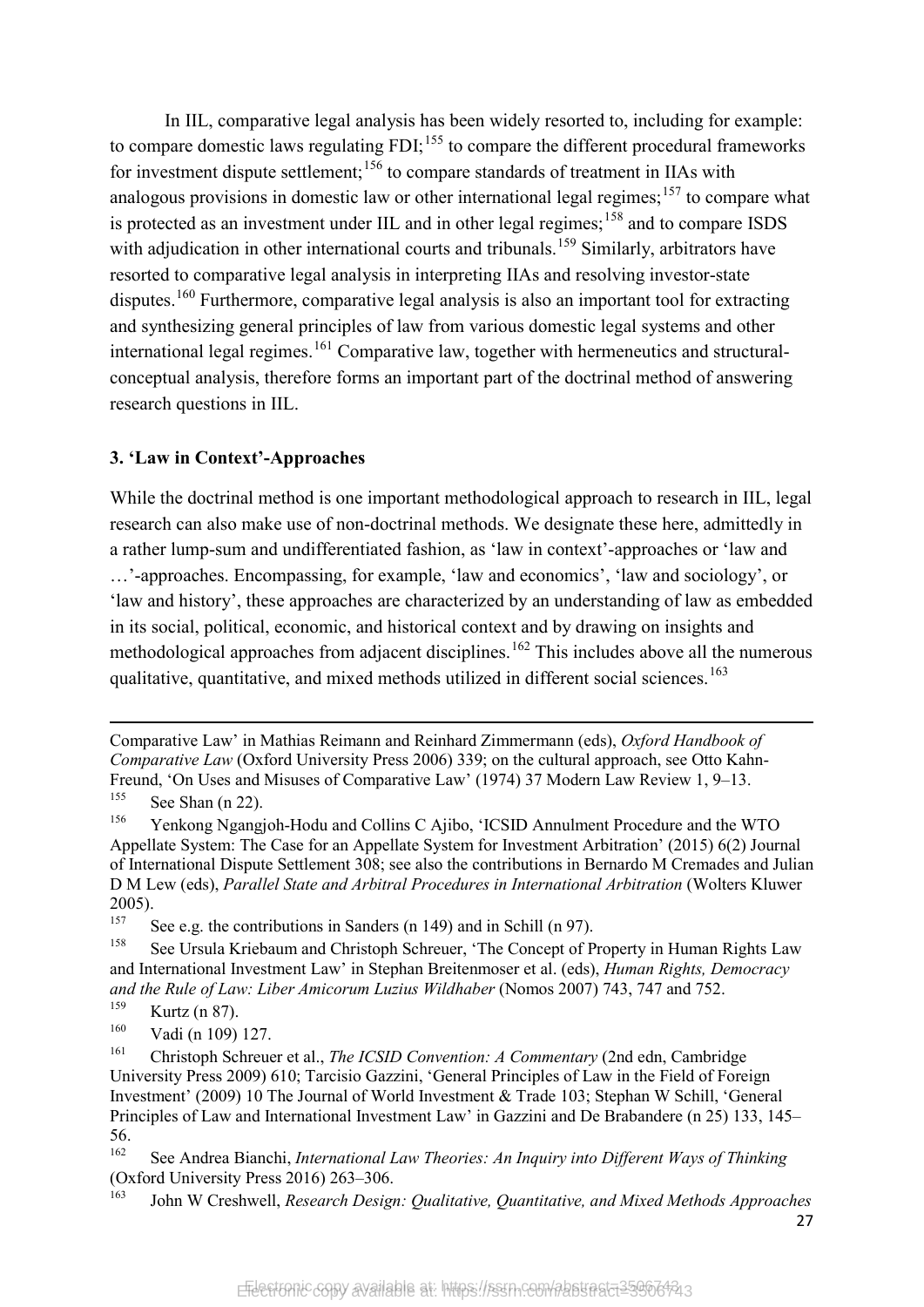Four types of 'law in context'-approaches with a certain prominence can be observed in IIL scholarship. First, 'law and society'-approaches aim at understanding the interaction between IIL and various interest groups and epistemic communities, <sup>[164](#page-29-0)</sup> as well as society at large.<sup>[165](#page-29-1)</sup> This involves the analysis of how IIL shapes social relations, but also how society, or certain actors in it, shape IIL. In methodological terms, 'law and society'-approaches utilize theories and (qualitative and quantitative) methods of social science to analyse IIL and ISDS. For instance, more theoretically oriented approaches of this kind focus on how the application of rational-formal rules of IIL by impartial adjudicators aims to resist the intrusion of values external to the law.<sup>[166](#page-29-2)</sup> Similarly, theoretical 'law and society'-approaches conceptualize ISDS as a social field and focus on how actors (such as arbitrators and arbitral institutions) affect the rituals and conventions of the group involved in investment dispute settlement (including how arbitral hearings and conferences are organized, or prizes awarded).<sup>[167](#page-29-3)</sup> Alternatively, empirically oriented research has recourse, for example, to interviews or utilizes quantitative analysis of social networks to understand which actors shape dispute settlement and in which ways.<sup>[168](#page-29-4)</sup>

Second, 'law and economics'-approaches examine the content and functioning of IIL through an analysis of the underlying economic structures and the incentives that they create for different actors.<sup>[169](#page-29-5)</sup> While often focusing on efficiency in the application of IIL,<sup>[170](#page-29-6)</sup> 'law and economics'-approaches can equally be used to develop normative arguments about how IIL

(4th edn, Sage 2013) 105.

<u>.</u>

<span id="page-29-1"></span>See also Moshe Hirsch, 'The Sociology of International Investment Law' in Zachary Douglas, Joost Pauwelyn and Jorge E Viñuales (eds), *The Foundations of International Investment Law: Bringing Theory into Practice* (Oxford University Press 2014) 143; Jan Paulsson, *The Idea of Arbitration* (Oxford University Press 2013); Emanuel Gaillard, 'Sociology of International Arbitration' in David Caron et al. (eds), *Practising Virtue: Inside International Arbitration* (Oxford University Press 2015) 187; Giorgio Sacerdoti, 'From Law Professor to International Adjudicator – The WTO Appellate Body and ICSID Arbitration Compared: A Personal Account' in Caron et al., ibid, 204; Donald F Donavan, 'The Advocate in the Transnational Justice System' in Caron et al., ibid,  $215.$ <sub>166</sub>

<span id="page-29-2"></span>David Schneiderman, 'International Investment Law as Formally Rational Law: A Weberian Analysis' in Moshe Hirsch and Andrew Lang (eds), *Research Handbook on The Sociology of International Law* (Edward Elgar 2018).<br><sup>167</sup> Caillard (n 165) 105, 0

<span id="page-29-3"></span>Gaillard (n 165) 195–9.

<span id="page-29-4"></span><sup>168</sup> Sergio Puig, 'Social Capital in the Arbitration Market' (2014) 25(2) European Journal of International Law 387 (quantitative approach and social network analysis); cf Dezalay and Garth (n 68) (interviews); see also Joshua Karton, *The Culture of International Arbitration and the Evolution of Contract Law* (Oxford University Press 2013) ('grounded theory' method, data-collection and interviews) 24–38.

<span id="page-29-5"></span><sup>169</sup> For different 'law and economics'-approaches to IIL, see e.g. Bonnitcha (n 9[5103\)](#page-19-10) 52 ff (normative 'law and economics'-approach on substantive standards of investment protection); Montt (n 76) 83 ff (a descriptive 'law and economics'-approach explaining the proliferation of BITs). <sup>170</sup> Anne van Aaken, 'International Investment Law between Commitment and Flexibility: A

<span id="page-29-6"></span>Contract Theory Analysis' (2009) 12 Journal of International Economic Law 507.

<span id="page-29-0"></span>Ralf Michaels, 'Roles and Role Perceptions of International Arbitrators' in Walter Mattli and Thomas Dietz (eds), *International Arbitration and Global Governance: Contending Theories and Evidence* (Oxford University Press 2014) 47 (analysing the role of arbitrators within their 'epistemic community' as experts).<br><sup>165</sup> See also Masha II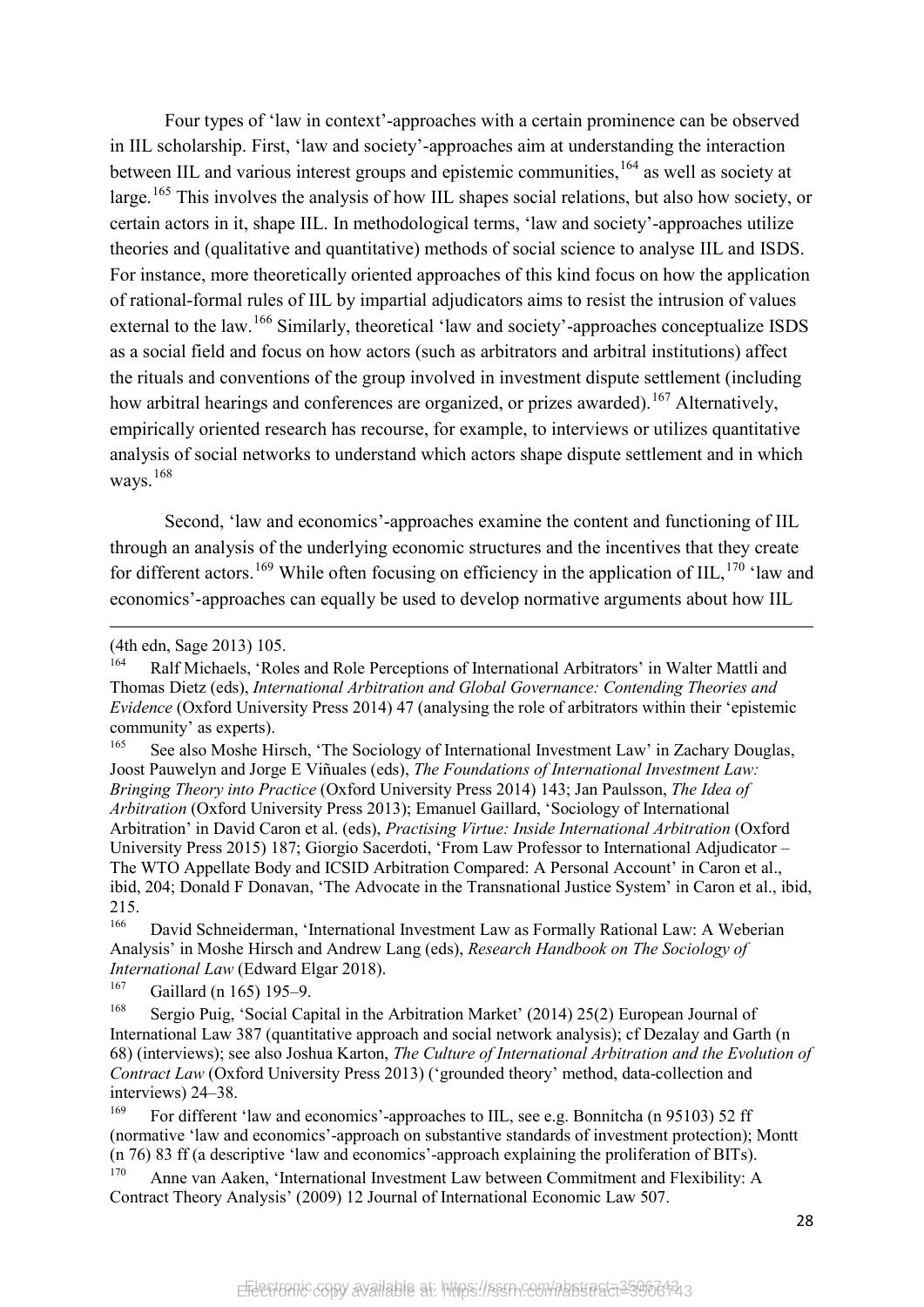should be applied or how it should be reformed.<sup>[171](#page-30-0)</sup> Equally, it can be used, for example, to understand state behaviour in the conclusion of  $IIAs$ ,  $^{172}$  $^{172}$  $^{172}$  and in complying, including overcomplying, with them,  $173$  or to analyse decision-making of arbitrators in light of economic incentives.[174](#page-30-3) 'Law and economics'-approaches use a variety of different models, ranging from rational choice theory to behavioural economics.[175](#page-30-4) More empirically oriented 'law and economics'-research draws on statistical data in order to understand and evaluate IIL and its impact on society, and to make proposals for its reform. $176$ 

Third, 'law and politics'-approaches explore the relationship between IIL and the underlying political discourses and processes. They tackle, for example, the study of the main factors driving investment policy-making in developed and developing countries, such as the interest in the promotion of business interests, the attraction of FDI, the de-politicization of investment disputes, or the creation of friendly international relations.<sup>[177](#page-30-6)</sup> Other 'law and politics'-scholarship addresses the impact of IIL on political structures, analysing for example the implications of the internationalization of property rights, $178$  or the emergence of IIL as a transnational governance regime.<sup>[179](#page-30-8)</sup> 'Law and politics'-approaches also investigate how political processes affect IIL and ISDS, for example when analysing democratic participation in investment policy-making.<sup>[180](#page-30-9)</sup> Similarly, they may examine the role of political ideology and policy preferences of arbitrators in investment dispute settlement.<sup>[181](#page-30-10)</sup> 'Law and politics'-

<span id="page-30-2"></span><sup>173</sup> For a discussion of so-called 'regulatory chill', see Kyla Tienhaara, 'Regulatory Chill and the Threat of Arbitration: A View from Political Science' in Chester Brown and Kate Miles (eds), *Evolution in Investment Treaty Law and Arbitration* (Cambridge University Press 2011) 606.

<span id="page-30-3"></span><sup>174</sup> Gus Van Harten, 'Arbitrator Behaviour in Asymmetrical Adjudication: An Empirical Study of Investment Treaty Arbitration' (2012) 50(1) Osgoode Hall Law Journal 211; Gus Van Harten, 'Arbitrator Behaviour in Asymmetrical Adjudication (Part Two): An Examination of Hypotheses of Bias in Investment Treaty Arbitration' (2016) 53(2) Osgoode Hall Law Journal 540.<br> $\frac{175}{175}$  Guzman (n.172): Poulaan (n.66)

<span id="page-30-4"></span> $175$  Guzman (n 172); Poulsen (n 66).<br> $176$  Bonnitable (n 05) 278, 0

<span id="page-30-0"></span> $171$  Bonnitcha (n 95).<br> $172$  Boulson (n 66) 25

<span id="page-30-1"></span>Poulsen (n 66) 25 ff; Andrew T Guzman, 'Explaining the Popularity of Bilateral Investment Treaties' in Karl Sauvant and Lisa Sachs (eds), *The Effect of Treaties on Foreign Direct Investment: Bilateral Investment Treaties, Double Taxation Treaties, and Investment Flows* (Oxford University Press 2009) 73.

<span id="page-30-5"></span> $^{176}$  Bonnitcha (n 95) 278–9.

Bonnitcha et al. (n 65) 181 ff.

<span id="page-30-7"></span><span id="page-30-6"></span><sup>&</sup>lt;sup>178</sup> Vandevelde (n 11) 75–120 (arguing that BITs characterize the internationalization of property rights protection and that they promote a liberal investment regime and the rule of law); Tienhaara (n 173) 606 (arguing for a notion of 'regulatory chill' informed by political science).

<span id="page-30-8"></span><sup>&</sup>lt;sup>179</sup> Benedict Kingsbury and Stephan W Schill, 'Investor-State Arbitration as Governance: Fair and Equitable Treatment, Proportionality, and the Emerging Global Administrative Law' (2009) 14 International Congress and Convention Association (ICCA) Series 5; cf Gus Van Harten, 'Private Authority and Transnational Governance: The Contours of the International System of Investor Protection' (2005) 12(4) Review of International Political Economy 600.<br><sup>180</sup> Tim Wood, 'Political Pick or Political Pickt? Peconsiling the Inter-

<span id="page-30-9"></span><sup>180</sup> Tim Wood, 'Political Risk or Political Right? Reconciling the International Legal Norms of Investment Protection and Political Participation' (2015) 30(3) ICSID Review 665 (emphasizing the democratic deficit in IIL and ISDS and arguing for 'systemic integration' to ensure greater political participation).

<span id="page-30-10"></span><sup>181</sup> Catherine Rogers, 'The Politics of International Investment Arbitrators' (2013) 12 Santa Clara International Law Review 223.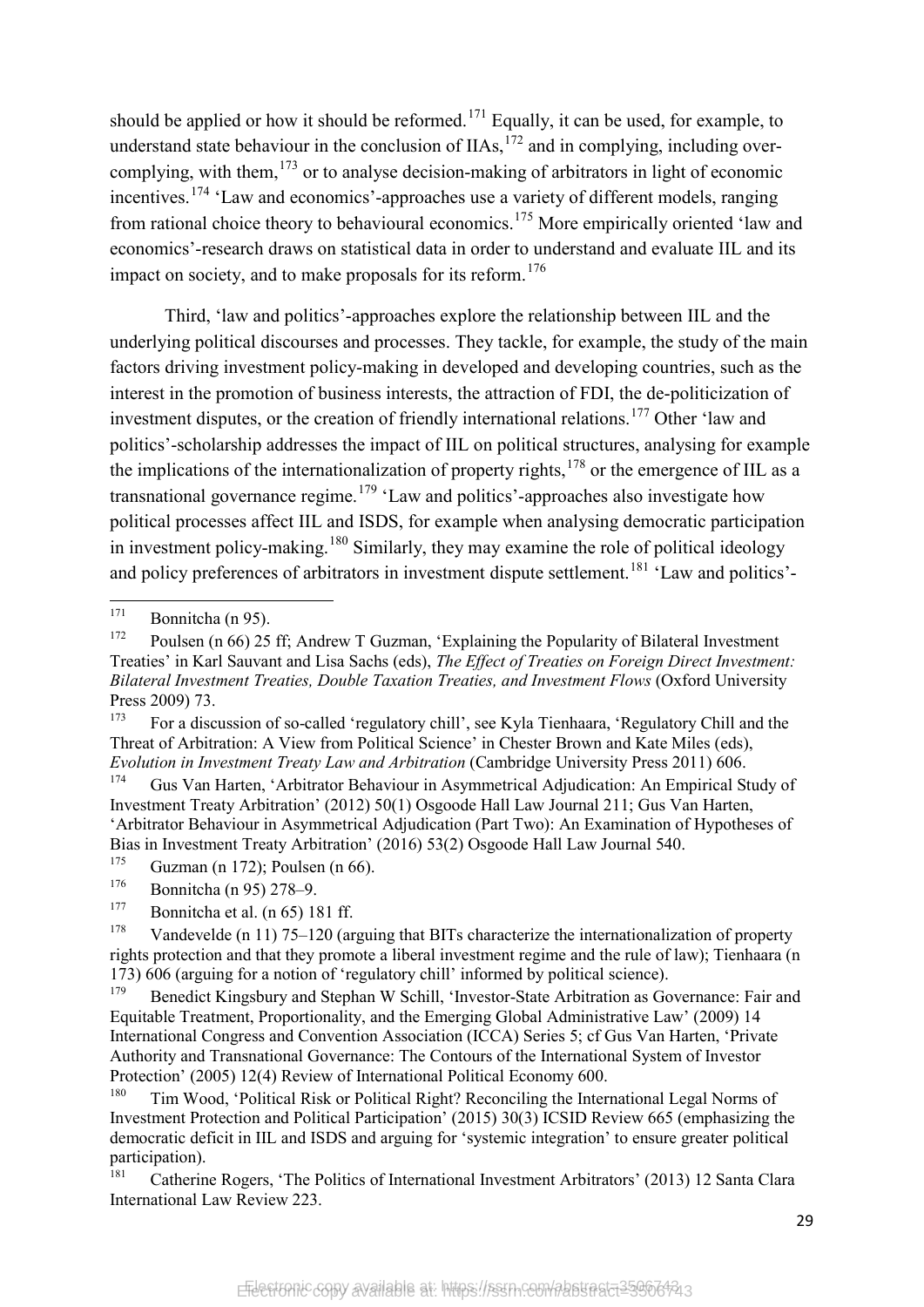approaches often employ methods used in political science to analyse IIL and ISDS. These include the use of political theory,  $182$  including theories of neoliberalism and deliberative democracy,  $^{183}$  $^{183}$  $^{183}$  as well as more pragmatic approaches that rely on quantitative and qualitative methods of political science research in order to answer specific questions in IIL, for example concerning the desirability of ISDS between democratic countries.<sup>[184](#page-31-2)</sup>

Finally, 'law and history'-approaches analyse IIL from a historical perspective and by recourse to historical methods.[185](#page-31-3) This can include an analysis of the role of history and historical argument in the development of  $III<sub>186</sub>$  $III<sub>186</sub>$  $III<sub>186</sub>$ , the relevance of historical facts for the interpretation of rules and principles of  $III$ ,  $^{187}$  $^{187}$  $^{187}$  the historical roles of institutions as well as that of states in the development of the field, <sup>[188](#page-31-6)</sup> and the use of history as a tool of critique and source of reform of IIL.<sup>[189](#page-31-7)</sup> In terms of methodology, 'law and history'-approaches use a variety of different methodologies and approaches. Relying both on secondary, but above all on primary sources gathered through archival research, they may focus, inter alia, on macroor micro-histories, the analysis of treaty-making or dispute settlement, or the development of conceptual histories or histories of fact.

#### **4. Empirical Legal Studies**

In addition to 'law in context'-approaches, a particularly important strand in the use of nondoctrinal methods in IIL is reflected by empirical legal studies  $(ELS)$ .<sup>[190](#page-31-8)</sup> While sociological and economic approaches often also involve empirical methods, ELS emphasize the collection, analysis and interpretation of data, either through qualitative or quantitative means (such as interviews, surveys, or analysis of statistical data), as its methodological approach in order to investigate and answer a variety of empirical research questions in IIL. ELS approaches have been used, amongst others, to get a clearer idea of who is involved in arbitration as counsel and arbitrator, how and by whom arbitrators are appointed,  $191$  what

<span id="page-31-0"></span><sup>&</sup>lt;sup>182</sup> Bonnitcha et al. (n 65) (relying upon empirical evidence in the discussion of advantages and economic impact of FDI in relation to BITs).

<span id="page-31-1"></span><sup>&</sup>lt;sup>183</sup> Schneiderman (n 97) 223–37.

<span id="page-31-2"></span><sup>184</sup> Armand de Mestral (ed.), *Second Thoughts – Investor State Arbitration between Developed Democracies* (Centre for International Governance Innovation 2017).

<span id="page-31-3"></span><sup>&</sup>lt;sup>185</sup> For a general discussion, see Stephan W Schill, Christian J Tams and Rainer Hofmann (eds), *International Investment Law and History* (Edward Elgar 2018).

<sup>186</sup> Jan Paulsson, *Denial of Justice in International Law* (Cambridge University Press 2011).

<span id="page-31-5"></span><span id="page-31-4"></span><sup>187</sup> Paparinskis (n 76); Todd Weiler, *The Interpretation of International Investment Law: Equality, Discrimination and Minimum Standards of Treatment in Historical Context* (Martinus Nijhoff 2013).

<span id="page-31-6"></span><sup>188</sup> Antonio R Parra, *The History of ICSID* (Oxford University Press 2012); Vandevelde, *First Bilateral Investment Treaties* (n 35).

<span id="page-31-7"></span> $\frac{189}{190}$  Miles (n 114) 17 ff.

<span id="page-31-8"></span><sup>190</sup> For an argument about the efficacy of using empirical methodologies to understand IIL and ISDS, see Susan D Franck, 'Empiricism and International Law: Insights for Investment Treaty Dispute Resolution' (2008) 48 Virginia Journal of International law 767.

<span id="page-31-9"></span> $191$  Puig (n 168).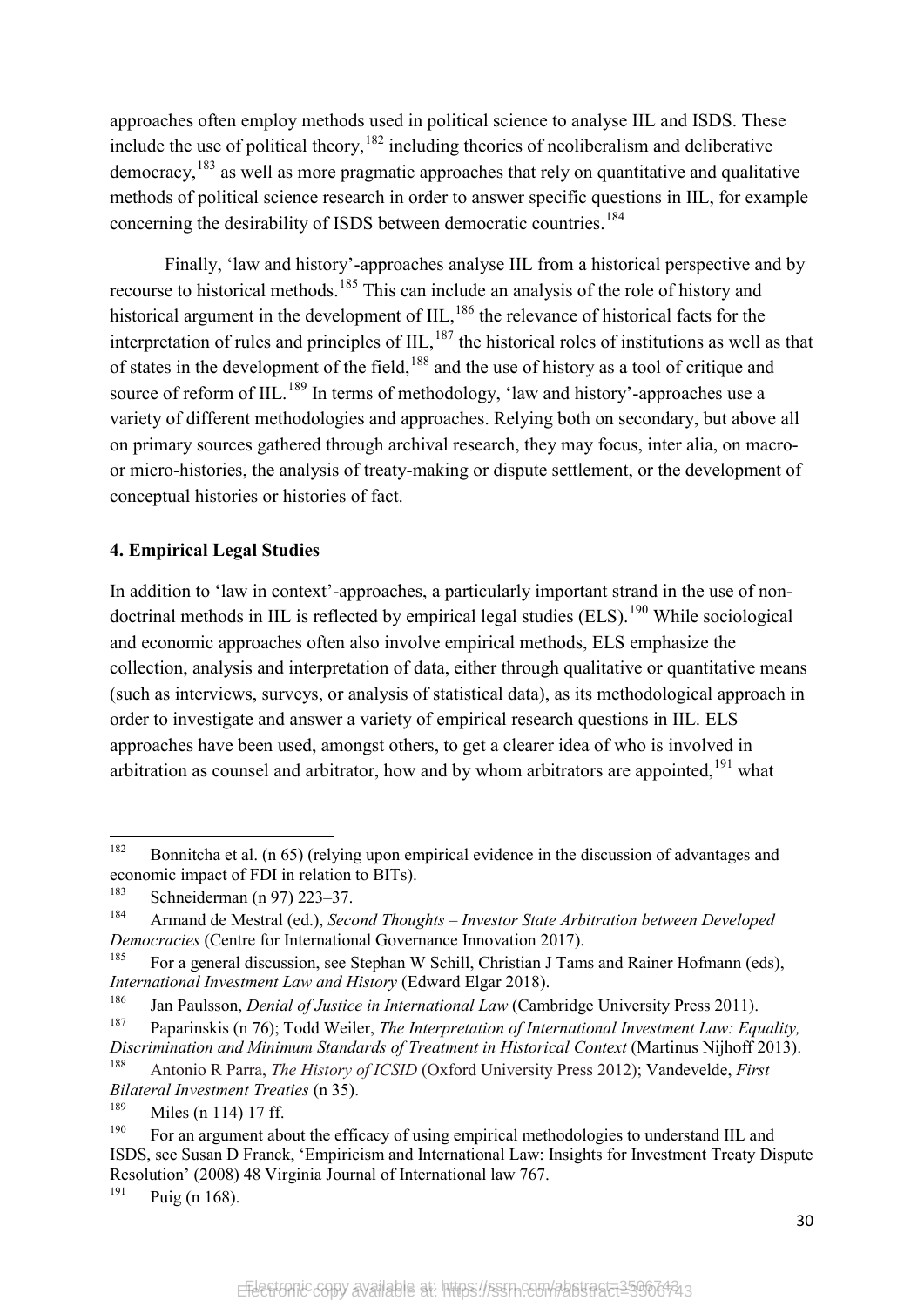factors and biases influence arbitrator decision-making,  $192$  what sources arbitrators use in their reasoning,<sup>[193](#page-32-1)</sup> or what the content of IIAs as a whole looks like, including how standards of treatment are formulated.[194](#page-32-2)

In addressing these questions, some studies have recourse to social network analysis,<sup>[195](#page-32-3)</sup> others code arbitrator profiles and arbitral decisions in order to assess linkages between certain parameters, such as whether arbitrators' nationality has an impact on their decision-making,<sup>[196](#page-32-4)</sup> and yet others conduct surveys amongst arbitration practitioners and arbitrators.[197](#page-32-5) More recently, ELS approaches in IIL took a turn toward computational analysis of large amounts of data.<sup>[198](#page-32-6)</sup> Such data-driven research exhibits three main differences from doctrinal work, as well as from other, earlier forms of ELS. First, computational methods call for narrowing down research questions to facilitate empirically testable hypotheses; they prioritize data over 'theory'. Second, instead of looking at subsamples, such as Model BITs, computational methods have an ambition to look into all available data, for example all IIAs concluded by a certain country, or all IIAs concluded by any country. And third, computational methods shift the focus from reading and counting by individual researchers to the use of technology for the purpose of analysing texts as data.<sup>[199](#page-32-7)</sup> Computational text-as-data analysis, for example, has been used to assess the consistency of IIA content and its change over time. $200$ 

## **V. CONCLUSION**

The analysis of legal aspects of FDI has led to a veritable boom in scholarship and indeed the emergence of a separate legal discipline at the intersection of international and national, public and private law. This chapter has started out by suggesting that, in order to grasp the

<span id="page-32-0"></span><sup>192</sup> Susan D Franck, 'Empirically Evaluating Claims about Investment Treaty Arbitration' (2007) 86 North Carolina Law Review 1; Michael Waibel and Yanhui Wu, 'Are Arbitrators Political? Evidence from International Investment Arbitration' www-bcf.usc.edu/~yanhuiwu/arbitrator.pdf (finding a strong correlation between the leading arbitrator's policy preferences and the proceeding's outcome).

<span id="page-32-1"></span><sup>&</sup>lt;sup>193</sup> Ole K Fauchald, 'Legal Reasoning of ICSID Tribunals – An Empirical Analysis' (2008) 19(2) European Journal of International Law 301.

<span id="page-32-2"></span><sup>&</sup>lt;sup>194</sup> For an interactive web-based tool that treats text as data and relies on state-of-the-art technology to allow users to assess similarities and differences between investment agreements, see http://mappinginvestmenttreaties.com.

<span id="page-32-3"></span> $195$  Puig (n 168).

<span id="page-32-4"></span><sup>&</sup>lt;sup>196</sup> Susan D Franck et al., 'The Diversity Challenge: Exploring the "Invisible College" of International Arbitration' (2015) 53 Columbia Journal of Transnational Law 429.

<span id="page-32-5"></span><sup>&</sup>lt;sup>197</sup> Susan D Franck et al., 'Inside the Arbitrator's Mind' (2017) 66 Emory Law Journal 1115.

<span id="page-32-6"></span>See e.g. Alec Stone Sweet, Michael Yunsuck Chung, and Adam Saltzman, 'Arbitral Lawmaking and State Power: An Empirical Analysis of Investor–State Arbitration' (2017) 8(4) Journal of International Dispute Settlement 579; Malcolm Langford and Daniel Behn, 'Managing Backlash: The Evolving Investment Treaty Arbitrator?' (2018) 29 European Journal of International Law 551.

<span id="page-32-7"></span><sup>&</sup>lt;sup>199</sup> Wolfgang Alschner, Joost Pauwelyn and Sergio Puig, 'The Data-Driven Future of International Economic Law' (2017) 20 Journal of International Economic Law 217, 220–3

<span id="page-32-8"></span><sup>&</sup>lt;sup>200</sup> See Wolfgang Alschner and Dmitriy Skougarevskiy, 'Mapping the Universe of International Investment Agreements' (2016) 19 Journal of International Economic Law 561.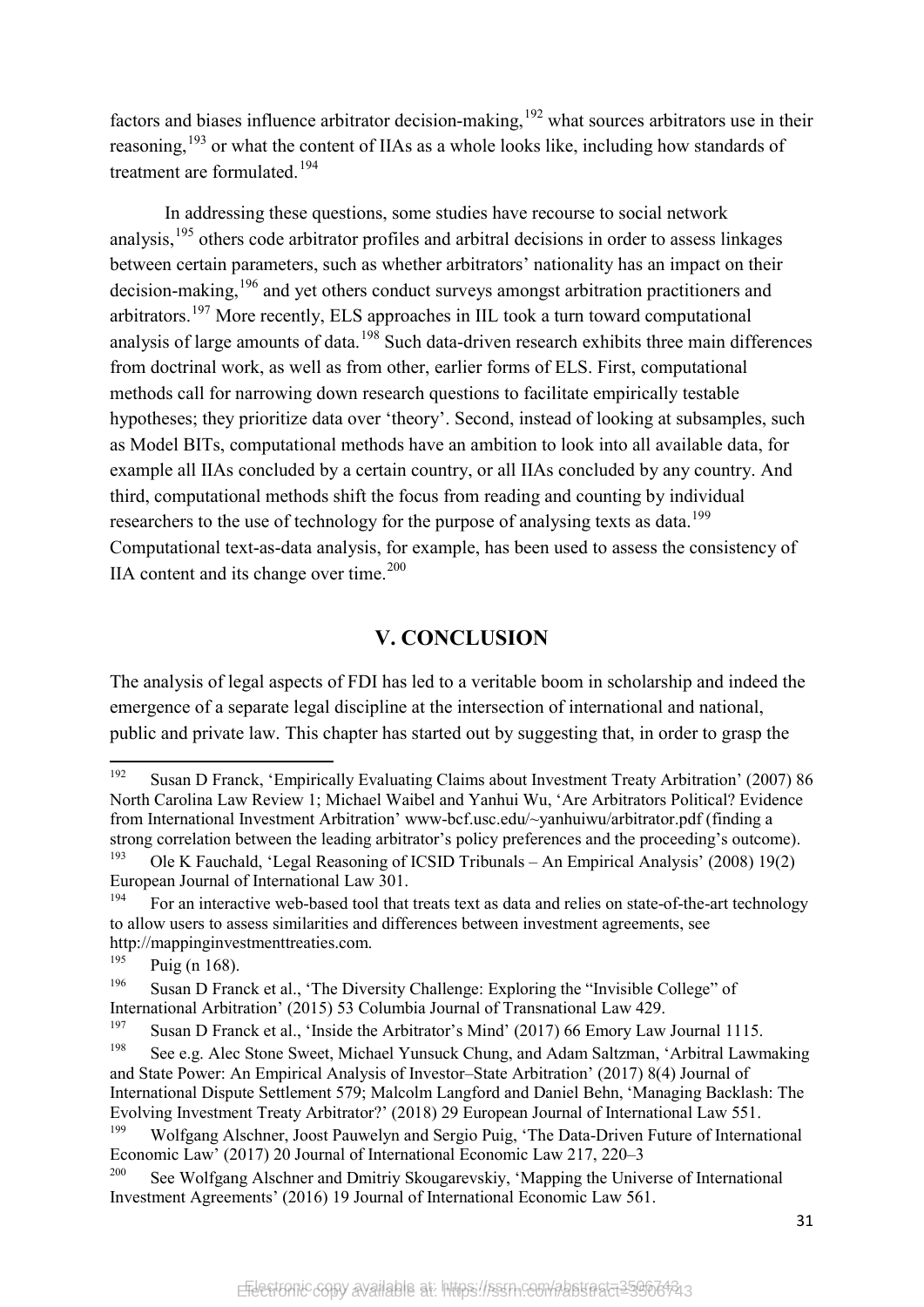field's multiple facets comprehensively from a legal perspective, the law relating to FDI has to be understood as a transnational legal order, in which actors within and beyond the nationstate contribute through a variety of interactions to shaping the legal norms governing international investment relations. This notwithstanding, the bulk of legal analysis and scholarship in the field deals with the narrower area of IIL. In this respect, this chapter has presented an overview of the types of legal research questions generally asked and the theoretical approaches and methods used in order to gain a better understanding of the substantive and procedural law in place, its legitimacy and reform, its theory, and its historic, economic, political, and social context. $201$ 

While the boom in the analysis of the legal aspects of FDI holds great potential for the field as a scholarly and disciplinary enterprise, investment law scholarship, as any new or emerging field of knowledge, also faces a number of challenges. First, the transnational character of the law relating to FDI presents a challenge for expertise in different areas of law. It requires researchers to have a solid grasp on a variety of legal disciplines that all come together in the field, including public international law, private international law, the law relating to international arbitration, administrative and constitutional law, as well as comparative legal analysis. To the extent the necessary breadth of legal expertise is missing, cutting-edge research in investment law faces considerable hurdles. A further challenge comes from the divide between theory and practice, which equally makes it difficult for many researchers to develop relevant or practically feasible research projects and questions.

Second, while having a positive effect in terms of the diversification and enrichment of the debate, the multiplicity of epistemic communities (and the variety of theoretical and methodological approaches they use) entails challenges as well. What is particularly problematic is that legal discourses on investment law are frequently significantly sealed off from each other, not only along the lines of national legal communities, but also often in respect of specific global epistemic communities. This is the case not only from an internal perspective, that is, among the relatively close-knit community of those who define themselves as 'international investment lawyers' and often do not interact with lawyers from other international legal fields, whether they are 'human rights lawyers', 'environmental lawyers', or 'trade lawyers'. It equally holds true in relation to those epistemic communities that increasingly engage with IIL from an external perspective, in particular critical legal theorists or scholars in the areas of human rights and international environmental law.

Third, the law relating to FDI, perhaps more than other fields of international law, is intertwined with politics and ideological underpinnings. The political differences between, and within, developed and developing countries have not only characterized much of the historical struggle in IIL; they continue to impact the preferences about the level of investment protection, the amount of legal restraint on state authority, and the underlying

<span id="page-33-0"></span> $201$ While attempting to present a typology of research questions, theoretical frameworks, and methods used, this typology is neither exhaustive nor does it preclude alternative ways of giving structure to the increasingly diverse legal approaches to IIL.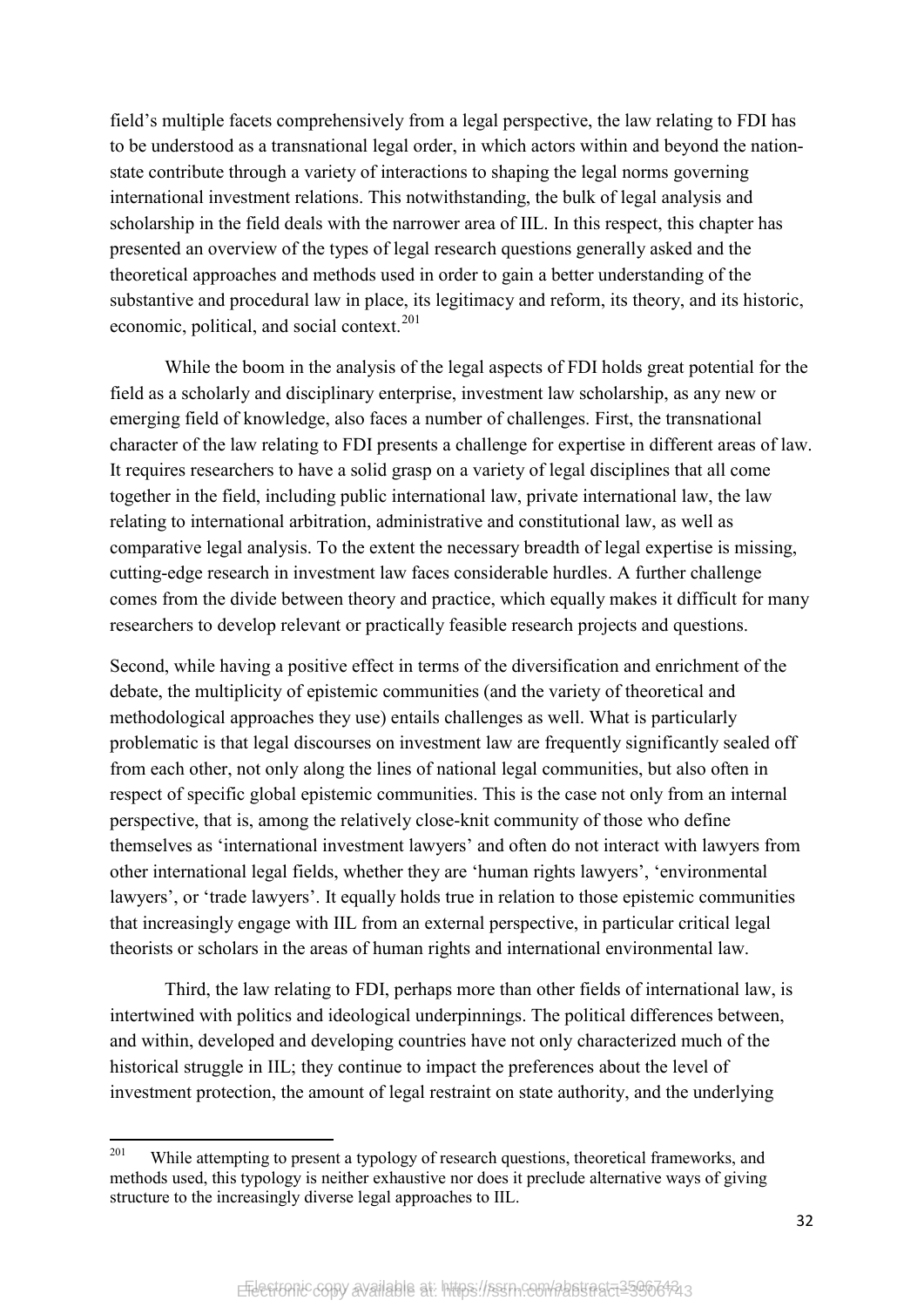theories on the appropriate relations between states, investors and civil society in global markets and global society. Political and ideological differences also affect the choice of legal research questions, the theoretical framework used, and the methodologies applied, so much that certain debates in the field resemble religious controversies more than legal ones. None of this is as such problematic, as long as legal researchers are forthright about their underlying assumptions and do not claim to be value-neutral. Laying underlying political and ideological assumptions open is important for discipline-internal debates (for example to understand that certain seemingly legal differences are political in nature), but also to be aware of the boundaries between legal and non-legal arguments and research. Finally, clearly marking the boundaries between the legal and the political is important for outside audiences, including the general public, in order for them to be able to understand the state of the art of legal (as compared to non-legal) arguments in the field.

All of these challenges notwithstanding, and despite the proliferation of scholarship in the field, legal research in IIL still holds a lot of untapped potential – in respect of legal research questions, theoretical approaches, and methodologies. As for untapped research questions, while the international law relating to FDI is already well-covered, examples of little charted territory include the analysis of domestic perspectives on FDI regulation, including the analysis of functional parallels to IIL, the analysis of the constitutionality of IIL, the law and practice on contracting with foreigners, or the domestic effect and implementation, in courts and executive decision-making, of IIL. Similarly, many actors and regional approaches are still under-researched. While investment law and policy of the EU, as well as of other major actors, such as the United States, Germany or China, are well-covered in the literature, the role of other states, even those who have concluded a large number of investment treaties, such as Egypt, the Netherlands, or Switzerland, is relatively little addressed. Similarly, Asian, African or Middle Eastern countries and regional organizations are rarely in the focus of analysis. The same holds true for newer regime interactions, such as the interrelations of IIL with the climate change regime, the law of the sea, or space law. Likewise, historical research into IIL is still underdeveloped, but arguably holds great potential.

Similarly, the theoretical framing of investment law does not need to be limited to the frames discussed above. Instead, there is a great variety of theoretical approaches that have thus far not been used to analyse investment law. For example, natural law approaches have been explored as little as the perspectives that Islamic jurisprudence, Buddhist theory, feminist approaches, Marxist analysis, or queer or race theory would take on investment law.<sup>[202](#page-34-0)</sup> Yet, there is no reason why any of these frames, or indeed others not mentioned, could not also have the potential for fruitful use in respect of analysing investment law.

<span id="page-34-0"></span><sup>202</sup> Some of these examples may sound somewhat removed from practical or theoretical relevance. But see for an example to bring the analysis of FDI together with seemingly unrelated issue areas, Dara P Brown, 'LGBT Rights Are Human Rights: Conditioning Foreign Direct Investment on Domestic Policy Reform' (2017) 50 Cornell International Law Journal 611.